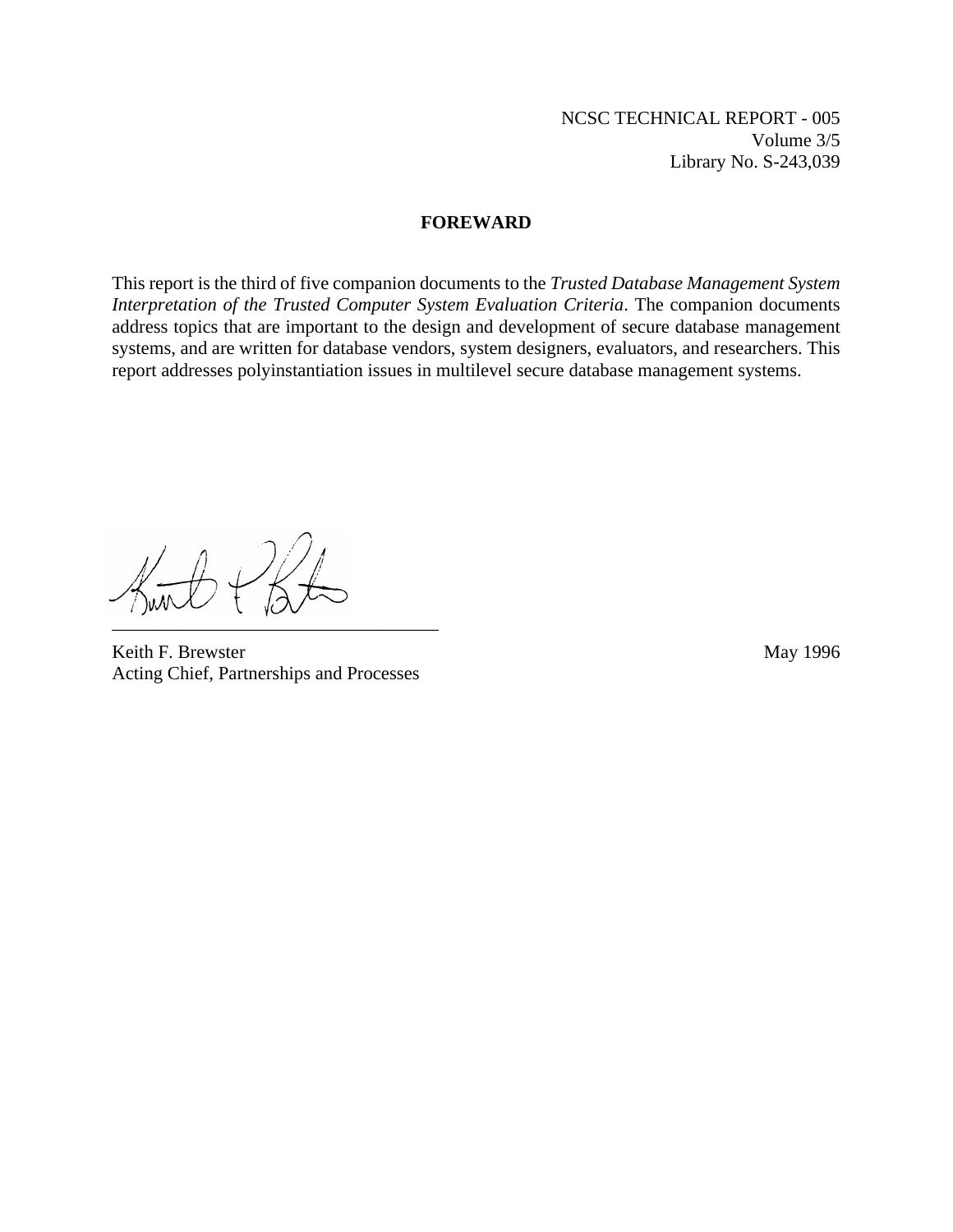### **ACKNOWLEDGMENTS**

The National Computer Security Center extends special recognition to the authors of this document. The initial version was written by Barbara Blaustein, Sushil Jajodia, and Alfred Paradise of the MITRE Corporation. The final version was written by Gary Smith, Larry Halme, and David Wichers of Arca Systems, Inc.

The documents in this series were produced under the guidance of Shawn P. O'Brien of the National Security Agency, LouAnna Notargiacomo and Barbara Blaustein of the MITRE Corporation, and David Wichers of Arca Systems, Inc.

We wish to thank the members of the information security community who enthusiastically gave of their time and technical expertise in reviewing these documents and in providing valuable comments and suggestions.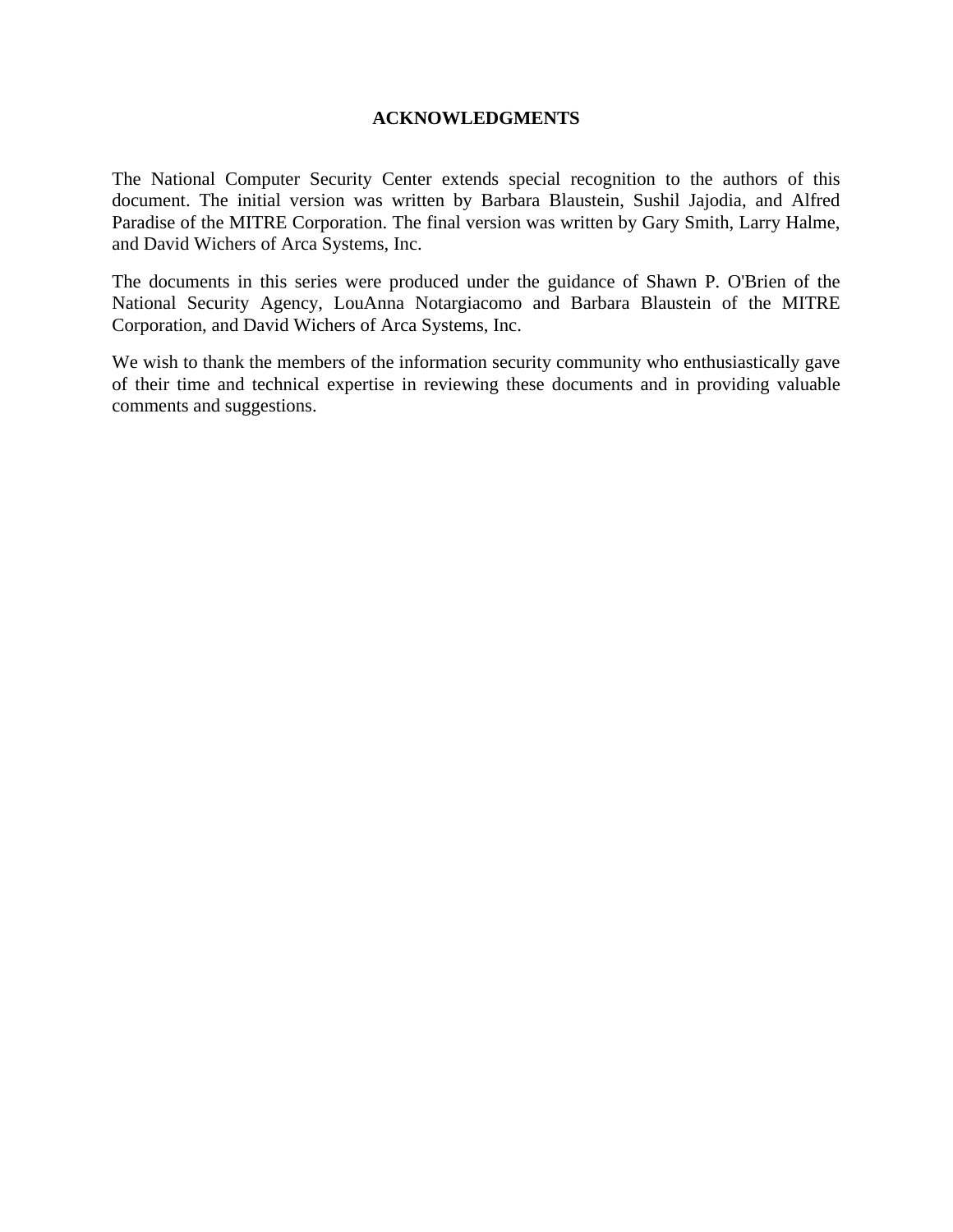# **TABLE OF CONTENTS**

| <b>SECTION</b>                                                                                                                                                                                                                                                                            | <b>PAGE</b> |
|-------------------------------------------------------------------------------------------------------------------------------------------------------------------------------------------------------------------------------------------------------------------------------------------|-------------|
|                                                                                                                                                                                                                                                                                           |             |
|                                                                                                                                                                                                                                                                                           |             |
|                                                                                                                                                                                                                                                                                           |             |
| 2.2 TUPLE VERSUS ELEMENT POLYINSTANTIATION<br>2.3 POLYHIGH VERSUS POLYLOW POLYINSTANTIATION                                                                                                                                                                                               |             |
|                                                                                                                                                                                                                                                                                           |             |
| 3.1 PROBLEMS CAUSED BY POLYINSTANTIATION<br>3.1.2 Increased Database Complexity to the User<br>3.2 A SIMPLE, BUT UNACCEPTABLE, ALTERNATIVE TO POLYINSTANTIATION<br>3.3 AUTOMATIC VERSUS INTENTIONAL POLYINSTANTIATION<br>3.4 ARCHITECTURAL CONSIDERATIONS IN SUPPORTING POLYINSTANTIATION |             |
|                                                                                                                                                                                                                                                                                           |             |
| 4.1 AN EXAMPLE FOR COMPARING POLYINSTANTIATION APPROACHES                                                                                                                                                                                                                                 |             |
|                                                                                                                                                                                                                                                                                           |             |
|                                                                                                                                                                                                                                                                                           |             |
|                                                                                                                                                                                                                                                                                           |             |
| 5.0 CURRENT COMMERCIAL APPROACHES TO POLYINSTANTIATION                                                                                                                                                                                                                                    |             |
|                                                                                                                                                                                                                                                                                           |             |
|                                                                                                                                                                                                                                                                                           |             |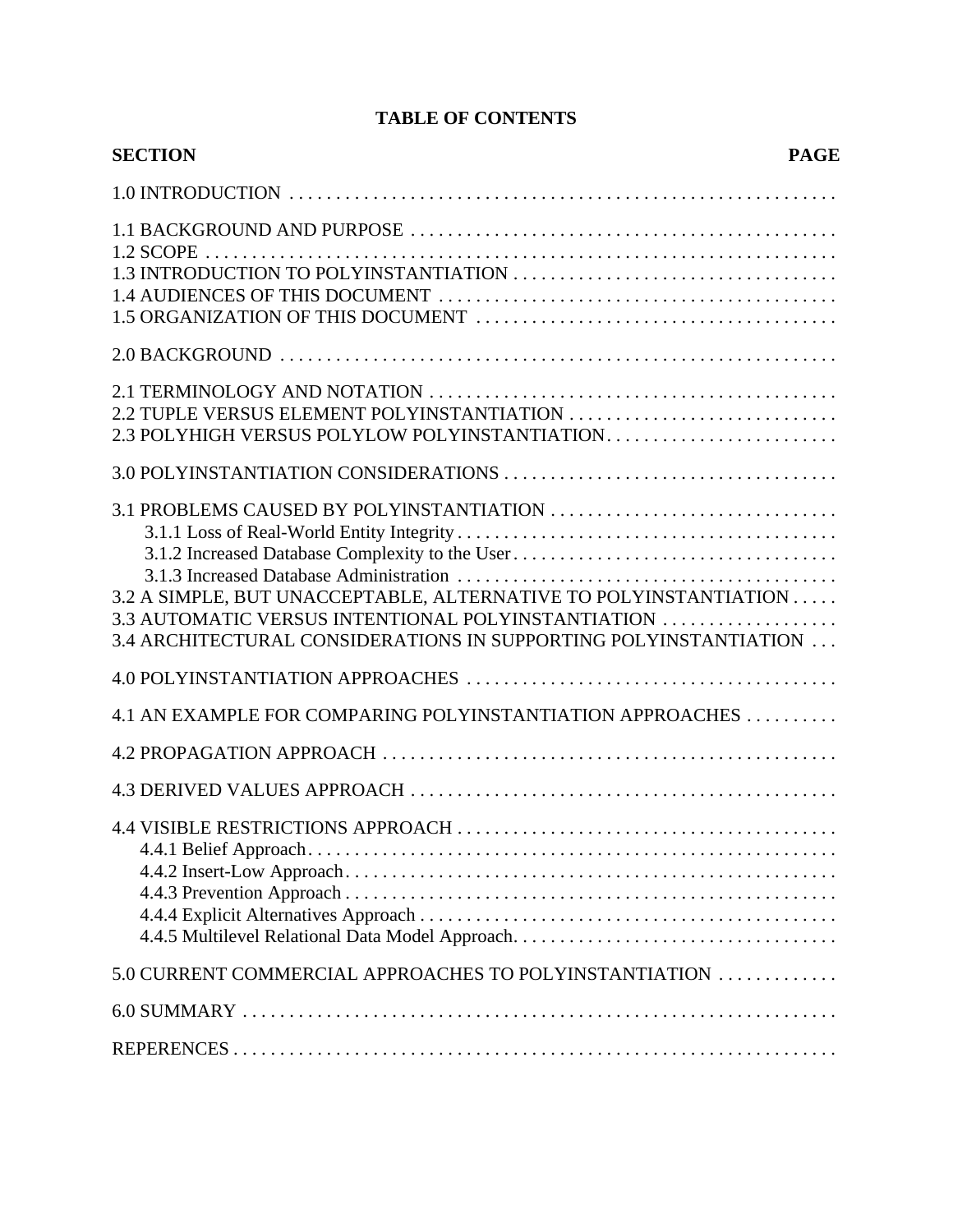# **LIST OF FIGURES**

| <b>PAGE</b>                                                | <b>FIGURE</b>    |
|------------------------------------------------------------|------------------|
| 1.1: INTRODUCTION TO POLYINSTANTIATION                     |                  |
| A MULTILEVEL RELATION WITH TUPLE POLYINSTANTIATION         | 2.1              |
| MULTILEVEL RELATION WITH ELEMENT POLYINSTANTIATION         | 2.2              |
| 2.3: POLYINSTANTIATED MULTILEVEL RELATION WITH TUPLE-LEVEL |                  |
|                                                            | 31               |
|                                                            |                  |
| MULTILEVEL SCHEME FOR THE RELATION SODC                    | $41 \cdot$       |
|                                                            |                  |
|                                                            | 4.3:             |
| 4.4: TS-INSTANCE OF SOD WITH FOUR MISSIONS                 |                  |
|                                                            |                  |
|                                                            | 46 <sup>°</sup>  |
| EXAMPLE OF SOD IN THE BELIEF MODEL                         | 4.7 <sup>·</sup> |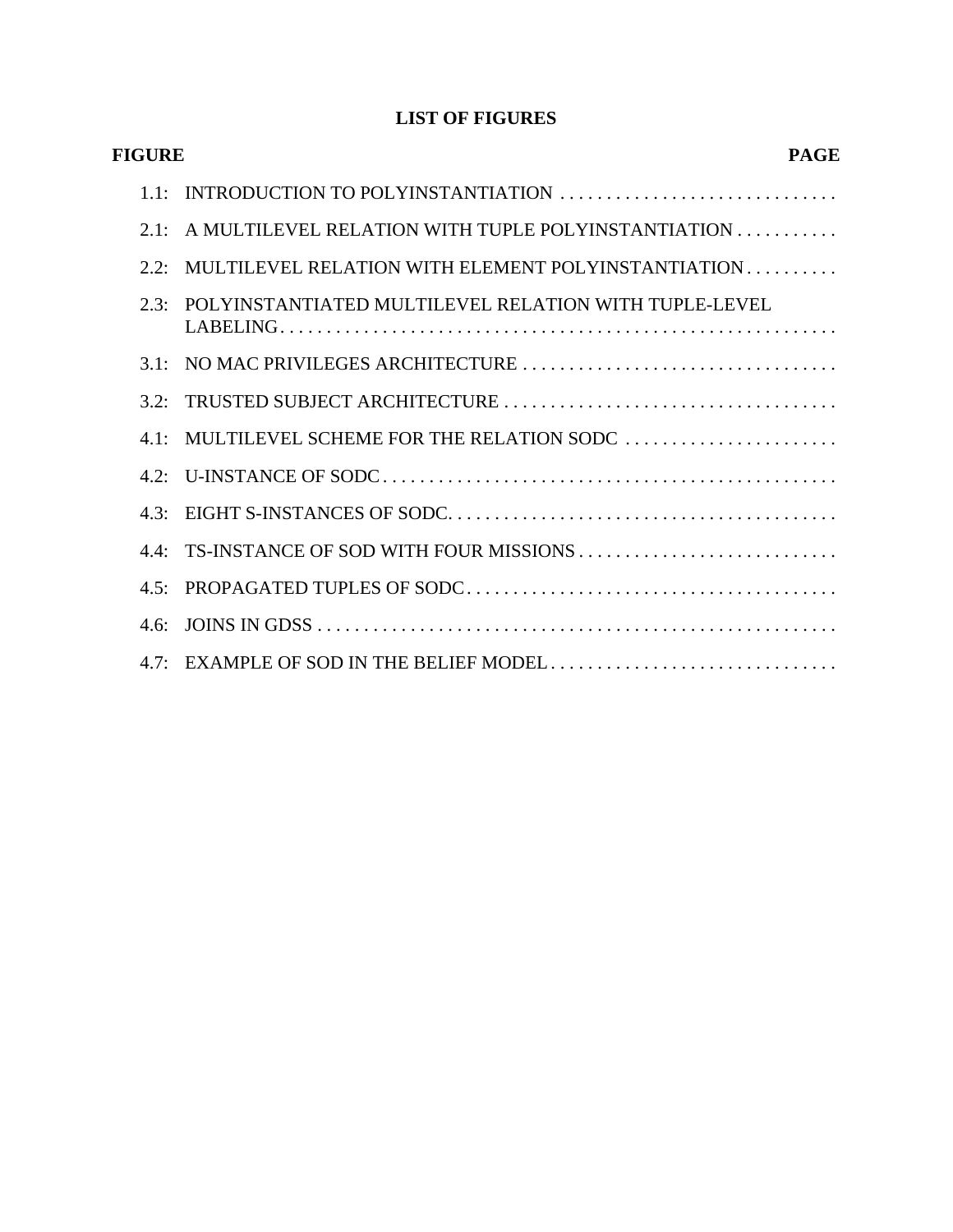### **SECTION 1**

### **INTRODUCTION**

This document is the third volume in the series of companion documents to the *Trusted Database Management System Interpretation of the Trusted Computer System Evaluation Criteria* [TDI 91; DoD 85]. This document examines polyinstantiation issues in multilevel secure (MLS) database management systems and summarizes the research to date in this area.

### **1.1 BACKGROUND AND PURPOSE**

In 1991 the National Computer Security Center published the *Trusted Database Management System Interpretation* (TDI) of the *Trusted Computer System Evaluation Criteria* (TCSEC). The TDI, however, does not address many topics that are important to the design and development of secure database management systems (DBMSs). These topics (such as inference, aggregation, and database integrity) are being addressed by ongoing research and development. Since specific techniques in these topic areas had not yet gained broad acceptance, the topics were considered inappropriate for inclusion in the TDI.

The TDI is being supplemented by a series of companion documents to address these issues specific to secure DBMSs. Each companion document focuses on one topic by describing the problem, discussing the issues, and summarizing the research that has been done to date. The intent of the series is to make it clear to DBMS vendors, system designers, evaluators, and researchers what the issues are, the current approaches, their pros and cons, how they relate to a TCSEC/TDI evaluation, and what specific areas require additional research. Although some guidance may be presented, nothing contained within these documents should be interpreted as criteria.

These documents assume the reader understands basic DBMS concepts and relational database terminology. A background in security sufficient to use the TDI and TCSEC is also assumed; however, fundamentals are discussed whenever a common understanding is important to the discussion.

### **1.2 SCOPE**

This document addresses polyinstantiation issues in multilevel secure DBMSs. It is the third of five volumes in the series of TDI companion documents, which includes the following documents:

- *Inference and Aggregation Issues in Secure Database Management Systems* [Inference 96]
- *Entity and Referential Integrity Issues in Multilevel Secure Database Management Systems* [Entity 96]
- *Polyinstantiation Issues in Multilevel Secure Database Management Systems*
- *Auditing Issues in Secure Database Management Systems* [Audit 96]
- *Discretionary Access Control Issues in High Assurance Secure Database Management Systems* [DAC 96]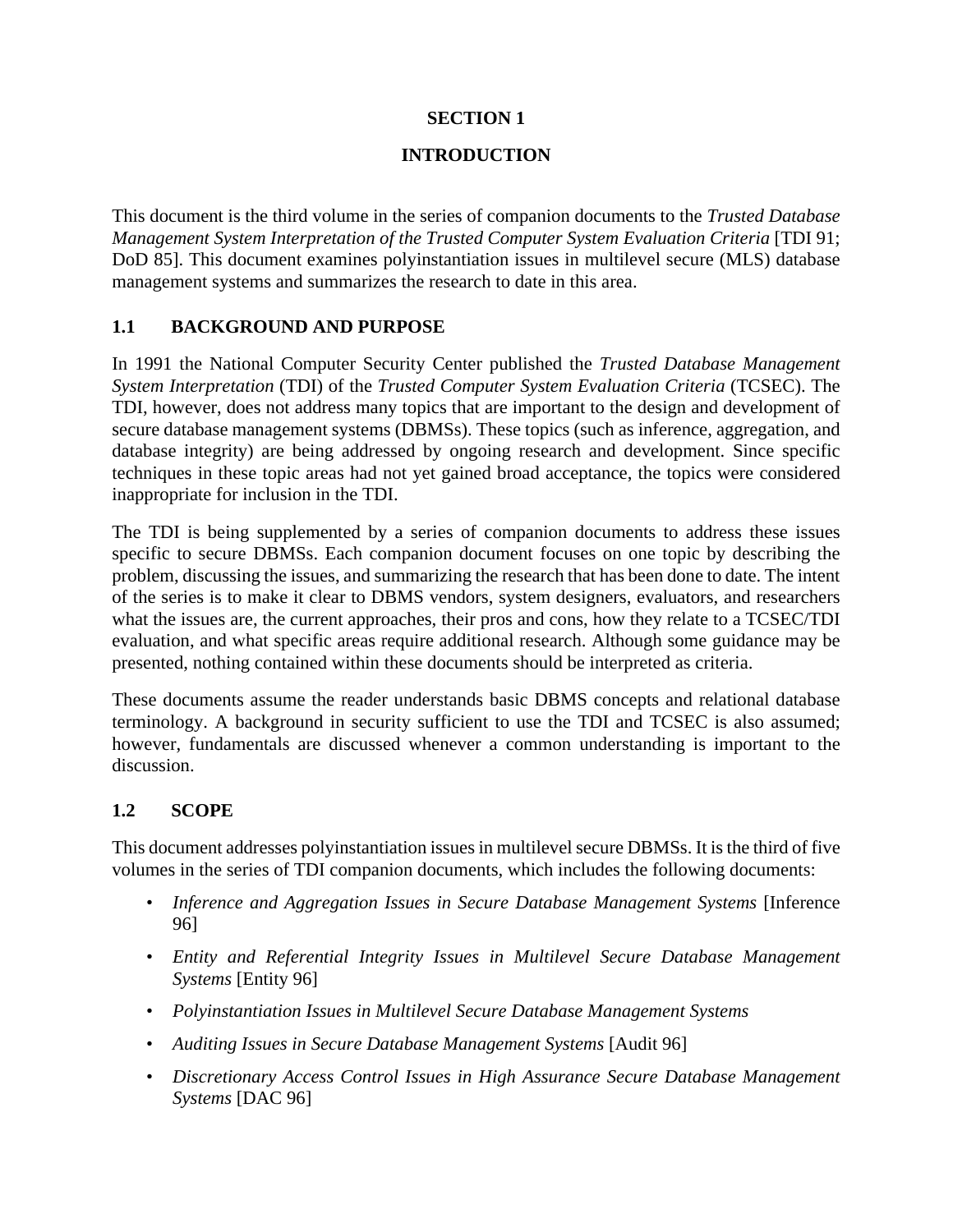This series of documents uses terminology from the relational model to provide a common basis for understanding the concepts presented. For most of the topics covered in this series, the concepts presented should apply to most database modeling paradigms, depending on the specifics of each model. This document specifically addresses relational DBMSs.

This document is related to the documents *Inference and Aggregation Issues in Secure Database Management Systems* [Inference 96] and *Entity and Referential Integrity Issues in Multilevel Secure Database Management Systems* [Entity 96]. Much of the discussion of the relationship between enforcement of integrity constraints and multilevel security centers on the inference channels which integrity constraints can introduce. In most cases, the enforcement of any integrity constraint referring to multilevel data will create a signaling channel [Meadows 88]. One way to avoid these channels caused by enforcing entity integrity is to use polyinstantiation.

# **1.3 INTRODUCTION TO POLYNISTANTIATION**

The goal of mandatory security is to prevent the unauthorized disclosure of data by prohibiting users (or automated programs working on behalf of users) from accessing data for which they are not cleared. MLS DBMSs utilize mandatory access controls (MAC) based on the access class of the subject that is acting on behalf of (or in the name of) some named, accountable user. However, low-level users may be able to infer high-level information from only low-level data, real world knowledge of what the database is modeling, and knowledge of how the database functions. Besides preventing direct access to high data values, the TCB must also inhibit users from drawing inferences from the perceived existence (or absence) of high data, or from any noticeable effects from the manipulation of this data. This section introduces these concepts, which are examined in greater detail in later sections of this document.

Suppose that a multilevel database relation with element level labeling is constructed to summarize potentially sensitive flight mission information, as depicted in Figure 1.1. This relation's schema specifies a primary key of Flight ID and three attributes that describe the Origin, Destination, and Cargo of each flight. Associated with each element is a security label. Flight personnel on the ground, who are cleared to Secret, may need to be privy to Flight ID and Origin/Destination information. However, it may be desired that the nature of the flight manifest be at times hidden to all but Top Secret users. For example, Flight 007's cargo of alien spacecraft debris may be considered Top Secret. However, ground personnel may learn weight and size specifics, and may even be witness to the real-world loading process. The absence of data in the Cargo field would increase the likelihood of low users correctly inferring the presence of a Top Secret cargo with resulting natural curiosity as to its nature. It is possible that such an inference would threaten the success of the mission. Instead, a "cover story" could intentionally be created so that low users are placated by the plausible, but erroneous statement that the cargo consists of weather balloon debris. The question then becomes how to store and manage this conflicting information in the database.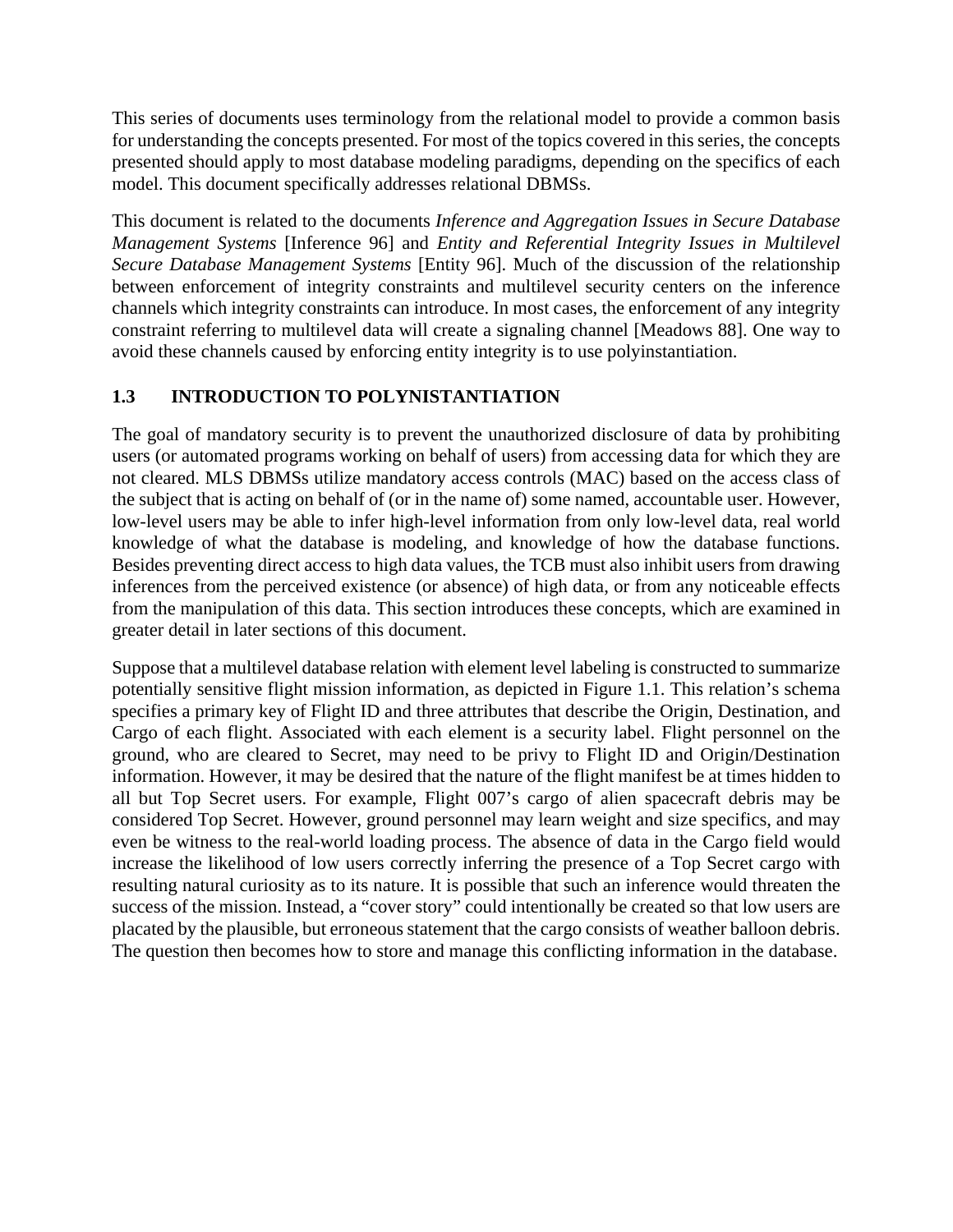| <b>Flight ID</b> | Origin  |   | <b>Destination</b> |              | Cargo                      |
|------------------|---------|---|--------------------|--------------|----------------------------|
| $\cdots$         |         |   |                    |              |                            |
| 007              | Roswell | S | Area 51            | S            | Weather Balloon Debris S   |
| 007              | Roswell | S | Area 51            | <sub>S</sub> | Alien Spacecraft Debris TS |
| $\cdots$         |         |   |                    |              |                            |

### **Figure 1.1: Introduction to Polyinstantiation**

A broader issue than cover stories that arises with a multilevel database is how the DBMS should address attempts by subjects to insert or change multilevel database objects. A low-level user may attempt to modify a tuple that, unbeknownst to him, already contains high data. If the database were to permit this, the low-level user would be able to change data of which that user is not even aware. This is likely to be undesirable. If instead, the database were to notify the user of the collision, the user would be able to infer that high data exists, and a downward signaling channel would result. $1$ 

In a like manner, if a high user attempts to insert data in a field which already contains low data, there are a similar set of inadequate approaches. The database can permit the update, but this would violate confidentiality with a direct write down from a high subject. The database can prohibit the subject from making the update, but it would be impractical to always disallow updates by high users. Finally, the database can perform the update, but automatically raise the classification of the data to the higher level of the update. However, since this would effectively make this field disappear from the low-level user's perspective, a downward signaling channel would again be created.

In order to avoid the drawbacks of these update approaches, an alternative is for the database to support multiple instances of records with the same primary key at different levels. Polyinstantiation is a solution that controls inference and signaling channels, and that also offers a way to implement cover stories. Polyinstantiation permits the creation of multiple instances of data records -- a low user sees the tuple associated with a particular primary key populated with one set of element values; a high user may see the "same" tuple with perhaps different values for some of the elements or multiple tuples of different levels with different data values. By supporting multiple instances, the database could allow a low subject to insert data and not change the data in the existing higher level record. Likewise, a high subject is permitted to insert data without disclosing it to low subjects

Polyinstantiation expands the notion of primary key to include the security label so that more than one tuple may possess the same "apparent primary key" if they are at different security levels. By its nature, polyinstantiation thus necessitates the violation of integrity across levels: Users at different security levels querying on a record with the same apparent primary key will not be

<sup>1.</sup> When automated means are used to query and update the database, signaling channels become a greater concern, both for speed of signaling and for possible hidden Trojan horse software. A user may rightfully be deemed trustworthy to access a database at multiple levels, but if the application software he uses contains hidden code which exploits signaling channels, confidentiality enforcement may be surreptitiously bypassed.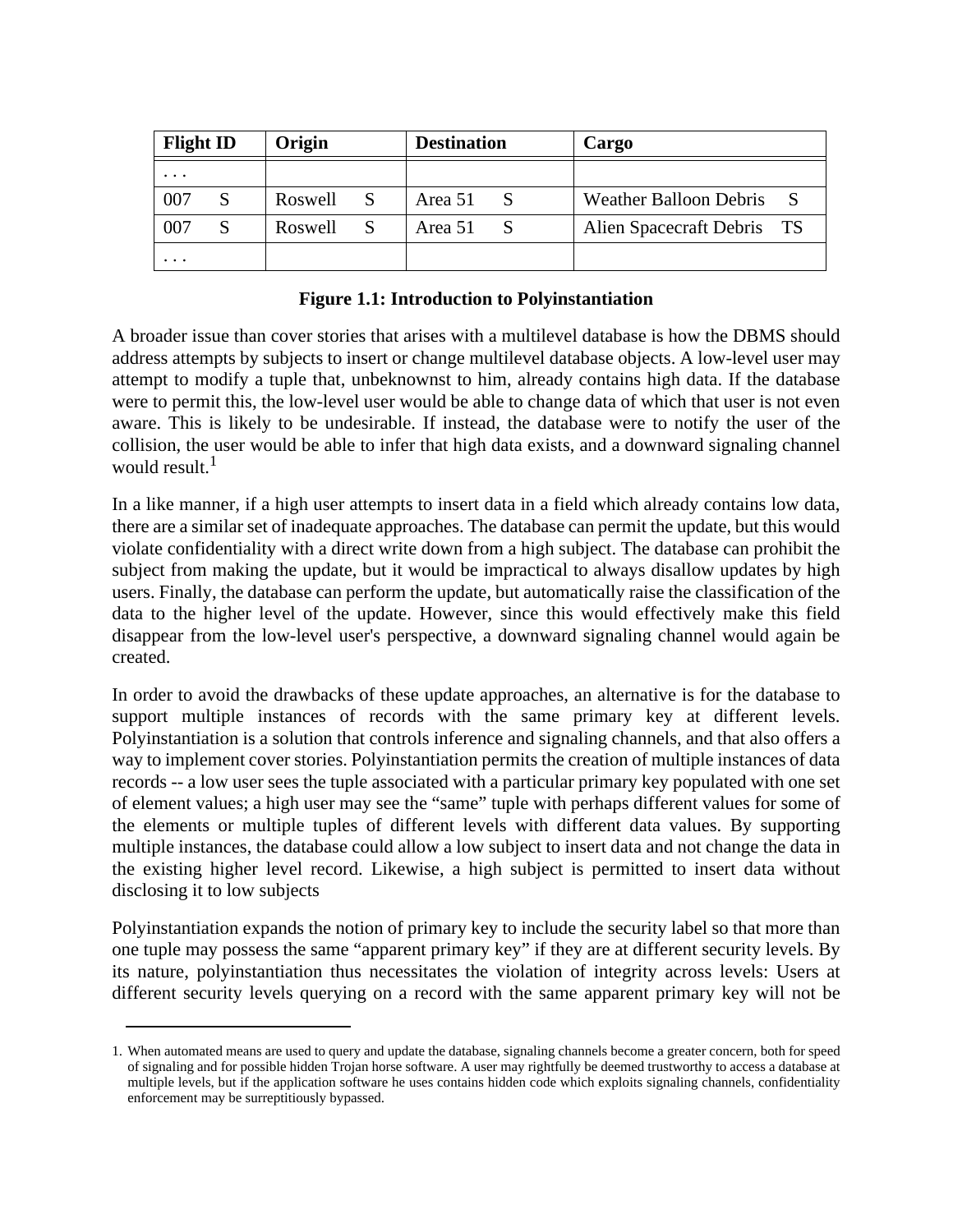ensured of viewing the same data. The DBMS ensures database integrity only with respect to the data at a given level. Integrity across levels cannot be enforced if multilevel confidentiality is strictly enforced.

The impetus for supporting polyinstantiation is the attempt to reconcile conflicting requirements within an MLS DBMS -- the fundamental conflict between data integrity (which is not required by the TCSEC) and confidentiality (which is required by the TCSEC). Confidentiality, or secrecy, refers to protecting the data from unauthorized disclosure, while integrity refers to protecting the data from unauthorized alteration or destruction.

It is important to note that the TDI does not explicitly mandate that polyinstantiation be supported (or implemented). It only requires that confidentiality be enforced correctly, and that an evaluated DBMS address in some manner the threat to confidentiality that can arise from integrity constraints defined over data at more than one security level. Enforcing integrity constraints can open channels by which high-level information can be transmitted down to low-level users, either through some form of signaling, or through inference. Signaling channels can covertly transfer information through permitting either detectable changes to a low-level storage object to reflect high-level data (storage channel), or timing variations, detectable at the low-level which reflect the encoding of high-level data (timing channel). Guidelines on acceptable bandwidths for covert channels are given in Section 8 of the TCSEC. The potential speed of signaling makes attention to these channels important for even TCSEC Class B1 DBMS products to address as an unacceptable design flaw. Inference channels permit low-level users to infer high-level information from only low-level data and knowledge about the real world and how the DBMS works. Polyinstantiation is an approach to enforcing confidentiality while retaining some data integrity. In the wider database community, integrity refers more generally to the correctness, accuracy, and internal consistency of data. The issue becomes one of stretching the traditional non-secure data model, with its builtin data integrity safeguards, to accommodate the needs of the MLS environment.

The topic of polyinstantiation remains contentious because it introduces additional complexity into a database and it increases confusion as to what in a database reflects correctly modeled real-world values. For example, a polyinstantiated real-world entity may be modeled by multiple database tuples, and cases can easily arise where no single one of these tuples will contain all the correct element values to properly describe the real-world entity. Further, the relational theory of normalization is at odds with polyinstantiation enforcement: for example, a relation with polyinstantiated elements is not even in first normal form. This document reviews polyinstantiation research, examines these concerns, and summarizes different approaches to address the underlying database integrity-secrecy conflict.

### **1.4 AUDIENCES OF THIS DOCUMENT**

This document is targeted at four primary audiences: the security research community, database application developers/system integrators, trusted product vendors, and product evaluators. In general, this document is intended to present a basis for understanding the necessity for supporting polyinstantiation or a suitable alternative in MLS DBMSs. Implemented approaches and ongoing research are examined. Members of the specific audiences should expect to get the following from this document: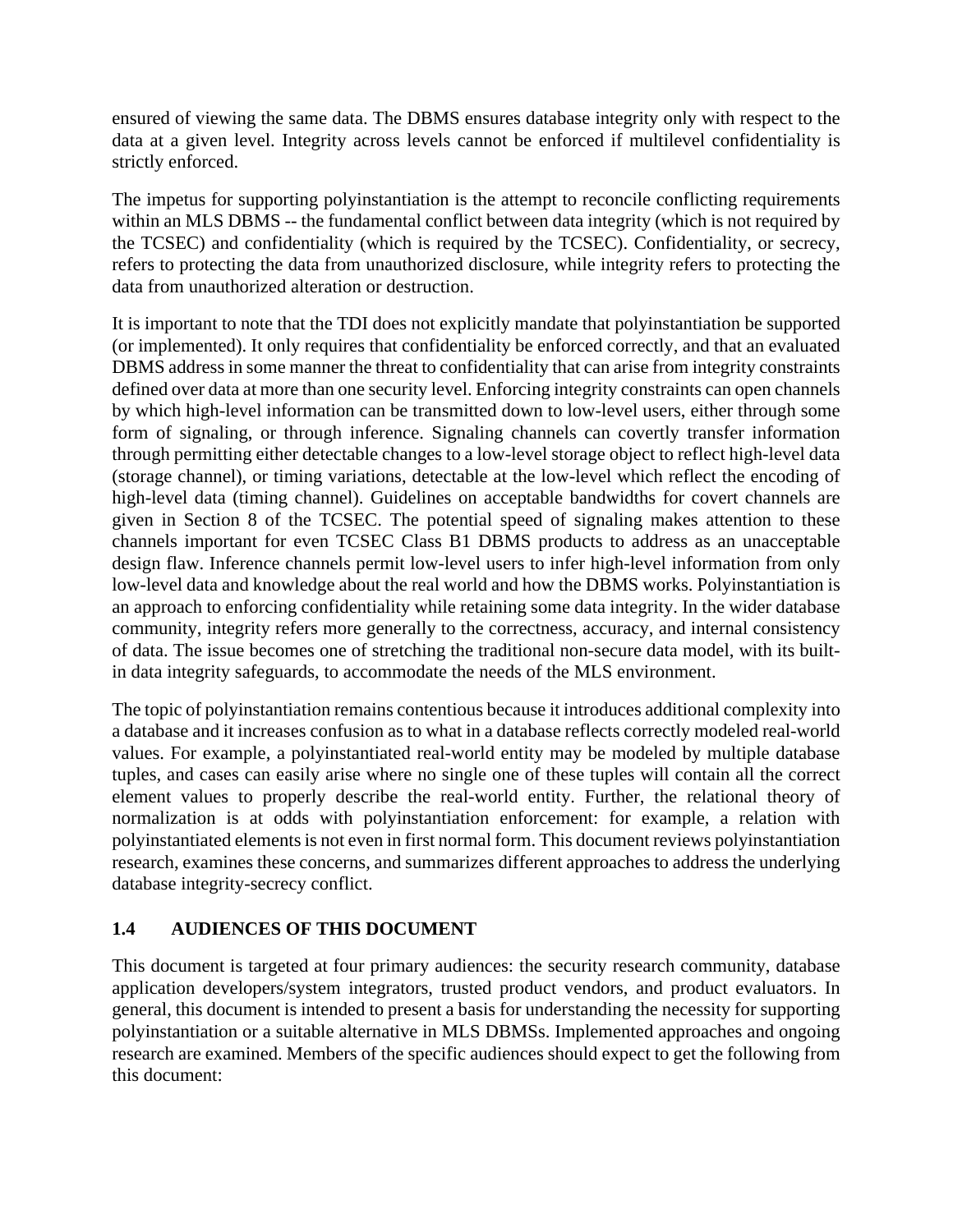### Researcher

This document describes the basic issues associated with polyinstantiation. Important research contributions are discussed as various topics are examined. By presenting current theory and debate, this discussion will help the research community understand the scope of the issue and highlight polyinstantiation approaches and alternatives. For additional relevant work, the researcher should consult two associated TDI companion documents: *Inference and Aggregation Issues in Secure Database Management Systems* [Inference 96] and *Entity and Referential Integrity Issues in Multilevel Secure Database Management Systems* [Entity 96].

### Database Application Developer/System Integrator

This document highlights the potential hazards and added complexity of management caused by polyinstantiation in MLS applications. It describes techniques to aid the application developer to minimize the occurrence of polyinstantiation and facilitate the efficient locating and cleanup of undesired polyinstantiation aftereffects. Intentional polyinstantiation in the form of cover stories is introduced, and the issues associated with cover story support are examined.

### Trusted Product Vendor

This document describes the conflict between integrity and secrecy. It examines approaches to polyinstantiation enforcement in an MLS database and the benefits and drawbacks of these approaches. This is discussed in the context of tuple level as well as element level labeling. Approaches to polyinstantiation adopted by currently evaluated commercial MLS DBMS products are examined.

### Evaluator

This document presents an understanding of polyinstantiation issues to facilitate evaluation of a candidate MLS DBMSs implementation of polyinstantiation or an alternative.

### **1.5 ORGANIZATION OF THIS DOCUMENT**

The organization of the remainder of this document is as follows:

- Section 2 provides background by defining terminology and notation adopted by this document, and by introducing concepts basic to the discussion of polyinstantiation.
- Section 3 describes the issues associated with polyinstantiation in more detail and discusses the architectural considerations that affect polyinstantiation.
- Section 4 introduces an example and uses it to examine a number of different polyinstantiation and polyinstantiation-avoidance approaches.
- Section 5 presents the polyinstantiation practices of commercially available DBMS products.
- Section 6 summarizes the polyinstantiation issues which were presented in the document.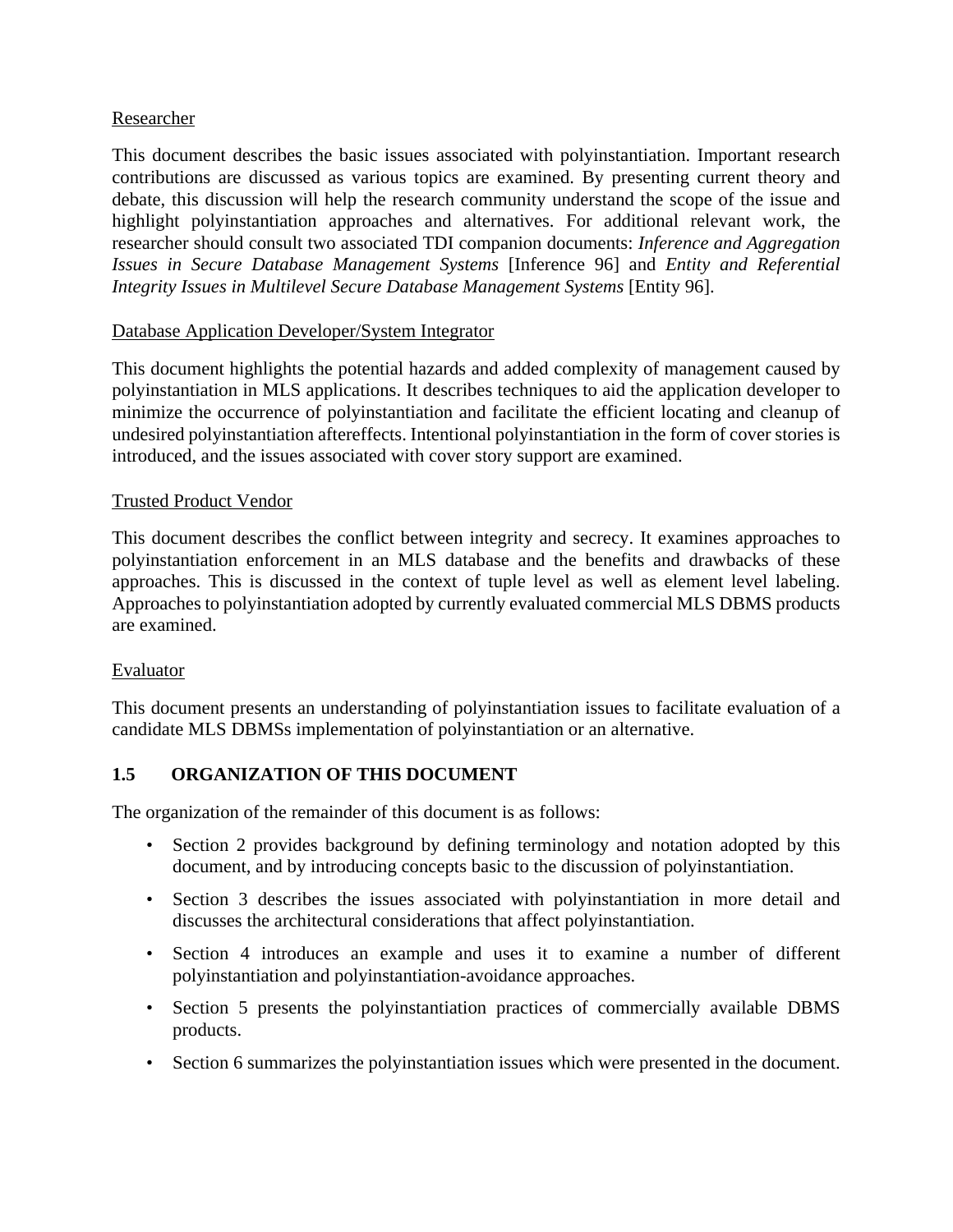#### **SECTION 2**

#### **BACKGROUND**

This section provides background necessary for discussing polyinstantiation. Terminology and notation used by this report are introduced in Section 2.1. Section 2.2 compares polyinstantiation enforced at the granularity of a tuple versus at the granularity of an element. Section 2.3 compares the triggering of polyinstantiation due to an action on the part of a user at the high level versus by one at the low level.

### **2.1 TERMINOLOGY AND NOTATION**

MLS DBMSs utilize MAC to prevent the unauthorized disclosure of high-level data to low-level users. In an MLS DBMS, it is necessary to hide the actions (inserts, deletes, updates) of high subjects from low subjects, and thereby prevent signaling channels that could disclose high-level data. It is also important to prevent low-level user actions from overwriting high-level data in the DBMS. Inference is another threat to MAC policy: low-level users may be able to infer high-level information from only low-level data, real world knowledge, and knowledge about how the DBMS works, such as what actions it normally allows or disallows. One method to reduce or eliminate some potential inference channels is to upgrade the classification of some key data element in the inferential chain and thus remove access to it by the low-level user [Inference 96]. However, other inferential chains to the high-level information may be available using an alternate path or too much information may have already been disseminated and thus no longer be explicitly represented in (controlled by) the database [Garvey 91]. Polyinstantiation (and support for cover stories) addresses these concerns.

The term *polyinstantiation* was coined by the Secure Data Views (SeaView) project and refers to the simultaneous existence within an MLS DBMS of multiple data objects with the same name, where the multiple instantiations are distinguished by their security level [Denning 87]. The *relational data model* is the formalism used in describing polyinstantiation. We assume readers possess basic familiarity with the relational data model [Date 81, 83]. To illustrate the notation we use throughout this paper, we give some brief definitions pertinent to MLS DBMSs and discussion of polyinstantiation approaches.

A standard relational database can be perceived by its users as a collection of relations. Relations are composed of tuples. A tuple  $(v_1, v_2, ..., v_k)$  has k components where the i-th component is  $v_i$ . A relation may be viewed as a table, with rows called tuples, and the columns called attributes. A relation has well-defined mathematical properties and consists of a relation scheme (which defines the attributes and name of the relation) and a relation instance. A *relation schema R*  $(A_1, ..., A_n)$ consists of a relation name *R* and a set of attribute names  $A_1$ , ...,  $A_n$ . An *instance* R of the schema *R* consists of a set of *tuples t*, each of which contains a single value  $t[A_i]$  for each attribute  $A_i$ .<sup>2</sup>

In an MLS environment, relations may consist of values at different classification levels. These

<sup>2.</sup> In the literature, the term *entity* is used more generally for tuple. Since all the approaches described in this document are based on the relational model, we use *tuple* throughout the document.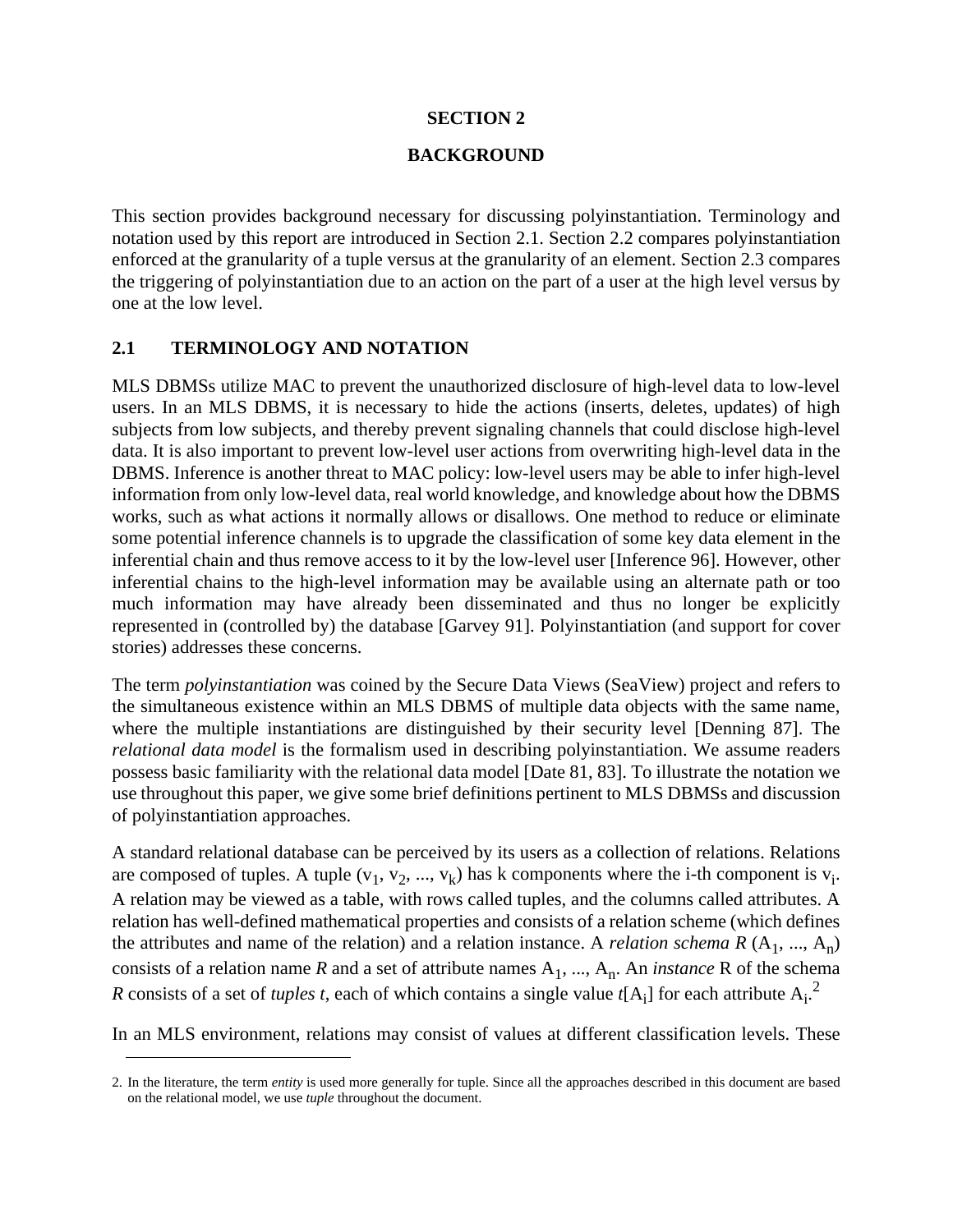classification levels are ordered according to a *security lattice*. The reader should be familiar with classification levels and the standard models of secure information flow [Fernandez 81, Denning 82]. Our examples will refer to the levels Top Secret (TS), Secret (S), Confidential (C), and Unclassified (U) as applied to both data and to user sessions. For example, an "S-user" is a user performing actions on the database from a session operating at the Secret level.

A *multilevel relation schema*  $R_c$  is an augmented version of a relation schema  $R(A_1,...,A_n)$  in which security labels are associated with certain attributes, as constrained in the multilevel schema. These are maintained by the DBMS TCB for each tuple. In a system that requires all values in a single tuple to be uniformly classified,  $R_c$  may simply have a security label, TC, which is associated with each tuple.<sup>3</sup> If values within a tuple may be classified at different levels, then  $R_c$  includes security labels  $C_1$ ,..., $C_n$ , associated with each one of the attributes  $A_1$ ,..., $A_n$ , respectively, within a tuple. (If it is known that certain attributes will always be classified at the same level within a single tuple, fewer security labels may be stored.) The inclusion of security labels  $C_1$ ,..., $C_n$  represents the most general case and is therefore used in this document.

The basic model for multilevel relations needs to be defined with a MAC policy in mind. The MAC policy for MLS databases is often based on the Bell-LaPadula model [Bell 76], which is stated in terms of subjects and objects. A subject is an active entity, such as a process that can request access to objects, whereas an object<sup>4</sup> is a passive entity, such as a record, a file, or a field within a record. Every subject is assigned a clearance level and every object a classification level. Classification levels and clearances are collectively referred to as *security levels,* and form a lattice. Each security level has two components: a hierarchical component and a set (possibly empty) of unordered categories. A security level  $c_1$  is said to *dominate* security level  $c_2$ , in the induced partial order, if (1) the hierarchical component of  $c_1$  is greater than or equal to that of  $c_2$ , and (2) all categories in  $c_2$  are included in those of  $c_1$ . A security level  $c_1$  *strictly dominates* security level  $c_2$ , in the partial order, if (1)  $c_1$  dominates  $c_2$ , and (2)  $c_1$  does not equal  $c_2$ .

The following are two necessary conditions in the Bell-LaPadula model [Bell 76, DoD 85]:

- 1. *The Simple Security Property or "No Read Up":* A subject can only read objects at a security level dominated by the subject's level, and
- 2. *The \*-Property (Star Property) or "No Write Down":* A subject can only write objects at a security level that dominates the subject's level.

To apply these concepts to a DBMS, it is necessary to determine the granularity of the objects protected by MAC, i.e., the storage objects. Security levels are then associated with these storage objects. Work on MLS databases has focused on four choices for assigning security levels to data stored in a relation. One can assign security levels to entire relations, to individual tuples (rows) of

<sup>3.</sup> The Tuple Class and attribute security labels are sometimes loosely presented in the literature as attributes themselves. However, an attribute is normally considered to be part of the schema, so a user would presumably have direct access to it and its contents. If a label is a user accessible attribute, then protecting and preserving its semantic integrity (i.e., the integrity of its relationship to its associated attributes) becomes problematic.

<sup>4. &</sup>quot;object", as used in Bell and LaPadula model is not the same as an object-oriented DBMS (OODBMS) where objects are active containers of information.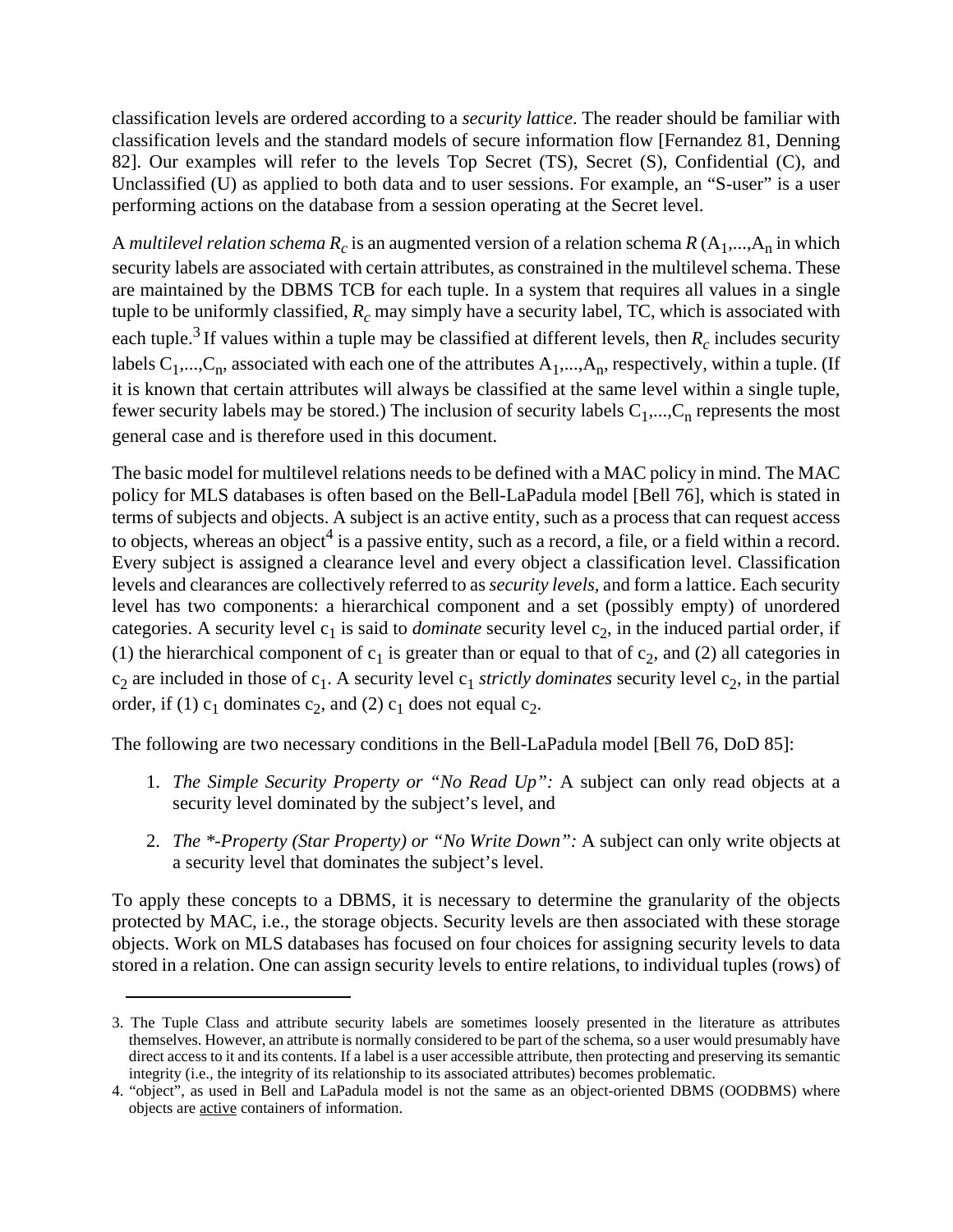a relation, to individual attributes (columns) of a relation, or to individual elements of a relation. Much of the research on polyinstantiation has examined the case where security levels are assigned to individual data elements stored in relations. However, since tuple level labeling is used in all MLS DBMS products evaluated to date, the concept of polyinstantiation must also be considered in the (simplified) context of tuple level labeling. Polyinstantiation is not an issue when all values of a given attribute are uniformly classified as is the case with relation level or attribute level labeling [Hinke 75].

A *candidate key* of a relation schema is a minimal set of attributes that uniquely determine the other attributes. There may be a number of candidate keys for a relation schema *R*, i.e., there may be distinct sets of attributes that could be chosen to be a key for the relation. One candidate key is identified as the *primary key*. The notion of a primary key is a fundamental concept in the world of single-level relational databases. The primary key is used to facilitate storage and retrieval, and maintain the integrity of relations. Entity integrity requires that the primary key serve as a unique identifier of each tuple in the relation and that it does not contain a null value.

While the notion of a primary key is simple and well understood for classical (single-level) relations, it does not have a straightforward extension to multilevel relations. A primary key's uniqueness requirement can create signaling channels [Meadows 88]. One approach to avoiding these channels involves augmenting the user-defined primary key with security labels associated with the primary key attributes. The concept of an *apparent primary key* was introduced by Denning et al., to refer to the unaugmented user-defined primary key [Denning 87].

A multilevel relation is said to be *polyinstantiated* when it contains two or more tuples with the same apparent primary key values. Therefore, the *real primary key* (i.e., the minimal set of attributes unique in each tuple) of the multilevel relation is obtained by additionally considering the security labels associated with the attributes of the apparent primary key. The exact manner in which this is done is closely related to the precise polyinstantiation behavior of the relation [Cuppens 92]. The discussion of different approaches to resolving the polyinstantiation problem provided in Sections 4 and 5 includes descriptions of how real primary keys are defined.

# **2.2 TUPLE VERSUS ELEMENT POLYINSTANTIATION**

Two types of polyinstantiation may be considered. Tuple polyinstantiation refers to polyinstantiation at the granularity of the data tuple (which normally represents a realworld entity). Element polyinstantiation refers to polyinstantiation at the granularity of a data element.<sup>5</sup>

A relation with tuple polyinstantiation contains multiple tuples with the same apparent primary key values, but with different access class values. As an example, consider the relation Starship-Objective-Destination (SOD) illustrated in Figure 2.1. The named "starship" is tasked with performing a particular mission objective at a specified destination in the galaxy. In this relation, it may be considered important to the success of a mission that a particular objective or destination not be accessible to users not cleared up to a certain security level. It may even be desired that the existence of the craft itself remain secret to uncleared users.

<sup>5.</sup> With the derived values approach discussed in Section 4.3, one can effectively achieve the flexibility of element polyinstantiation through polyinstantiation at the granularity of a tuple.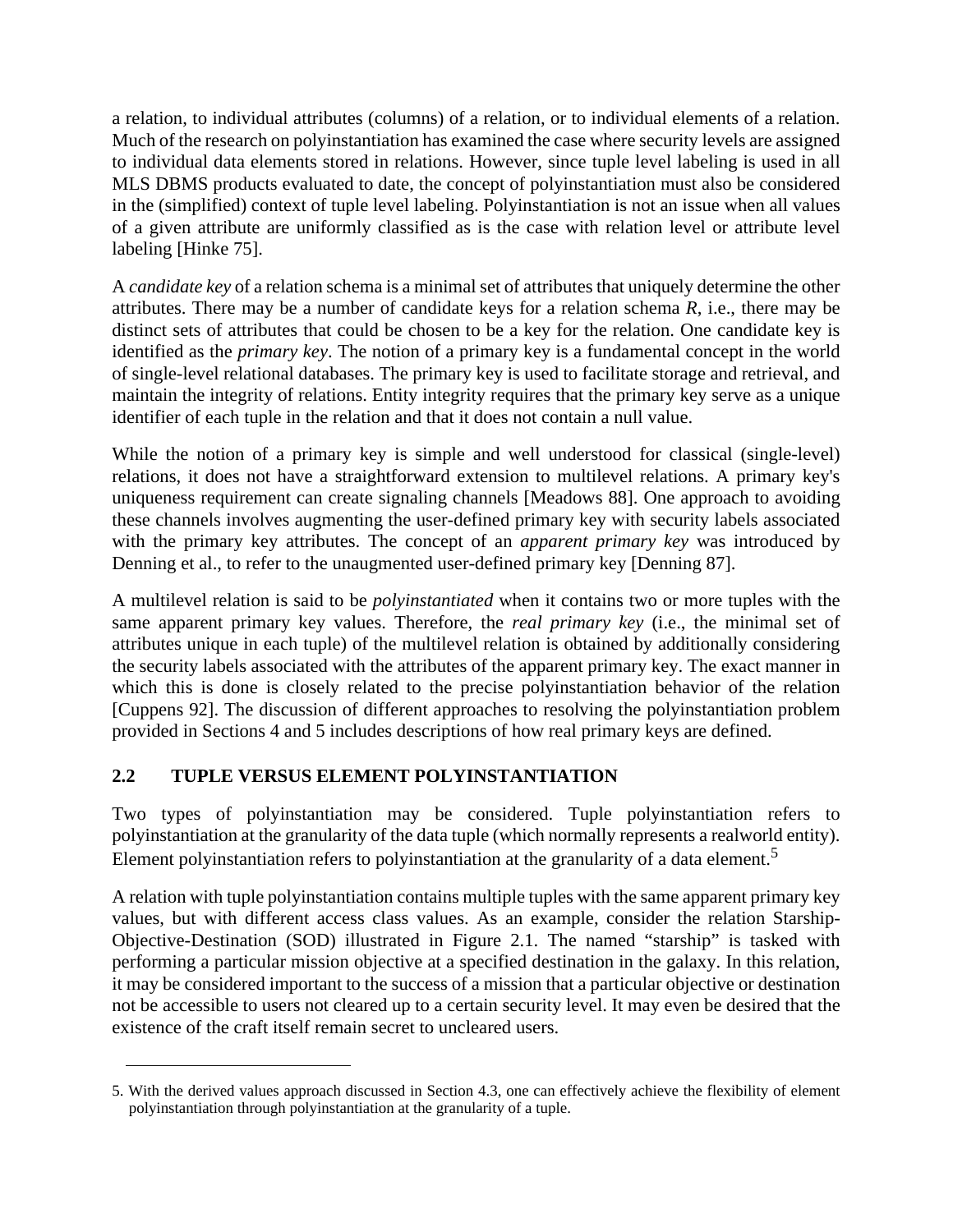| <b>Starship</b> |  | <b>Objective</b> | <b>Destination</b> | ТC |
|-----------------|--|------------------|--------------------|----|
| Enterprise      |  | Exploration      | Talos              |    |
| Enterprise      |  | Spying           | Rigel              |    |

### **Figure 2.1: A Multilevel Relation With Tuple Polyinstantiation**

Here we demonstrate the SOD relation using an element-level labeling database in which each element has a classification as well as a value. In an element-level labeling database, the classification of a tuple is computed to be the least upper bound of the classifications of the individual data elements in the tuple. This computed value is denoted in our examples within a bolded column to distinguish it from data which must be stored in the database. The attribute Starship is the apparent primary key of SOD. This example and many of those following are drawn from Jajodia et al. [Jajodia 94].

The relation given in Figure 2.1 contains two tuples for a starship that has the same name, resulting in tuple polyinstantiation. The apparent primary key values are identical in both tuples; however, these values have different classification levels. These tuples can be regarded as pertaining to two different real-world entities (e.g., if the existence of the secret Enterprise starship is unknown to a U-user who then independently chooses to christen an unclassified starship "Enterprise"). It can also be regarded as pertaining to two representations of a single real-world entity (e.g., an unclassified cover story for a secret mission). It is important to note that the relation itself does not indicate which of these two interpretations is true.

Figure 2.2 shows a relation with element polyinstantiation. A relation with element polyinstantiation contains two or more tuples with identical values both for the apparent primary key and the associated classification level element, but these tuples have different values for one or more other elements, as illustrated in Figure 2.2. Both tuples in this relation refer to the same starship Enterprise; however, the objectives and destinations of these tuples appear different to users at the Secret level.

| <b>Starship</b><br>Objective<br><b>Destination</b> |  | тс          |       |  |  |
|----------------------------------------------------|--|-------------|-------|--|--|
| Enterprise                                         |  | Exploration | Talos |  |  |
| Enterprise                                         |  | Spying      | Rigel |  |  |

### **Figure 2.2: Multilevel Relation With Element Polyinstantiation**

As mentioned before, even when multilevel relations are labeled by tuple instead of element, explicit polyinstantiation is still possible. Consider the same relation as in Figure 2.1 with the tuplelevel labeling that is offered by all currently evaluated commercial MLS DBMS products. The Suser will see the multilevel relation shown in Figure 2.3. In this case the TC column is not bolded. Because there are no security labels associated with individual elements, the classification of the tuple must be stored explicitly (or implicitly) in the DBMS.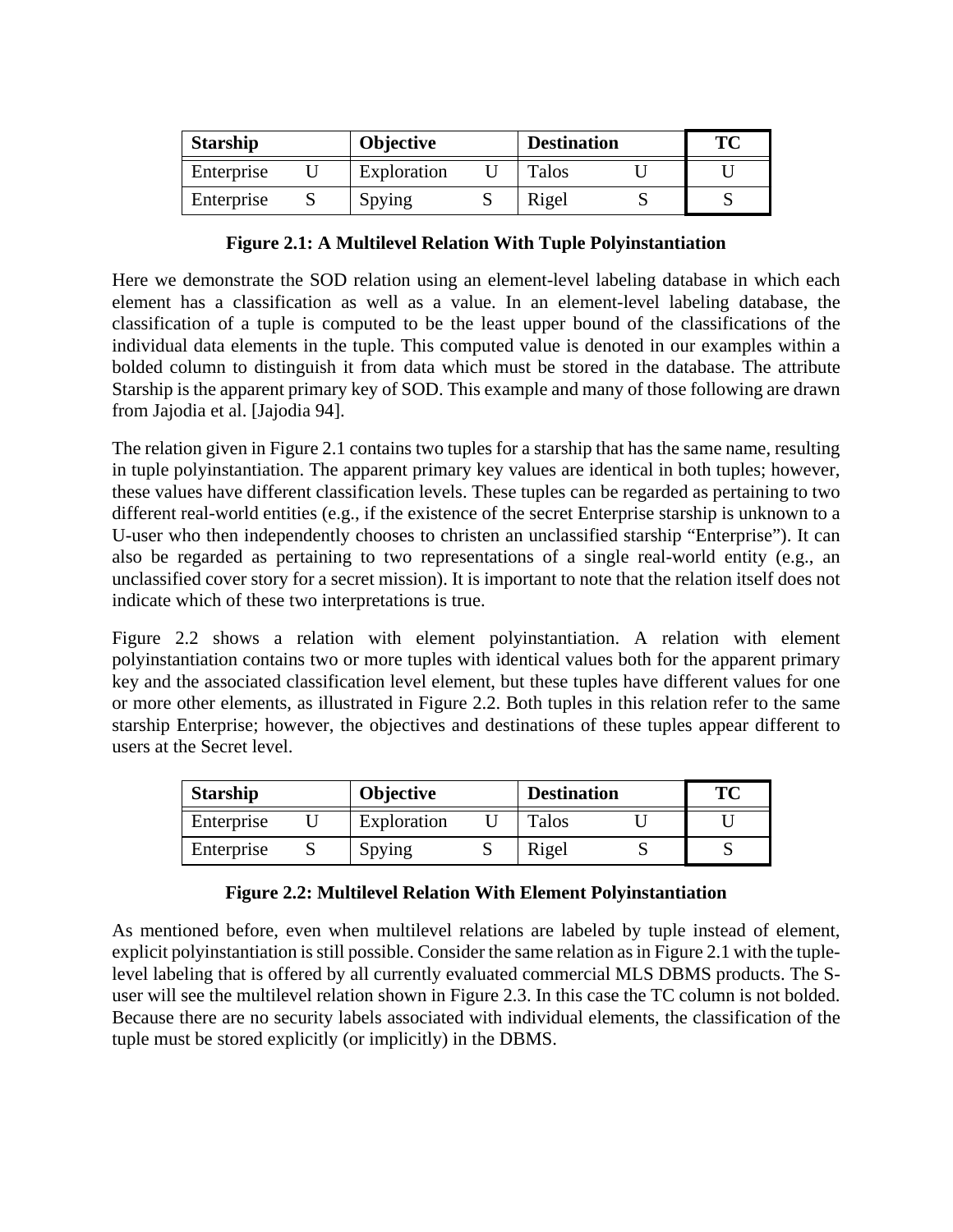| <b>Starship</b> | <b>Objective</b> | <b>Destination</b> | ТC |
|-----------------|------------------|--------------------|----|
| Enterprise      | Exploration      | Talos              |    |
| Enterprise      | Spying           | Rigel              |    |

### **Figure 2.3: Polyinstantiated Multilevel Relation With Tuple-Level Labeling**

Notice that when tuple-level labeling is used, there is no differentiation between tuple polyinstantiation and element polyinstantiation. In the example above, both tuples may possibly pertain to a single starship. In this case, the U-tuple may be a cover story which was purposely inserted to appease low user curiosity, or it may represent data about the starship which was entered by a low user (whether erroneously or from another Unclassified source such as a news feed) or it may have been left unchanged when an update was performed by a high user. On the other hand, it is also possible that the tuples refer to two different starships that happen to have the same name, although this situation may have arisen by error.

# **2.3 POLYHIGH VERSUS POLYLOW POLYINSTANTIATION**

Tuple and element polyinstantiation can be triggered in two different ways: these are called *polyhigh* and *polylow* for mnemonic convenience.

- 1. Polyhigh occurs when a subject at a high level attempts to insert a tuple with the same apparent primary key as a low tuple or attempts to modify a low tuple. Although the high subject could be notified of this collision, the low-level data cannot be modified. Modifying the data and permitting access to it at the lower level would result in a direct write down in violation of the MAC policy. Modifying the data and raising its level to match the higher level of the subject would create a downward signaling channel, as the data would disappear at the low level. Polyhigh polyinstantiation leaves the old tuple unmodified, and instead inserts a new tuple which contains the new higher level data.
- 2. Polylow occurs when a subject at a low level attempts to insert a tuple with the same apparent primary key as a high tuple or modify an attribute of a tuple which already contains high data. In this case the low subject cannot be notified of the collision: if the update were rejected, there would be a downward signaling channel. Therefore, a new tuple is added with the lower level data.

The following examples show polyhigh and polylow using element polyinstantiation; tuple polyinstantiation is similar.

To illustrate polyhigh, suppose that a subject attempts to update the following relation:

| <b>Starship</b> |  | Objective   |  | <b>Destination</b> |  | $\mathbf{T}$ $\mathbf{C}$ |
|-----------------|--|-------------|--|--------------------|--|---------------------------|
| Enterprise      |  | Exploration |  | null               |  |                           |

Suppose that the following sequence of updates occurs.

1. A U-user updates the destination of the Enterprise to be Talos. The result of this update is: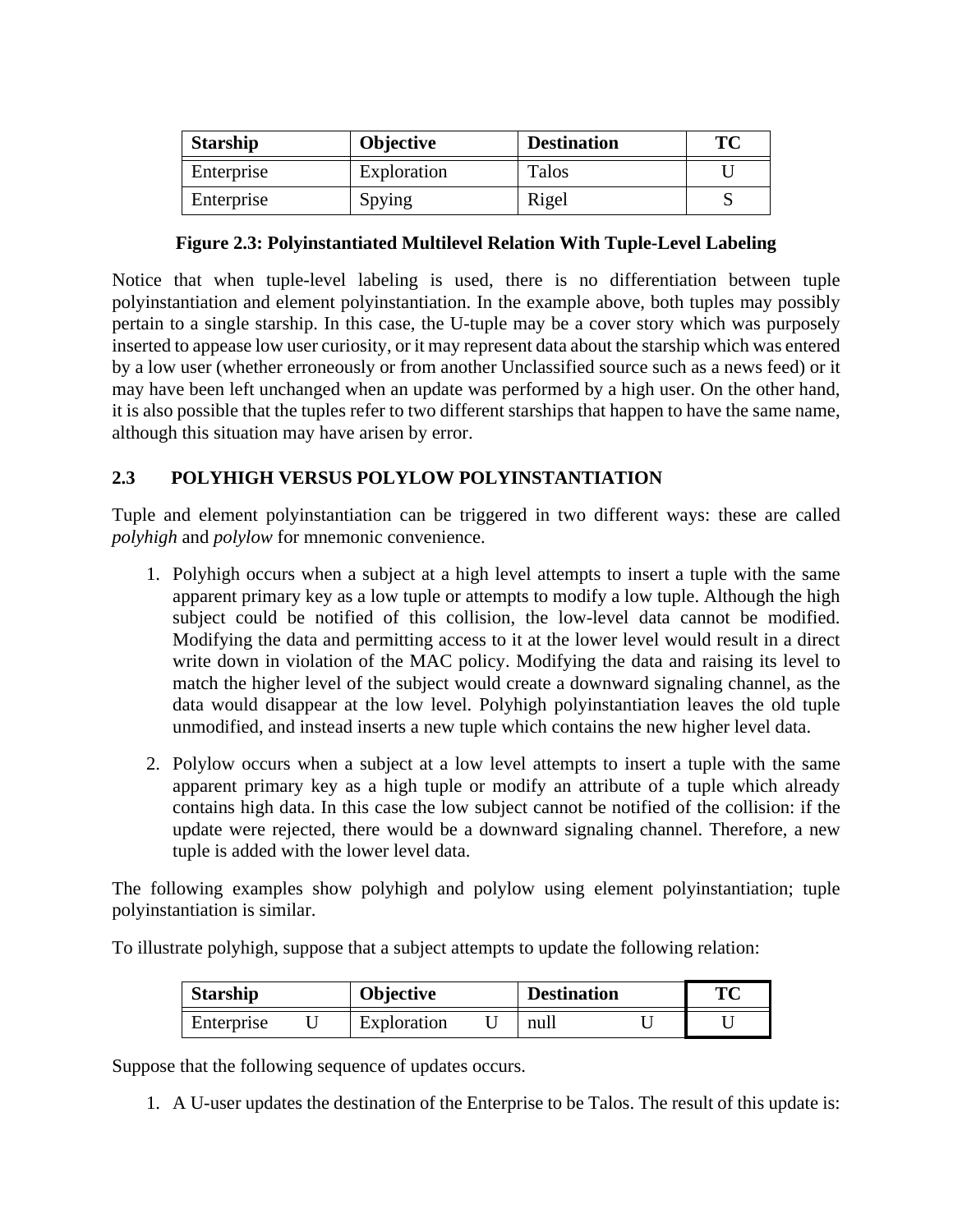| <b>Starship</b> |  | <b>Objective</b> |  | <b>Destination</b> |  | TМ |
|-----------------|--|------------------|--|--------------------|--|----|
| Enterprise      |  | Exploration      |  | Talos              |  |    |

2. Next, an S-user wishes to update the destination of the Enterprise to be Rigel. The system cannot reject this update without denying legitimate privileges to the user, but there would be a downward signaling channel if the U-level data were replaced by S-level data because U-users would see data disappearing, as a result of the data being upgraded. Therefore, a new tuple is added, making the relation polyinstantiated. U-users would see the following unchanged relation:

| <b>Starship</b> |  | Objective   |  | <b>Destination</b> |  | TМ |
|-----------------|--|-------------|--|--------------------|--|----|
| Enterprise      |  | Exploration |  | <b>Talos</b>       |  |    |

S-users, however, could see the following modified relation:

| <b>Starship</b> |  | <b>Objective</b> |  | <b>Destination</b> |  | ТC |
|-----------------|--|------------------|--|--------------------|--|----|
| Enterprise      |  | Exploration      |  | Talos              |  |    |
| Enterprise      |  | Spying           |  | Rigel              |  |    |

S-users may interpret this polyinstantiated relation in two ways: (1) the tuples represent a realworld truth, namely that the U-Level destination is a cover story for the S-level destination, or (2) that there is some error or inconsistency in the database that must be repaired.

To illustrate polylow, suppose that the two updates above occur in the opposite order. Starting from the same initial relation as above, suppose the updates occur in the following sequence.

1. An S-user updates the destination of the Enterprise to be Rigel. U-users see the following unchanged relation:

| <b>Starship</b><br><b>Objective</b> |  | <b>Destination</b> | ТC |      |  |  |
|-------------------------------------|--|--------------------|----|------|--|--|
| Enterprise                          |  | Exploration        |    | null |  |  |

S-users, however, see the following modified relation:

| <b>Starship</b> |  | <b>Objective</b> |  | <b>Destination</b> |  | TС |
|-----------------|--|------------------|--|--------------------|--|----|
| Enterprise      |  | Exploration      |  | Rigel              |  |    |

2. A U-user wishes to update the destination of the Enterprise to be Talos. The system cannot reject this update or even notify the U-user without causing a downward signaling channel, so the U-tuple is modified. U-users see the following modified relation:

| <b>Starship</b> |  | <b>Objective</b> |  | <b>Destination</b> |  | TМ |
|-----------------|--|------------------|--|--------------------|--|----|
| Enterprise      |  | Exploration      |  | Talos              |  |    |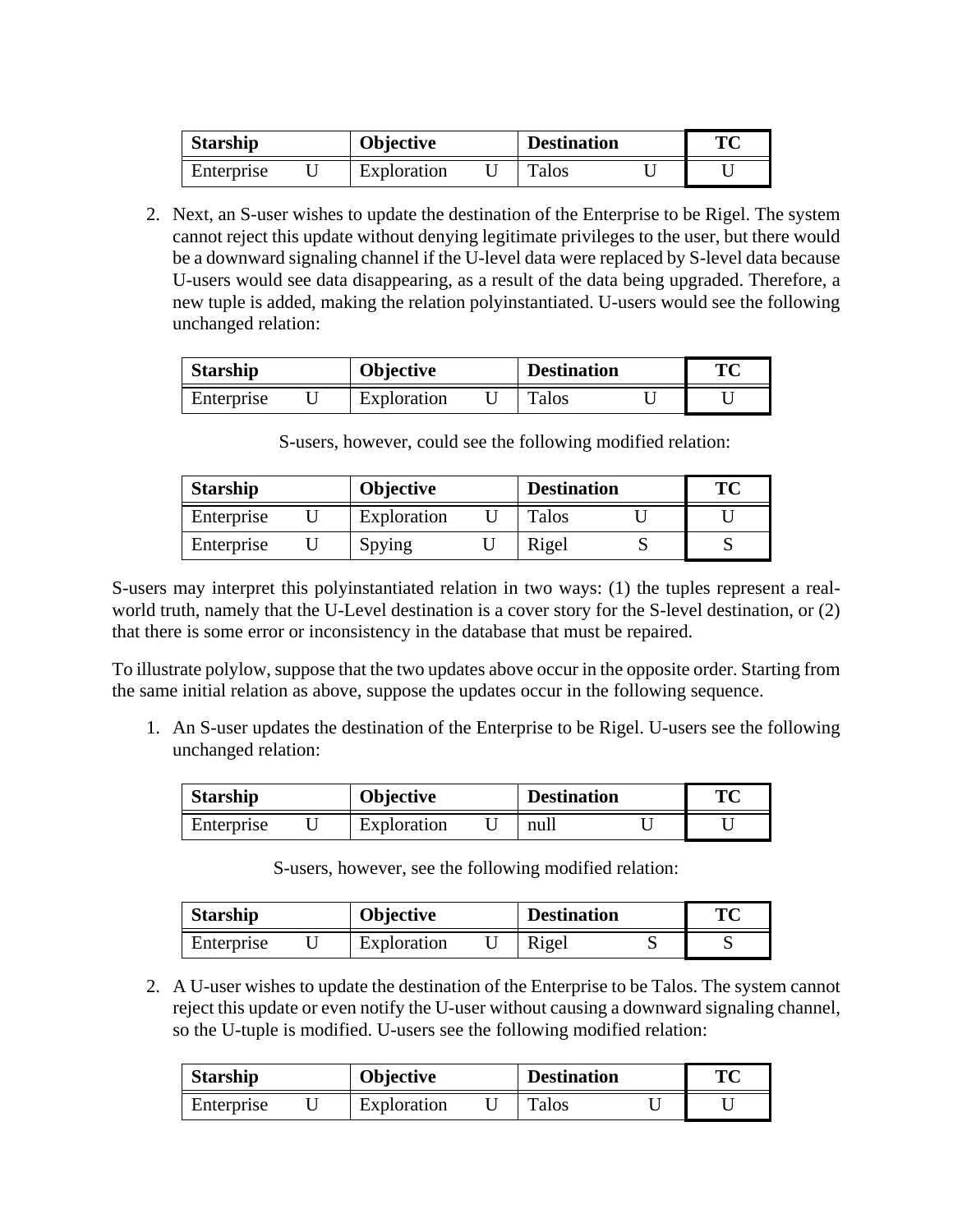S-users see the following polyinstantiated relation, identical to the one at the end of the polyhigh example:

| <b>Starship</b> |  | <b>Objective</b> |  | <b>Destination</b> |  | TC |
|-----------------|--|------------------|--|--------------------|--|----|
| Enterprise      |  | Exploration      |  | Talos              |  |    |
| Enterprise      |  | Spying           |  | Rigel              |  |    |

In some applications, permitting the denial of service (in the case of polyhigh) or the overwriting of high data with low data (in the case of polylow), may be tolerable. Generally, however, polyinstantiation is required to enforce a multilevel security policy which prevents signaling channels as well as denial of service. Polyinstantiation may introduce complexity and even ambiguity into a database. These and other issues associated with polyinstantiation are examined in the following section.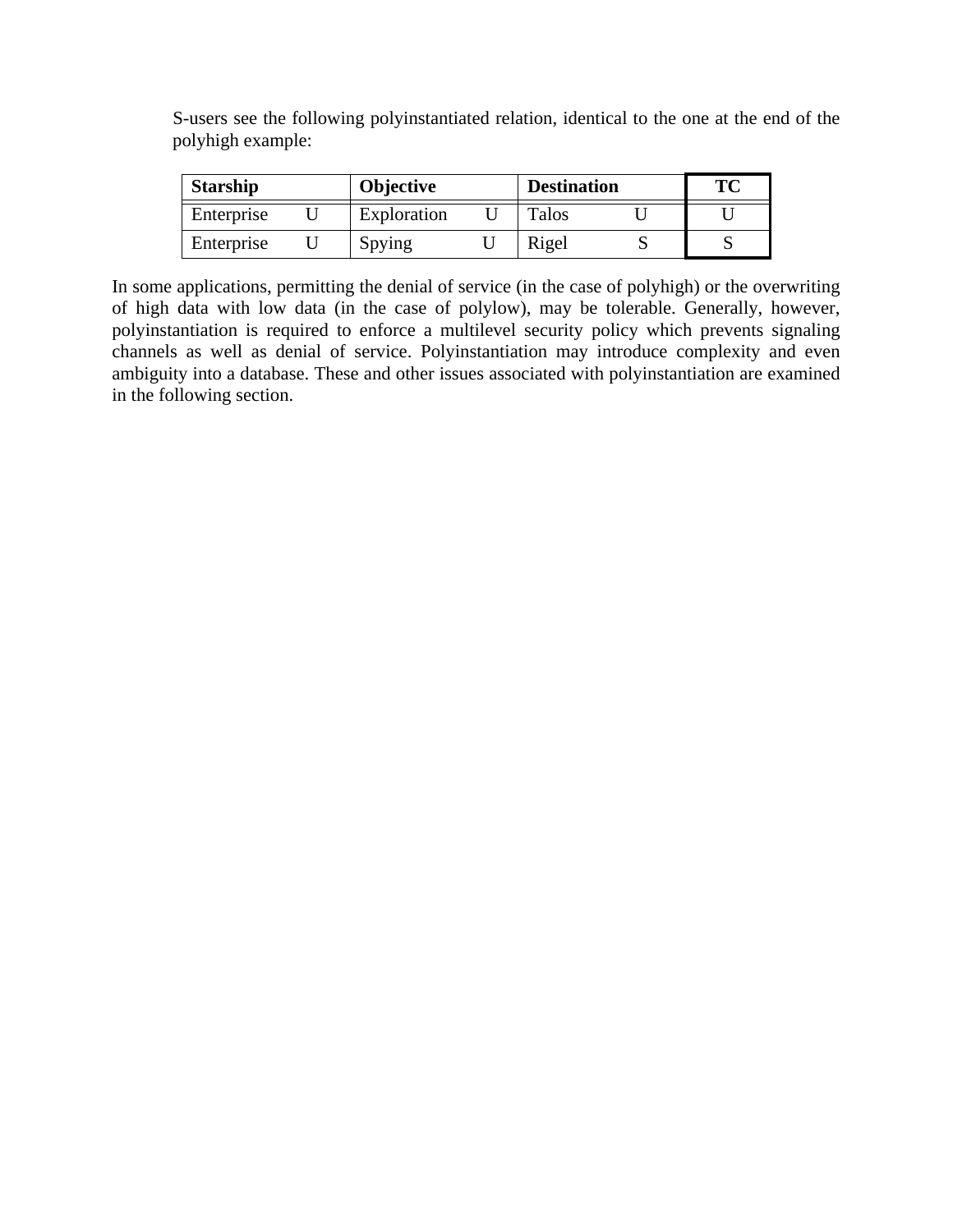### **SECTION 3**

### **POLYINSTANTIATION CONSIDERATIONS**

This section summarizes issues associated with polyinstantiation. Section 3.1 examines particular problems that polyinstantiation introduces. Section 3.2 presents a straightforward but flawed alternative to polyinstantiation. Section 3.3 examines the issue of enforcing automatic polyinstantiation versus user requested polyinstantiation. Limiting polyinstantiation to occur only when an authorized user explicitly requests it (i.e., to enforce cover stories) simplifies enforcement, eliminating many of the problems associated with polyinstantiation. Section 3.4 examines the architectural implications of supporting polyinstantiation.

### **3.1 PROBLEMS CAUSED BY POLYINSTANTIATION**

This section discusses problems that enforcement of polyinstantiation presents to the database designer and maintainer, as well as the database application designer and database user. A core problem associated with polyinstantiation is the fundamental conflict between maintaining the secrecy of the information within a database and the integrity of the database. A database designer has added responsibility to see to the continued consistency of the database despite the need to present multiple views to its users. Enforcing secrecy through polyinstantiation results in the loss of real-world entity integrity and increases the complexity of the data relationships within the database. Due to this added complexity, as well as the unintentional ways in which polyinstantiation may be mistakenly invoked, increased administrative burden is also a problem.

### **3.1.1 Loss of Real-World Entity Integrity**

Intuitively, a standard relational database represents a single non-contradictory view of the real world. Adding multilevel security and polyinstantiation support means that the relational database must now represent multiple views, potentially one or more for each classification level represented in the database. Whereas in a non-MLS database each tuple in a relation would normally represent a unique instance of a real-world entity, in an MLS DBMS this one-for-one relationship does not necessarily hold true and ambiguity becomes a problem.

To address secrecy-threatening signaling issues, low level users must be prevented from learning any information about higher level views. Polyinstantiation provides a means of hiding high views from low users. However, with polyinstantiation, realworld entity integrity may now only be ensured within a level and not across multiple levels. Further, a user of the database whose authorization spans more than one classification level will now be in the position of having to choose from multiple views. If the database presents views which contain contradictory data without associated explanation, the user may be faced with an inconsistent situation [Cholvy 94].

As described in Section 2.0, multiple tuples with the same apparent primary key could represent either (1) separate real-world entities modeled with the same key in the database, or (2) a single real-world entity modeled differently at different security levels. In non-MLS DBMSs, the first case violates the property that primary keys be unique. A non-MLS DBMS would simply prohibit the addition of a second tuple with the same key as an existing tuple. However, in an MLS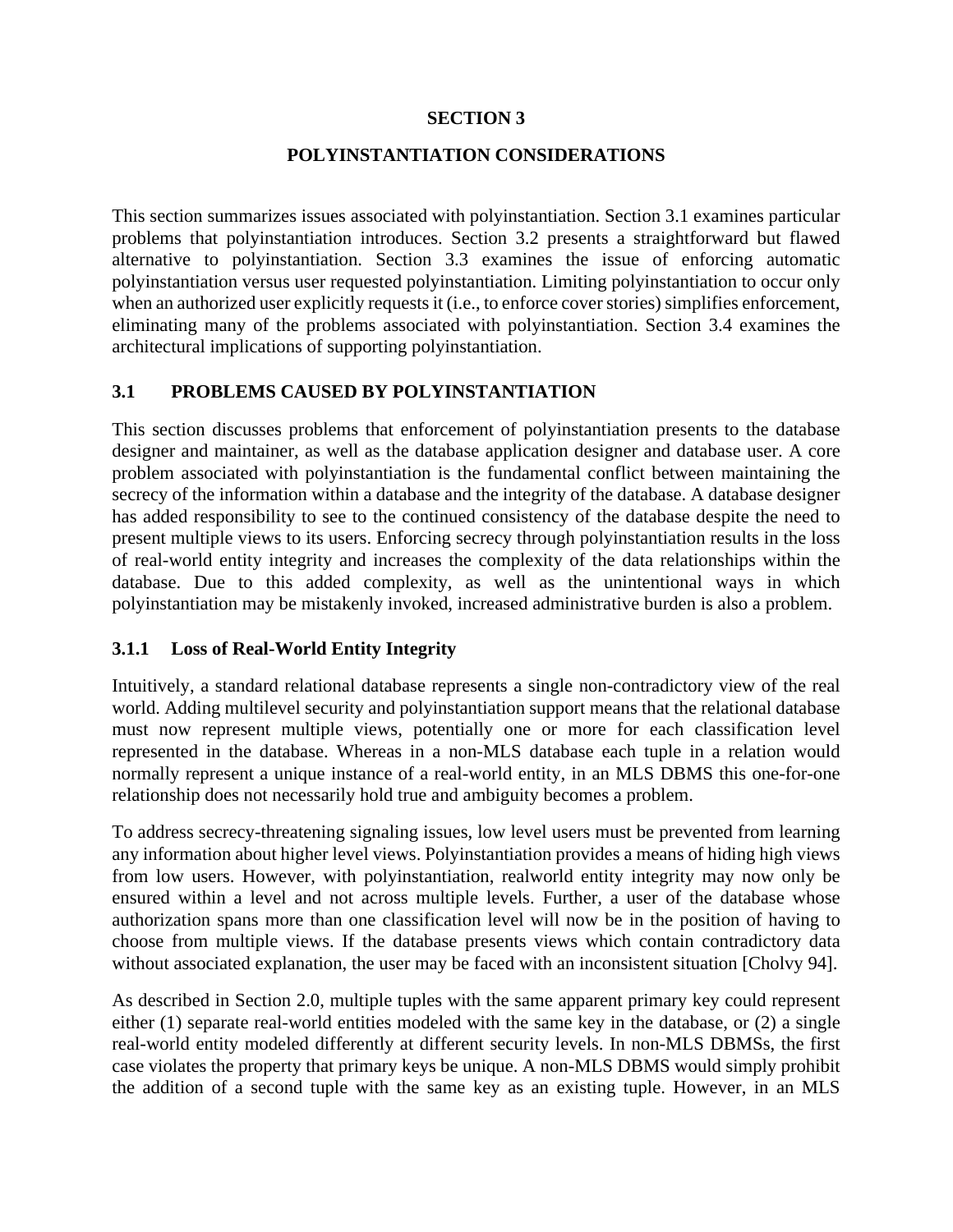environment, this prohibition may conflict with confidentiality requirements. If the existing tuple is at a higher security level than the proposed second tuple, prohibiting the addition of the second tuple will signal the existence of the higher level tuple. This consequence is at the core of the tuple polyinstantiation problem. Since the user inserting the new tuple cannot be informed of the existence of the higher level tuple, one cannot determine whether the user is entering data about the same real-world entity.

The relational theory of normalization has been studied as a way to address polyinstantiation and the relationship of integrity to secrecy [Qian 92, 94]. The notion of integrity is problematic for MLS DBMSs. Qian argues that if integrity constraints serve as a filter on how much low-level data can flow high then the case of a low datum contradicting a high datum would neither be apparent at a particular level (violating integrity) nor would either datum need to be disallowed (causing loss of information and introducing a signaling channel). Likewise, the notion of secrecy is problematic in the presence of integrity constraints. Again, it is argued that if update semantics are adopted that permit high-level users to gain access to low-level data only as long as integrity is preserved, then signaling channels are eliminated: Low updates are not denied due to high data, and high updates will not cause low data to change. Qian concludes that the detection of deductive inference channels is a special case of integrity protection: integrity implies the absence of deductive inference channels. Thus, according to Qian, the relationship between integrity and secrecy are not necessarily in fundamental conflict.

# **3.1.2 Increased Database Complexity to the User**

Polyinstantiation can result from a number of scenarios:

- 1. A user intentionally introducing a cover story against data stored at a higher level.
- 2. Automatic polylow or polyhigh polyinstantiation correctly acting to counter the signaling threat which would result from announcing the existence of higher data when a user (or malicious code acting on a user's behalf) modifies or inserts data already stored at another level.
- 3. A user who, by failing to check whether the data being added is referenced already at a lower level, mistakenly modifies a relation at a level higher than necessary. (This is especially a concern associated with executing at the wrong level an automated program possessing only limited checks.)
- 4. A data regrade in progress in which a high user adds a tuple at the new level (low or high), but has not yet deleted the old tuple.

Given the wide range of reasons which can be the cause of a database demonstrating the effects of polyinstantiation, the increased complexity to interpret what is actually signified by what is stored in the database is obvious.

For example, consider the following scenario using a tuple level labeling DBMS. Given the following relation: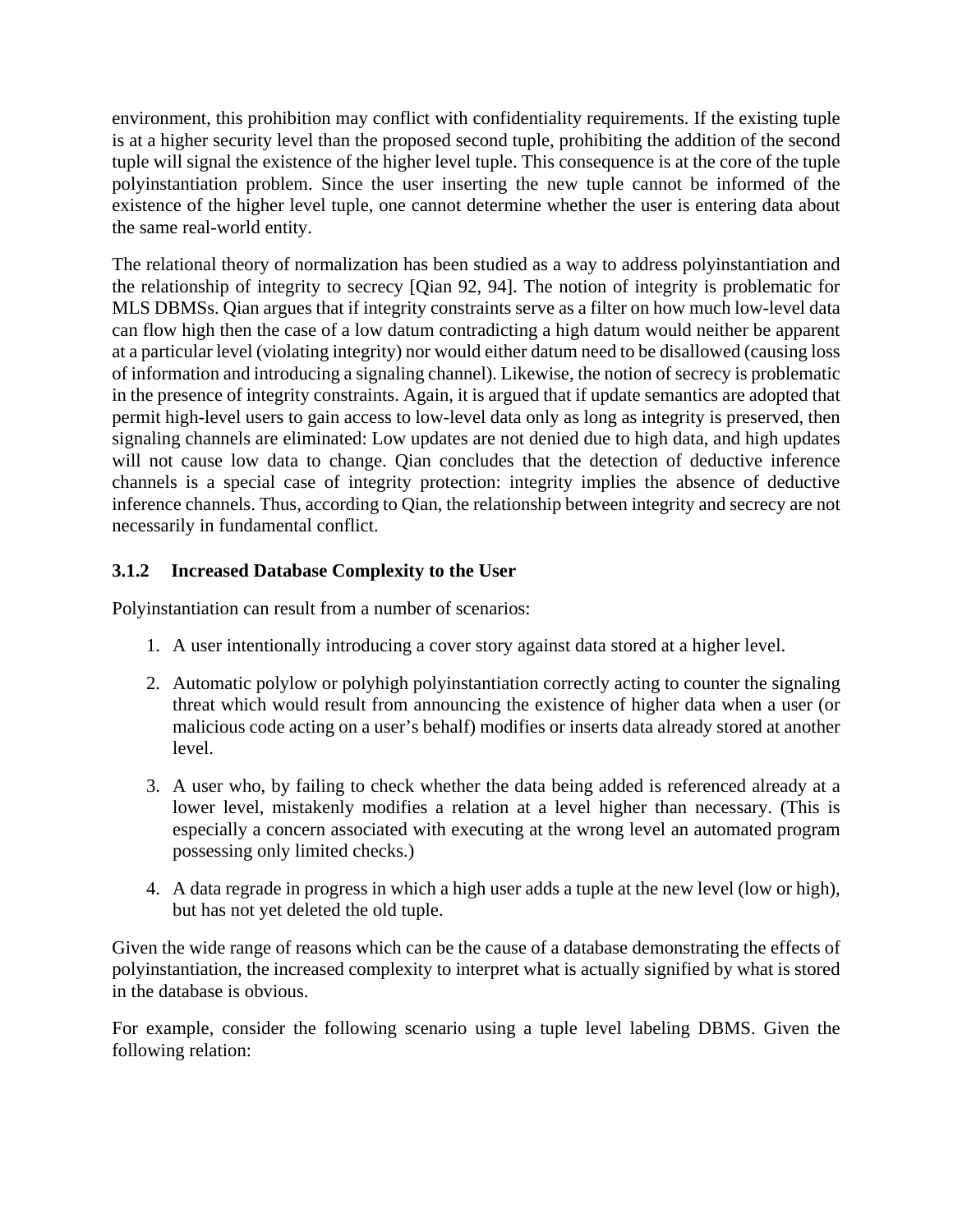| <b>Starship</b> | <b>Objective</b> | <b>Destination</b> | ТC |
|-----------------|------------------|--------------------|----|
| Defiant         | Repair           | Talos              |    |
| Enterprise      | Exploration      | Talos              |    |

An operator is provided the Secret information that the Enterprise should prepare for a spying mission. By mistake, the operator updates this information as a TS-user, creating the following relation:

| <b>Starship</b> | <b>Objective</b> | <b>Destination</b> | ТC |
|-----------------|------------------|--------------------|----|
| Enterprise      | Spy              | <b>Talos</b>       |    |
| Defiant         | Repair           | Talos              |    |
| Enterprise      | Exploration      | Talos              |    |

Another operator is relayed the information that the destination of the Secret Enterprise mission is Rigel. Logging in as an S-user and making this straightforward addition creates the following table:

| <b>Starship</b> | <b>Objective</b> | <b>Destination</b> | TC |
|-----------------|------------------|--------------------|----|
| Enterprise      | Spy              | Talos              | TS |
| Enterprise      | Exploration      | Rigel              |    |
| Defiant         | Repair           | Talos              |    |
| Enterprise      | Exploration      | Talos              |    |

On a far outpost, a new supply ship is christened with the name Defiant and a U-user adds this information as the ship sets out for Talos, unaware this name is already taken by a secret military ship.

| <b>Starship</b> | <b>Objective</b> | <b>Destination</b> | TC        |
|-----------------|------------------|--------------------|-----------|
| Enterprise      | Spy              | Talos              | <b>TS</b> |
| Enterprise      | Exploration      | Rigel              |           |
| Defiant         | Repair           | Talos              | S         |
| Defiant         | null             | Talos              |           |
| Enterprise      | Exploration      | Talos              |           |

Now suppose the Romulans attack Talos and in this crisis situation you are given the task of querying the database to determine which resources are near the front. How difficult will it be to determine what is reality vs. cover story vs. database entry error?

An operational polyinstantiating database may be subject to a number of inputs over its lifetime which can create similar ambiguous and/or spurious tuples. Mechanisms and enforcement of administrative procedures will be needed to periodically cleanup undesired polyinstantiation effects. The additional burden to database administration is discussed in the following section.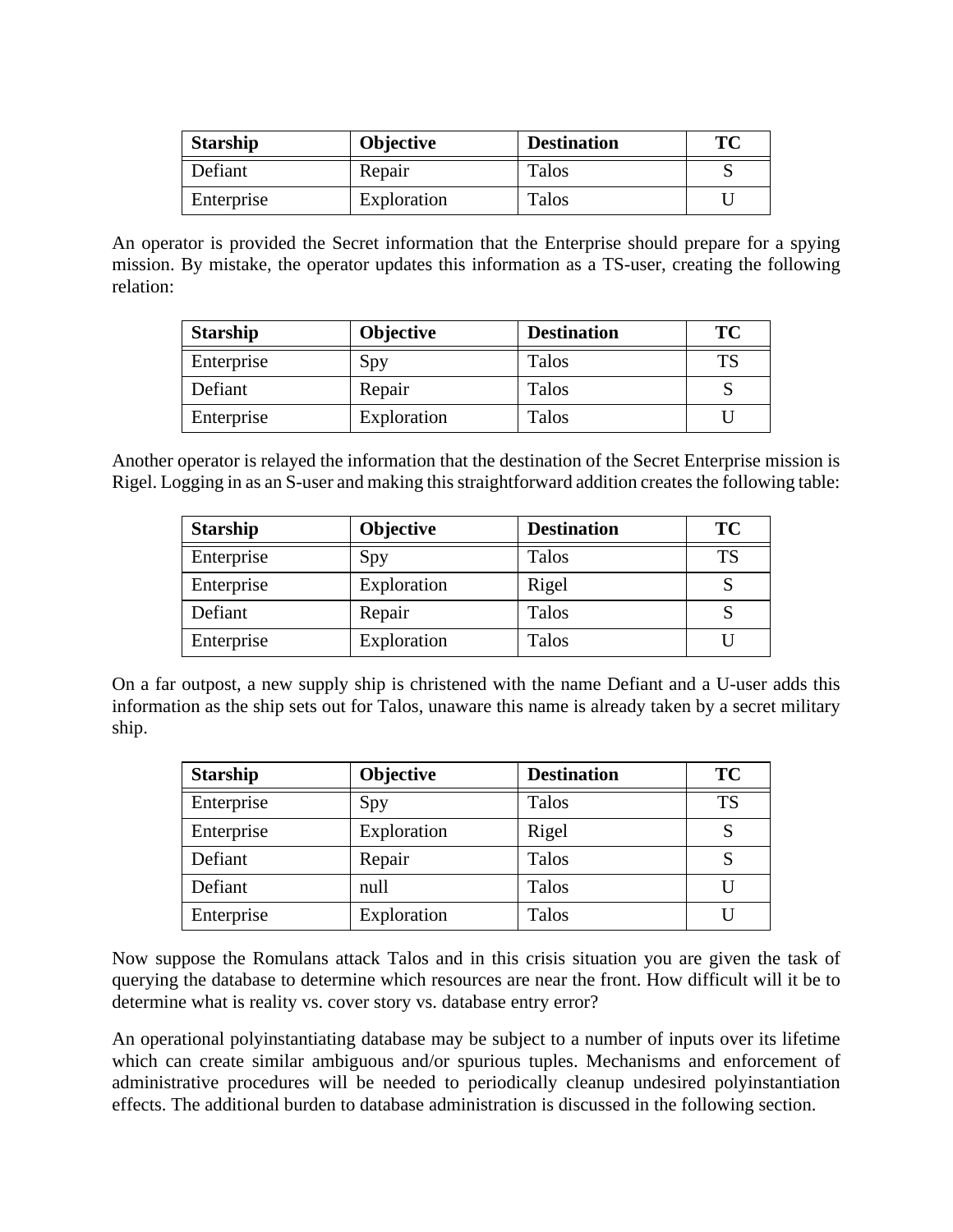### **3.1.3 Increased Database Administration**

Real-world use of databases enforcing polyinstantiation will demand additional duties of the database administrator, as well as greater effort on the part of the users. Users must be careful not to cause unwanted polyinstantiation. Inadvertent and unwanted polyinstantiation may result due to clumsy user error, incorrect use of functionality, or \*-property anomalies which result from operations being performed from the wrong level by a user or automated function. Undesired polyinstantiation will create additional clean-up issues for the database administrator. All of these increased database administration issues are experienced with tuple-level labeling databases, and become ever more problematic for element-level labeling databases.

Depending upon the specific decomposition and materialization algorithms with which polyinstantiation is enforced, a database may also become cluttered with what may be considered spurious tuples. In the original element-level label SeaView model [Lunt 90], a single update operation could create a number of tuples equal to the product of the number of tuples in each of the affected domains.

For example, in the original SeaView, an S-user issuing an update to the following relation:

| <b>Starship</b> |  | <b>Objective</b> |  | <b>Destination</b> |  | TC |
|-----------------|--|------------------|--|--------------------|--|----|
| Enterprise      |  | Exploration      |  | Talos              |  |    |

to state that the Enterprise's mission was actually spying at Rigel, would generate the following tuples:

| <b>Starship</b> | <b>Objective</b> | <b>Destination</b> | <b>TC</b> |
|-----------------|------------------|--------------------|-----------|
| Enterprise      | Exploration      | Talos              |           |
| Enterprise      | Exploration      | Rigel              |           |
| Enterprise      | Spying           | Talos              |           |
| Enterprise      | Spying           | Rigel              |           |

The polyinstantiation integrity property enforced by SeaView requires that the key and its classification determine each attribute and its classification via multivalued dependency (see Section 4.2). If the user updating the relation believes the second and third tuples are spurious, clean-up tasks are required to remove them. Further discussion of spurious tuples and techniques to minimize them is presented in Section 4.2's detailed discussion of decomposition and materialization algorithms.

The enforcement of polyinstantiation may also cause the database administrator to be subject to complaints about database performance and increased requests for database tuning to improve it. Depending upon the implementation and the number of instances across levels, the overhead associated with polyinstantiation may significantly slow query performance.

A final administrative issue is interoperation with resident and subsequently acquired database applications. Untrusted applications written for standard versions of DBMS products may be incompatible with polyinstantiation enforcement, and may behave unpredictably when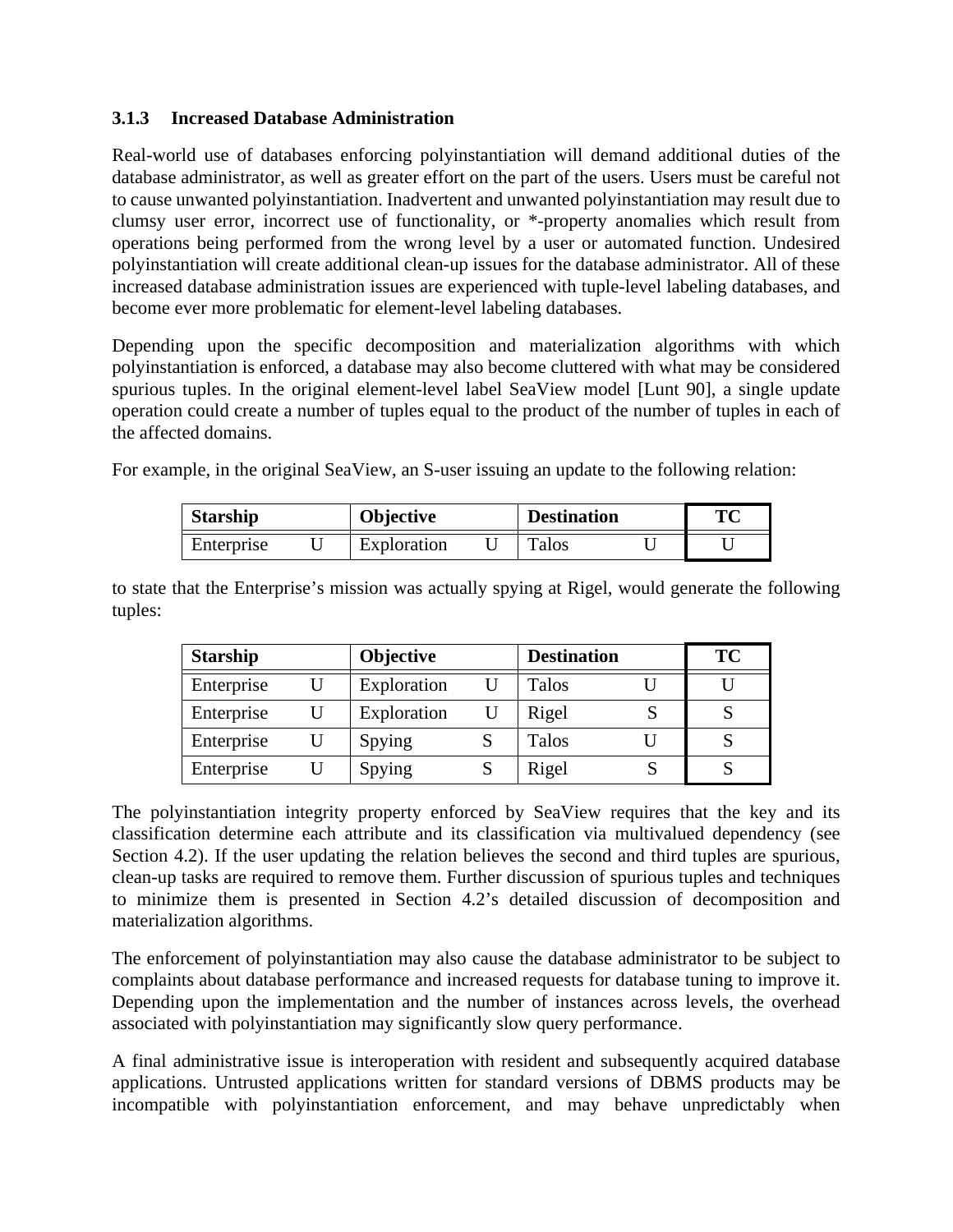polyinstantiation is encountered. A database administrator will have additional duties to ensure that introduced tools or utilities will not "break" the database's integrity, and that the tools will not break or produce erroneous results.

### **3.2 A SIMPLE, BUT UNACCEPTABLE, ALTERNATIVE TO POLYINSTANTIATION**

A simple solution may be theorized that enforces "secure" alternatives to both visible and invisible polyinstantiations. These alternatives are secure in the sense of secrecy and information flow, and preserve primary key requirements in multilevel relations; but unfortunately, they suffer from denial of service and integrity problems. The following two rules describe this solution:

- 1. Whenever a high user makes an update which violates the uniqueness requirement, we simply refuse that update.
- 2. Whenever a low user makes a change that conflicts with the uniqueness requirement, the conflicting high data is overwritten in place by the low data.

It is not difficult to see that this simple alternative to polyinstantiation preserves the uniqueness requirement in multilevel relations. This solution is also secure in the sense of secrecy and information flow. Although this solution may be acceptable in some specific situations, it is clearly unacceptable as a general solution because it introduces serious denial-of-service and integrity problems.

# **3.3 AUTOMATIC VERSUS INTENTIONAL POLYINSTANTIATION**

Two approaches to implementing polyinstantiation may be considered: instruct a system to automatically polyinstantiate whenever an action by a high or low user opens a potential inference channel, or polyinstantiate only when manually directed to by a high user and handle any remaining inference channel concerns through some other means. The more general approach of automatic polyinstantiation is the prevalent method which has been investigated, but restricting polyinstantiation to occur only upon a user's request eliminates many of the automatic polyinstantiation approach's shortcomings.

Intentional polyinstantiation refers to user-directed polyinstantiation, generally in support of creating cover stories that lead to alternative explanations and the forestalling of an inferential chain resulting in unauthorized disclosure of information [Garvey 91]. Cover stories must be designed to purposely mislead the lower user with a plausible explanation and prevent the inference of the classified value. To be effective, a cover story usually requires consistency.

Some researchers assert that cover stories are the only valid reason for the use of polyinstantiation [Burns 90, 91]. The complexity and confusion caused by automatic polyinstantiation, especially when likely blunders by unsophisticated users are acknowledged, supports this argument for implementing only intentional polyinstantiation. The ability for complexity arising from polyinstantiation to impact a modeled mission was illustrated in Section 3.1.2. These researchers would advocate alternatives to polyinstantiation where cover stories are not explicitly needed. It may be argued that polyinstantiation is not a fundamental property of multilevel databases. Rather, polyinstantiation simply provides a powerful technique for supporting cover stories. Other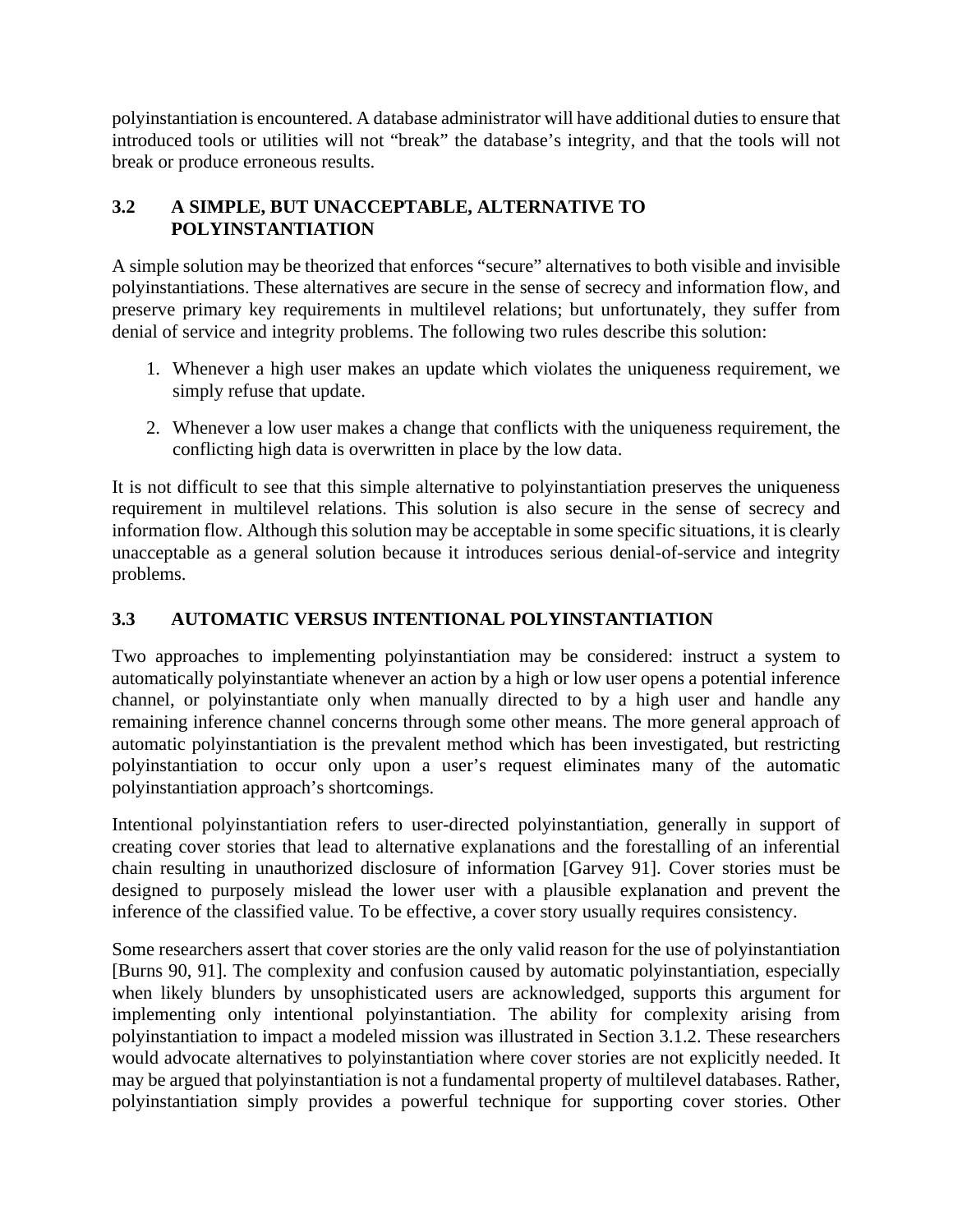research has sought to demonstrate that polyinstantiation is not even essential for supporting cover stories, and may be considered a poor technique since it is difficult to prevent spurious cover stories from occurring [Wiseman 90].

The problem of maintaining global consistency remains in databases that restrict polyinstantiation to intentional polyinstantiation. High users who query the database and are returned high level data and low level cover stories without explanation are still faced with an inconsistent situation.

One approach to this complexity is to assume that the higher the level view of a database the more reliable it is, and that the other views should be considered cover stories [Cholvy 94]. In the case of databases with partial ordering, Cholvy and Cuppens suggest that *topics* be associated with the data. Topics allow representation of semantic links between data, and may be used to parameterize the order of the security levels and to merge data with this finer grain of preference. The database administrator would define an order of preference for merging information related to a specific topic.

For example, consider a database which includes Unclassified and Secret hierarchical classifications and two compartments: Destination and Cargo. The topics *dest* and *freight* are defined against the database. The order of preference specified for merging information related to these two topics may vary. For instance, the total order of preference defined for merging information related to the topic *dest* might be:

 $(S, {Destination, Cargo}) >_{dest}(S, Destination) >_{dest}(S, Cargo) >_{dest}U$ 

while the total order of preference for the topic *freight* might be:

(S, (Destination, Cargo)) >  $_{\text{freight}}(Si\text{ Cargo})$  >  $_{\text{freight}}(Si\text{ Destination})$  >  $_{\text{freight}}U$ 

The order of preference between these two topics differ because, according to the specific need to know of users at level (S, Cargo), information related to the topic *freight* is more reliable at level (S, Cargo) than at level (S, Destination) and the opposite is true for information related to the topic *dest.*

Another approach is to create two different attributes named Cargo and Freight which are classified at different global levels. These could be used as a means of controlling the two different views without ambiguity [Hinke 75].

# **3.4 ARCHITECTURAL CONSIDERATIONS IN SUPPORTING POLYINSTANTIATION**

An MLS DBMS may be designed and built using a number of different architectures. The adopted architecture is closely tied to the range of polyinstantiation strategies available for a given system. Two primary architectures may be defined based on whether the database is trusted with respect to MAC [NAP 83]. In this section, we briefly discuss these two architectures in order to identify their influence on polyinstantiation strategies.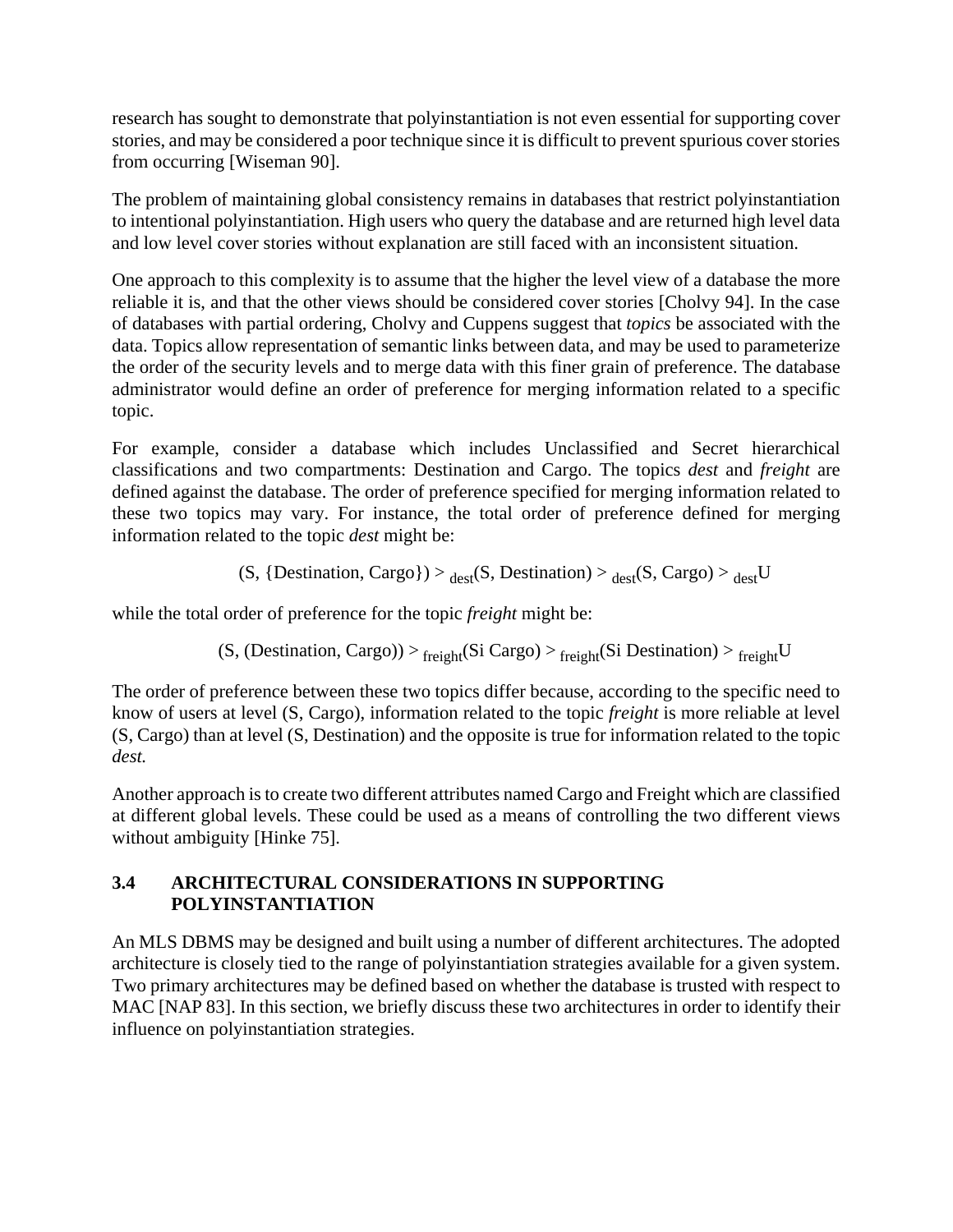Figures 3.1 and 3.2 illustrate the two approaches. Figure 3.1 illustrates the No MAC Privileges (NMP) architecture<sup>6</sup>. Separate databases store data at each classification level. Each DBMS process can access all databases with data at or below its level.

A variation to the NMP approach is for each DBMS to contain data at a given level and replicated data from all lower databases. The SINTRA database system prototype has adopted this replicated distributed approach with MAC enforcement by a trusted frontend, physical separation as a protection measure, and no modification to untrusted backend DBMSs [Kang 94]. The SINTRA architecture boasts greater data retrieval performance because a user's view is materialized from a single database, rather than across multiple single level database fragments.



**Figure 3.1: No MAC Privileges Architecture**

Figure 3.2 illustrates the Trusted Subject architecture. A single database is used to store data at multiple levels, and the DBMS is trusted (i.e., has MAC privilege) to guard against illegal information flows.



**Figure 3.2: Trusted Subject Architecture**

<sup>6.</sup> We use the term 'No MAC Privileges' to describe this architecture, which has been variously referred to as TCB Subsets [TDI 91], Kernelized Architecture [Air Force 83], and OS MAC Mode [Oracle 94]. These terms are all equivalent excepting that TCB Subsets is even more general, permitting the layering of any policies, rather than just DAC on top of MAC.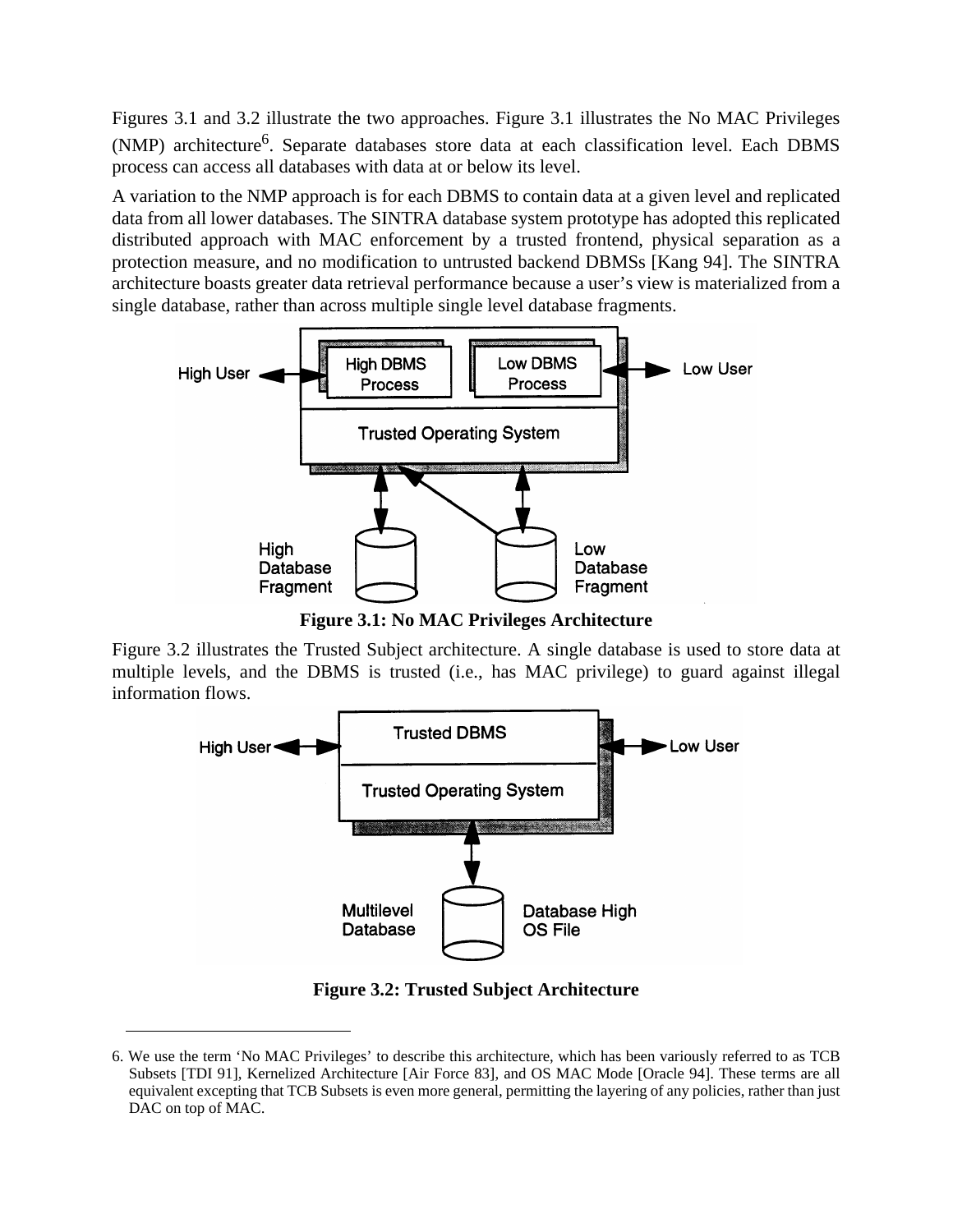Polyinstantiation is a natural consequence of the NMP architecture. Since a lower-level DBMS has no knowledge of higher-level data, there is no way to prevent lower-level subjects from making updates that conflict with higher-level data. Requiring all keys to be classified at the lowest level protects against tuple polyinstantiation, but element polyinstantiation could still occur. Furthermore, this requirement may not be suitable for all applications. A specific approach to avoid this problem is discussed in Section 4.4.2. Element polyinstantiation may be allowed by defining logical relations that span multiple levels. The underlying databases would store single-level fragments of the relations. Restrictions on fragmentation are the first method to control the types of polyinstantiation semantics allowed within a system. If relations are fragmented, the fragments must be integrated to provide a coherent response to a query. Sections 4 and 5 discuss a number of approaches to integrating data.

The controls to prevent illegal information flow, which are built into the OS TCB in the NMP architecture, must be implemented through trusted software in the DBMS part of the TCB in the Trusted Subject architecture. For some applications it may be desirable to permit certain channels and avoid polyinstantiation. In general, this is easier to do in a Trusted Subject architecture where the DBMS portion of the TCB has access to all data levels, than in the NMP architecture where each DBMS instance can only observe data at levels it dominates.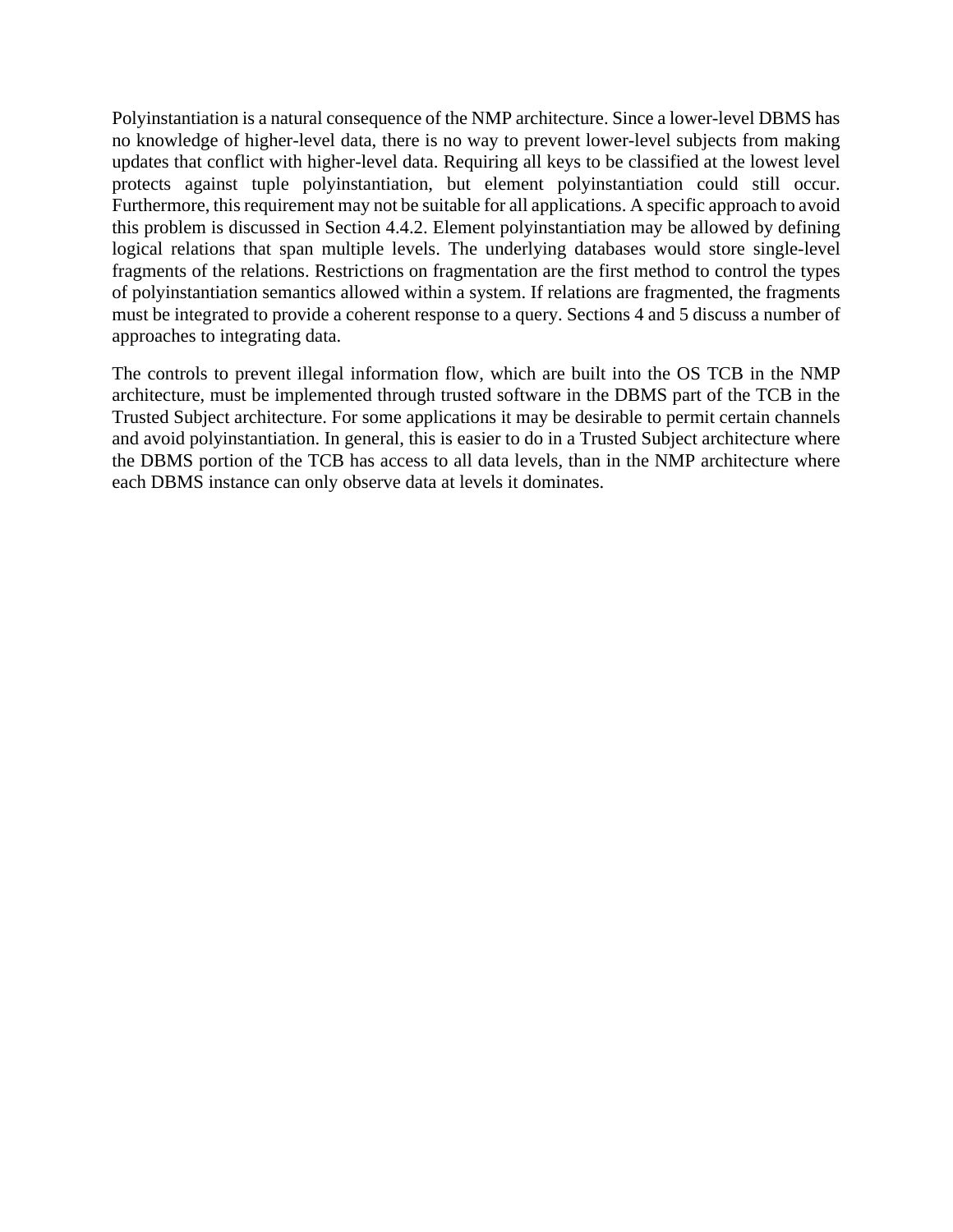#### **SECTION 4**

#### **POLYINSTANTIATION APPROACHES**

A number of different approaches can be used to implement polyinstantiation in a database management system reflecting divergent perspectives on the meaning and uses of polyinstantiation within an MLS environment. Each perspective has its strengths and its weaknesses, and the correct choice of approach depends on the requirements of specific applications. Different applications will be built to model different understandings of and requirements for multilevel data. Some approaches are only appropriate for databases enforcing element-level labeling, and as such may not be applicable to current commercial DBMS efforts which enforce tuple-level labeling.

This section introduces an example which will be used to examine various polyinstantiation approaches. Our discussion starts with approaches to MLS DBMS design that rely upon polyinstantiation and propagation of tuples to reflect different meaningful combinations of attribute values. Next, the section presents strategies that answer users' queries by using the security levels of retrieved tuples to derive new tuples. The last group of approaches places explicit restrictions on users' views of data, and includes approaches which permit complete avoidance of polyinstantiation. While this section presents a wide range of options, no claim is made that its exploration of polyinstantiation approaches is exhaustive. Likewise, alternative approaches toward the express goal of avoidance of polyinstantiation may be theorized, including careful auditing of channel usage, and constraints on the levels allowed in the DBMS.

### **4.1 AN EXAMPLE FOR COMPARING POLYINSTANTIATION APPROACHES**

This section provides a detailed example that is used by the rest of Section 4 and Section 5 to compare and contrast approaches to polyinstantiation. Some of these approaches use polyinstantiation, while others add restrictions to eliminate the need for polyinstantiation. We use the same relation as previously, SOD, with the attributes Starship, Objective, and Destination. We assume for simplicity that the subjects and objects in our database may be described by simple hierarchical levels -- for example U and  $S^7$ . Furthermore, we assume here that the Starship attribute is always Unclassified. Therefore, the classification range<sup>8</sup> of the Starship attribute has lower and upper bounds of U. Suppose, however, that both the Objective and Destination attributes have a classification range with a lower bound of U and an upper bound of S. Figure 4.1 shows the schema of this new relation,  $SOD<sub>c</sub>$ .

The Tuple Class security label, abbreviated as TC, gives us the classification of the entire tuple. TC is a redundant (computed) security label whose value is the least upper bound of the classifications associated with the individual attributes in a tuple. The range of TC is derived in an obvious way from the classification ranges of the individual attributes.

<sup>7.</sup> This generalizes naturally to more complex lattices with the exception that in the case of incompatible levels the determination of which data to return to the user can be more complex. For example, the data returned to a user cleared to S and compartments A and B querying a database that has conflicting data at (S, A) and (S, B) would need to be reconciled. One approach to this issue is described in [Cholvy 94].

<sup>8.</sup> In some applications, an enumeration of applicable classification levels may be used instead of a continuous range. The discussion here remains the same.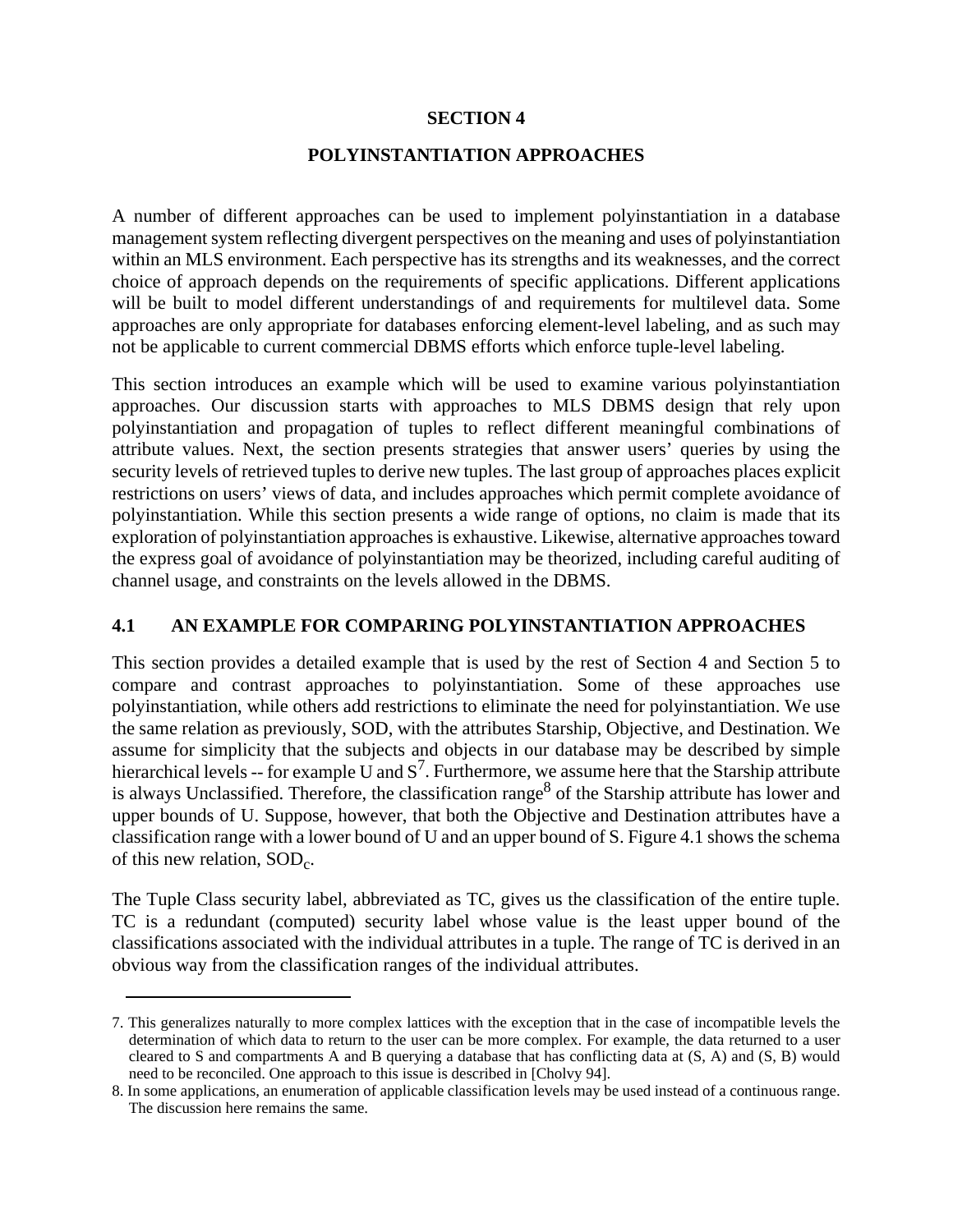Starship is the apparent primary key of SOD. Intuitively, this means that if  $SOD<sub>c</sub>$  contained only single-level data, then Starship would be the actual primary key of the relation. If SODc contains Unclassified and Secret data, however, the actual primary key of SODc would be Starship along with the classifications associated with the attributes. This primary key concept is central to the polyinstantiation problem and is formally stated in the next section.

| <b>Attribute</b>          | <b>Classification Range</b> |
|---------------------------|-----------------------------|
| Starship                  | [U, U]                      |
| Objective                 | [U, S]                      |
| Destination               | [U, S]                      |
| Tuple Classification (TC) | [U, S]                      |

### Figure 4.1: Multilevel Scheme for the Relation SOD<sub>c</sub>

An instance of  $SOD<sub>c</sub>$  is likely to contain tuples at different levels. Therefore, it is important to distinguish between the U-instance of  $SOD<sub>c</sub>$ , visible to Unclassified users, and the S-instance, visible to Secret users. Increasing a user's clearance level should keep all previously visible information intact and perhaps add some new facts visible only at the higher level. For example, consider the U-instance of  $SOD<sub>c</sub>$  given in Figure 4.2. It contains exactly one tuple, meaning that, as far as Unclassified users are concerned, the starship Enterprise has set out to explore Talos.

| <b>Starship</b> |  | <b>Objective</b> |  | <b>Destination</b> |  | TС |
|-----------------|--|------------------|--|--------------------|--|----|
| Enterprise      |  | Exploration      |  | <b>Talos</b>       |  |    |

### **Figure 4.2: U-Instance of SOD<sub>c</sub>**

Figure 4.3 enumerates eight different S-instances of SOD<sub>c</sub>, all of which are consistent with the Uinstance of Figure 4.2. Their common property is that the single tuple of the U-instance appears in all eight S-instances. Each tuple in an instance of  $SOD<sub>c</sub>$  defines a mission for the starship in question. A U-instance of  $SOD<sub>c</sub>$  allows only one mission per starship. S-instances, on the other hand, allow up to four missions (pairs of Objective and Destination) per starship, three of which are Secret and one Unclassified.

To gain further intuition into the polyinstantiation problem, consider instance 8 of Figure 4.3. This instance contains four tuples for the starship Enterprise. The classification associated with the Objective and Destination attributes makes each tuple distinct.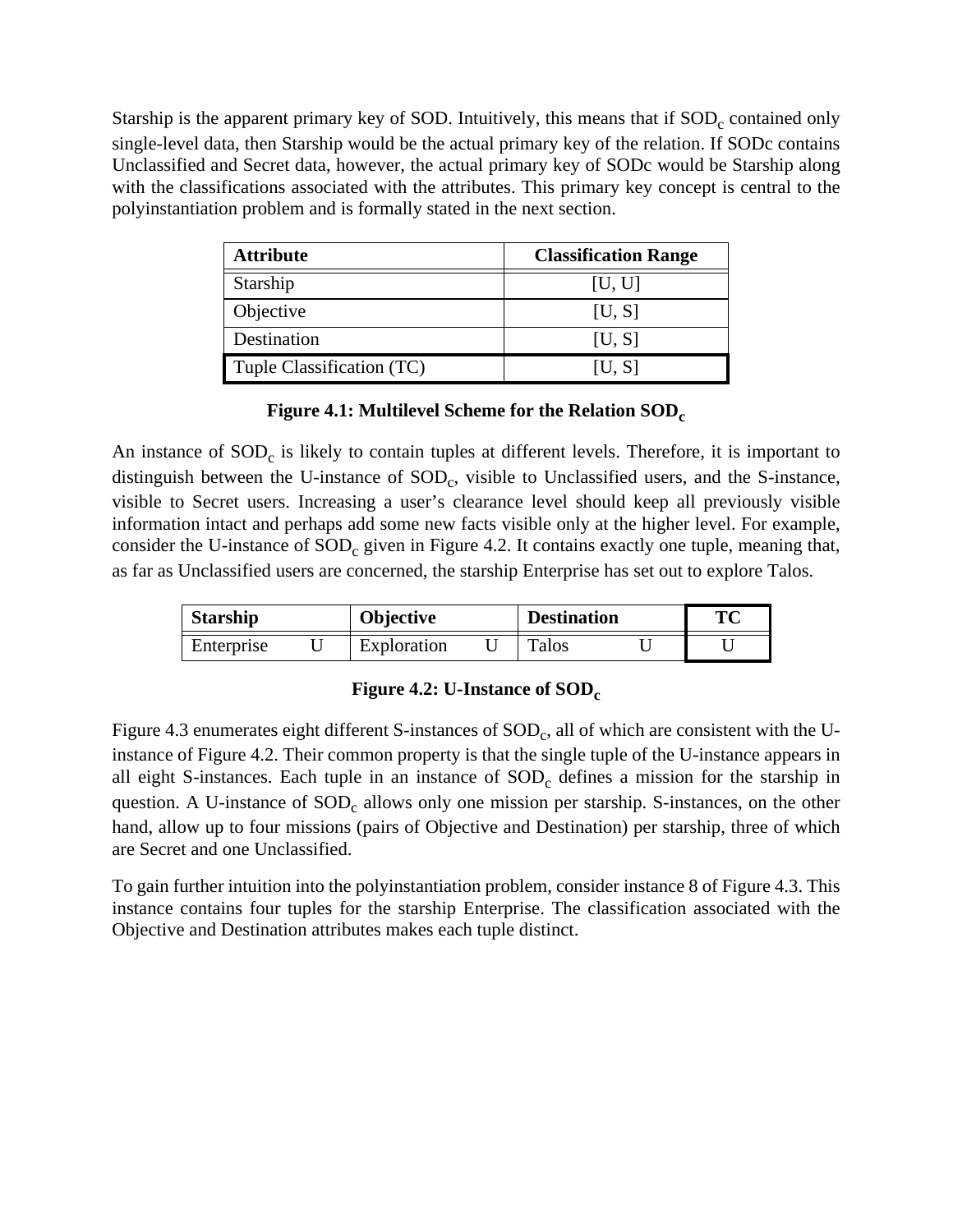| No.          | <b>Starship</b> |   | Objective   |   | <b>Destination</b> |   | <b>TC</b> |
|--------------|-----------------|---|-------------|---|--------------------|---|-----------|
| $\mathbf{1}$ | Enterprise      | U | Exploration | U | Talos              | U | U         |
|              |                 |   |             |   |                    |   |           |
| 2a           | Enterprise      | U | Exploration | U | <b>Talos</b>       | U | U         |
| $\mathbf b$  | Enterprise      | U | Spying      | S | Talos              | U | ${\bf S}$ |
|              |                 |   |             |   |                    |   |           |
| 3<br>a       | Enterprise      | U | Exploration | U | Talos              | U | U         |
| $\mathbf b$  | Enterprise      | U | Exploration | U | Rigel              | S | S         |
| 4a           | Enterprise      | U | Exploration | U | <b>Talos</b>       | U | U         |
| b            | Enterprise      | U | Spying      | S | Rigel              | S | S         |
|              |                 |   |             |   |                    |   |           |
| 5a           | Enterprise      | U | Exploration | U | Talos              | U | U         |
| $\mathbf b$  | Enterprise      | U | Exploration | U | Rigel              | S | S         |
| $\mathbf{C}$ | Enterprise      | U | Spying      | S | Rigel              | S | S         |
|              |                 |   |             |   |                    |   |           |
| 6a           | Enterprise      | U | Exploration | U | Talos              | U | U         |
| $\mathbf b$  | Enterprise      | U | Spying      | S | Talos              | U | S         |
| $\mathbf C$  | Enterprise      | U | Spying      | S | Rigel              | S | S         |
|              |                 |   |             |   |                    |   |           |
| $\tau$<br>a  | Enterprise      | U | Exploration | U | <b>Talos</b>       | U | U         |
| $\mathbf b$  | Enterprise      | U | Spying      | S | Talos              | U | S         |
| $\mathbf C$  | Enterprise      | U | Exploration | U | Rigel              | S | S         |
|              |                 |   |             |   |                    |   |           |
| 8 a          | Enterprise      | U | Exploration | U | Talos              | U | U         |
| b            | Enterprise      | U | Spying      | S | Talos              | U | S         |
| $\mathbf C$  | Enterprise      | U | Exploration | U | Rigel              | S | S         |
| $\mathbf d$  | Enterprise      | U | Spying      | S | Rigel              | S | S         |

The eight S-instances of  $SOD<sub>c</sub>$  can be partitioned into three classes as follows:

- 1. Instance 1 has no polyinstantiation.
- 2. Instances 2, 3, and 4 have a single U-tuple (a) and a single S-tuple (b) for the Enterprise. The U-tuple could be interpreted as a cover story for the correct information in the S-tuple. Instances 2, 3, and 4 show a cover story applied against different aspects of higher classified information. For example, instance 2 has a cover story for the objective but not the destination, while instance 3 has a cover story for the destination but not the objective.
- 3. Instances 5, 6, 7, and 8 are, however, confusing to interpret if it is assumed that higher level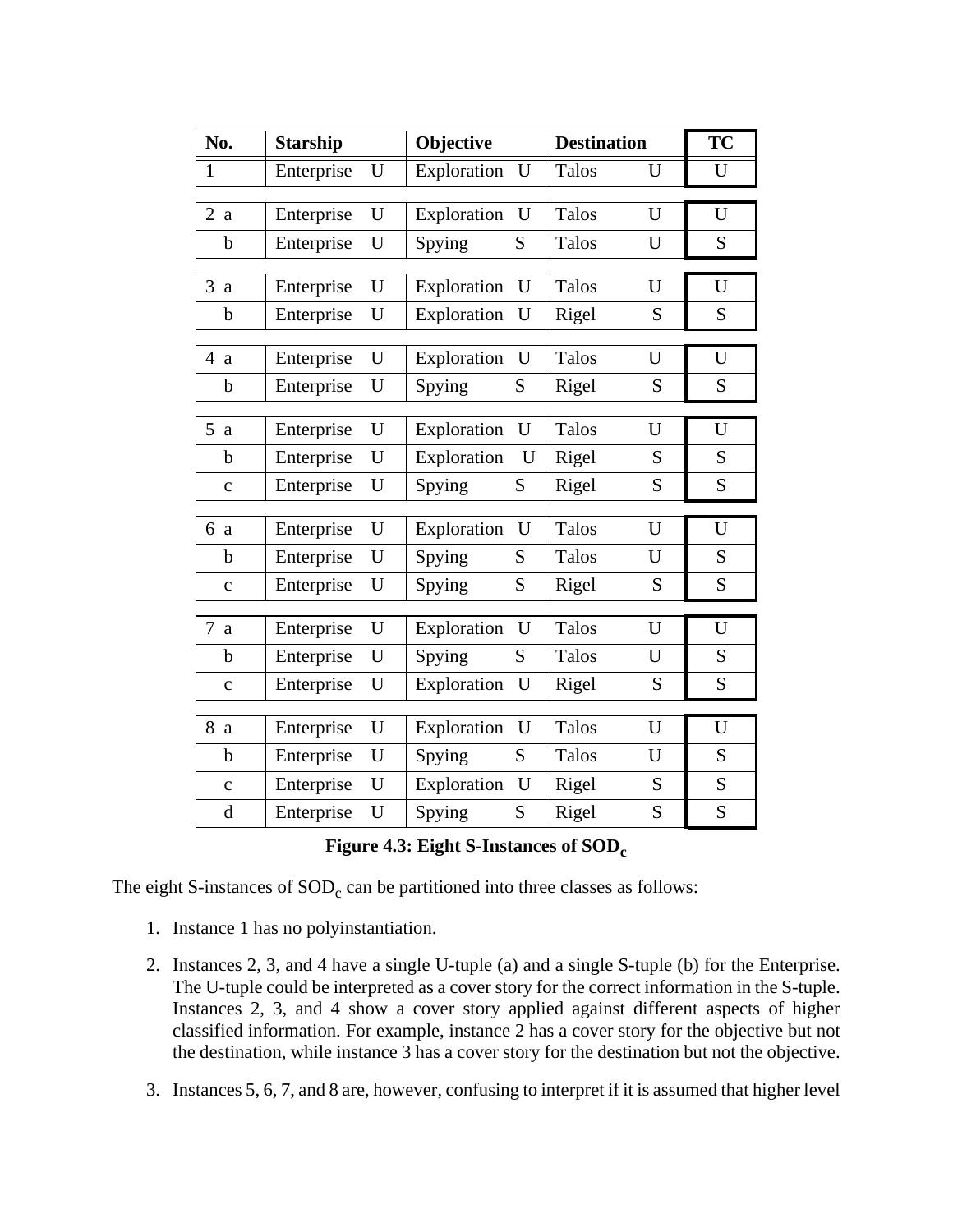data correctly represent the real world. Each of these cases has more than one S-tuple for the Enterprise, but only one U-tuple. Nonetheless, a meaningful and consistent interpretation and update semantics for such relations may be developed [Jajodia 90a, 90c].

# **4.2 PROPAGATION APPROACH**

One way to implement polyinstantiation is termed the *propagation approach* The perspective that polyinstantiation is inherent in an MLS DBMS reflects the idea that, in the real world, people with different security clearances may see different information about the same entity. Similarly, MLS DBMS users at different levels may see different attribute values for the same real-world entity (e.g., an Unclassified cover story for a starship's destination), and the users' updates will reflect these different views. New tuples are added to reflect the different attribute values. The number of polyinstantiated tuples may be quite large under this approach to polyinstantiation.

The propagation approach must meet two requirements:

- 1. Ensuring that keys still function to uniquely identify tuples in the database, and
- 2. Controlling the propagation of tuples to include only meaningful combinations of attribute values.

The first requirement can be met by augmenting the apparent key with a security level and enforcing the standard key uniqueness property over this augmented key. The second requirement is more difficult to meet and researchers are still debating which types of combinations are meaningful. In general, *multivalued dependencies* (see [Date 83] for a more detailed explanation) are used to define the particular combinations allowed by a specific solution. While many variants are possible, the SeaView project [Denning 87, 88a, 88b; Lunt 89, 90, 91] and the proposed modifications of Jajodia and Sandhu [Jajodia 90b] provide the basis of this approach. First, we present the original SeaView approach, then Jajodia's and Sandhu's proposed modification, and finally some new techniques subsequently proposed by the SeaView project.

The goal of the SeaView project was to design an MLS relational database management system that satisfies the TCSEC for Class A1 [DoD 85]. It is claimed that the SeaView design and architecture can satisfy the A1 requirements simply by hosting it on an A1 operating system to which Trusted Oracle has been ported. This has not been done because no A1 OS is available [Hsieh 93, Lunt 94].

SeaView solves the problem of polyinstantiation of key attributes themselves by defining an *entity integrity* property. This property requires all attributes in a key to be *uniformly classified*. That is, for any instance R<sub>c</sub> of a multilevel relation schema R<sub>c</sub>, for any tuple  $t \in R_c$ , and for any attributes  $A_i$  and  $A_j$  in the apparent primary key  $K_R$  of R, t[C<sub>i</sub>] = t[C<sub>j</sub>]. Notice that this means it is possible simply to define a single security label  $C_K$  to represent the classification level of all attributes in the apparent primary key. Further, no tuples may have null values for key attributes. This restriction ensures that keys can be meaningfully specified and checked for uniqueness. In addition, all non-key attribute classifications must dominate  $C_K$ . This restriction guarantees that if a user can see any part of a tuple, then he can see the key.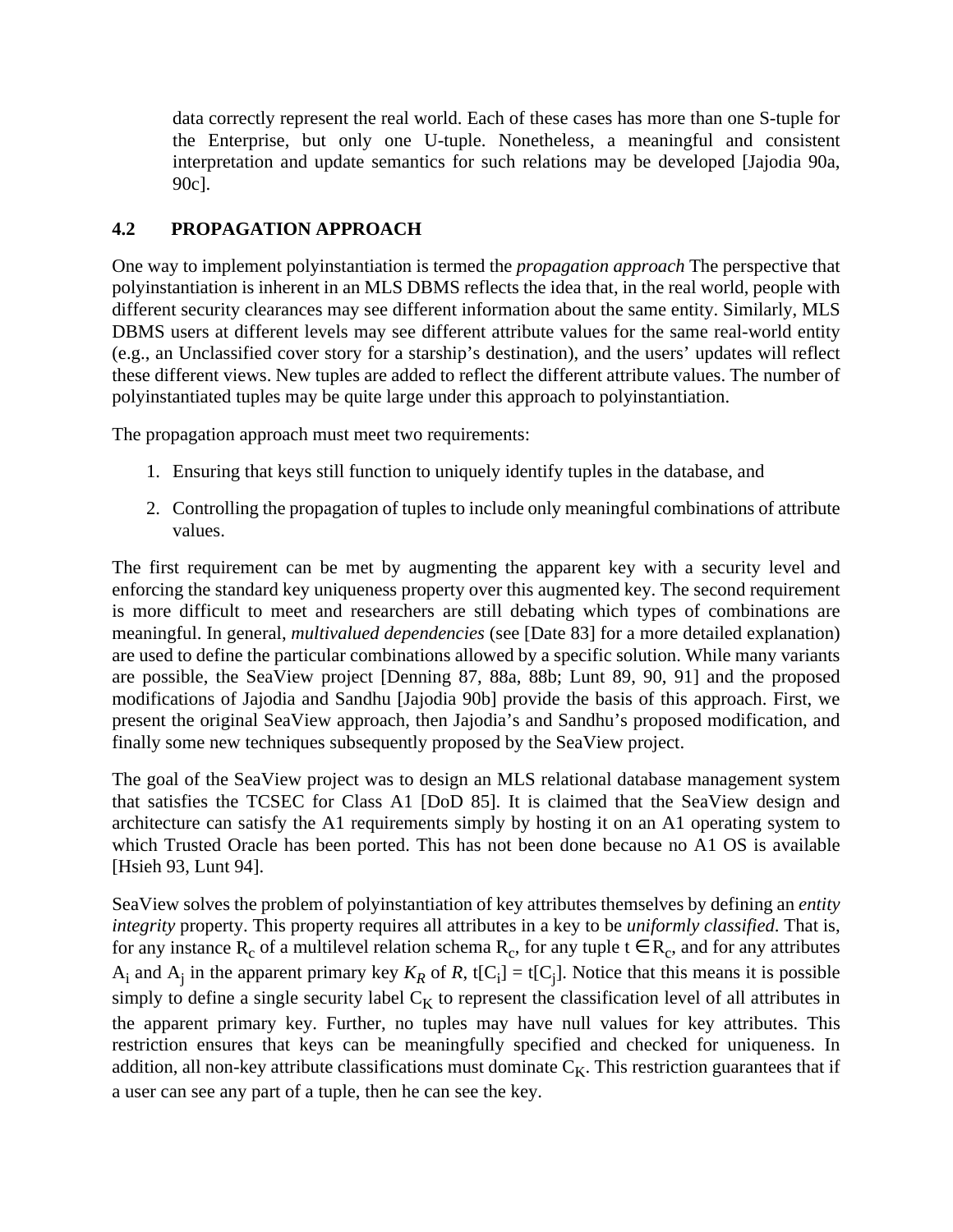To meet the first challenge, that of using keys to determine when tuples model distinct real-world entities, SeaView defines a *polyinstantiation integrity* property, described below. The formulation of polyinstantiation integrity in SeaView consists of two distinct parts. The first part consists of a functional dependency<sup>9</sup> component whose effect is to prohibit polyinstantiation within the same access class. The second part consists of a multivalued dependency10 requirement.

**SeaView Polyinstantiation Integrity Property:** A multilevel relation  $R_c$  satisfies *polyinstantiation integrity* (PI) if and only if for every  $R_c$  there are for all  $A_i \notin K_R$ :

- 1.  $K_R$ ,  $C_K$ ,  $C_i \rightarrow A_i$
- 2.  $K_R$ ,  $C_K \rightarrow \rightarrow A_i$ ,  $C_i$

(The above single arrow is simple functional dependency; the double arrow represents multivalued functional dependency.) The PI property can be regarded as implicitly defining what is meant by the primary key in a multilevel relation. The primary key of a multilevel relation is  $K_R \cup C_K$  u  $C_R$ (where  $C_R$  is the set of classification security labels for data attributes not in  $_K$ ) since from PI it follows that the functional dependency  $K_R \cup C_K \cup C_R \rightarrow A_R$  holds (where  $A_R$  consists of all attributes that are not in  $K_R$ ). For example, considering a U instance for the schema displayed in Figure 4.1, <the apparent primary key> (Starship)  $\cup$  <classification level of all attributes in the apparent primary key> 'U' ∪ <set of classification security labels for data attributes not in the primary key> 'S'  $\rightarrow$  (Objective, Destination).

The inclusion of the multivalued dependency in the definition of polyinstantiation integrity means that one update may result in a number of tuples being added to the relation. To illustrate, consider the situation in which an S-user attempts to go from S-instance 1 to S-instance 4 in Figure 4.3 by inserting the Secret tuple specifying the secret mission of spying on Rigel. SeaView will interpret this as a request to go from S-instance 1 to S-instance 8, thereby manufacturing two additional missions for the Enterprise. Unfortunately, this increases the potential for such additional information, that may not reflect true data, to be retrieved from the database by users with higher clearances.

In fact, of the eight instances defined in Figure 4.3, SeaView's definition of polyinstantiation integrity allows *only two* combinations of these eight instances within a single relation scheme. Specifically, a SeaView relation can accommodate either instances 1, 2, 3, and 8 or instances 1 and 4 within a single scheme in the absence of the uniform classification constraint. SeaView admits only instances 1 and 4 if the Objective and Destination attributes are uniformly classified (i.e., either both are classified U or both S).

It is easy to see that, in the worst case, the number of manufactured tuples grows at the rate of | security-latticel  $|^{k}$ , where k is the number of non-key attributes in the relation. For instance, Figure

<sup>9.</sup> A functional dependency between a set of attributes  $X_1,...,X_n$  and an attribute Y (all of the same relation) means that each value of Y at any one time has associated with it precisely one combination of values for  $X_1,...,X_n$ . This dependency is denoted Xl,...,Xn  $\rightarrow$  Y. See [Date 81] for a more detailed explanation.

<sup>10.</sup> A multivalued dependency between sets of attributes X1,...,Xn and Y1,...,Yn (all of the same relation) means that the set of values for Y1,...,Yn depends only on the values for attributes X1,...,Xn. See (Date 81] for a more detailed explanation.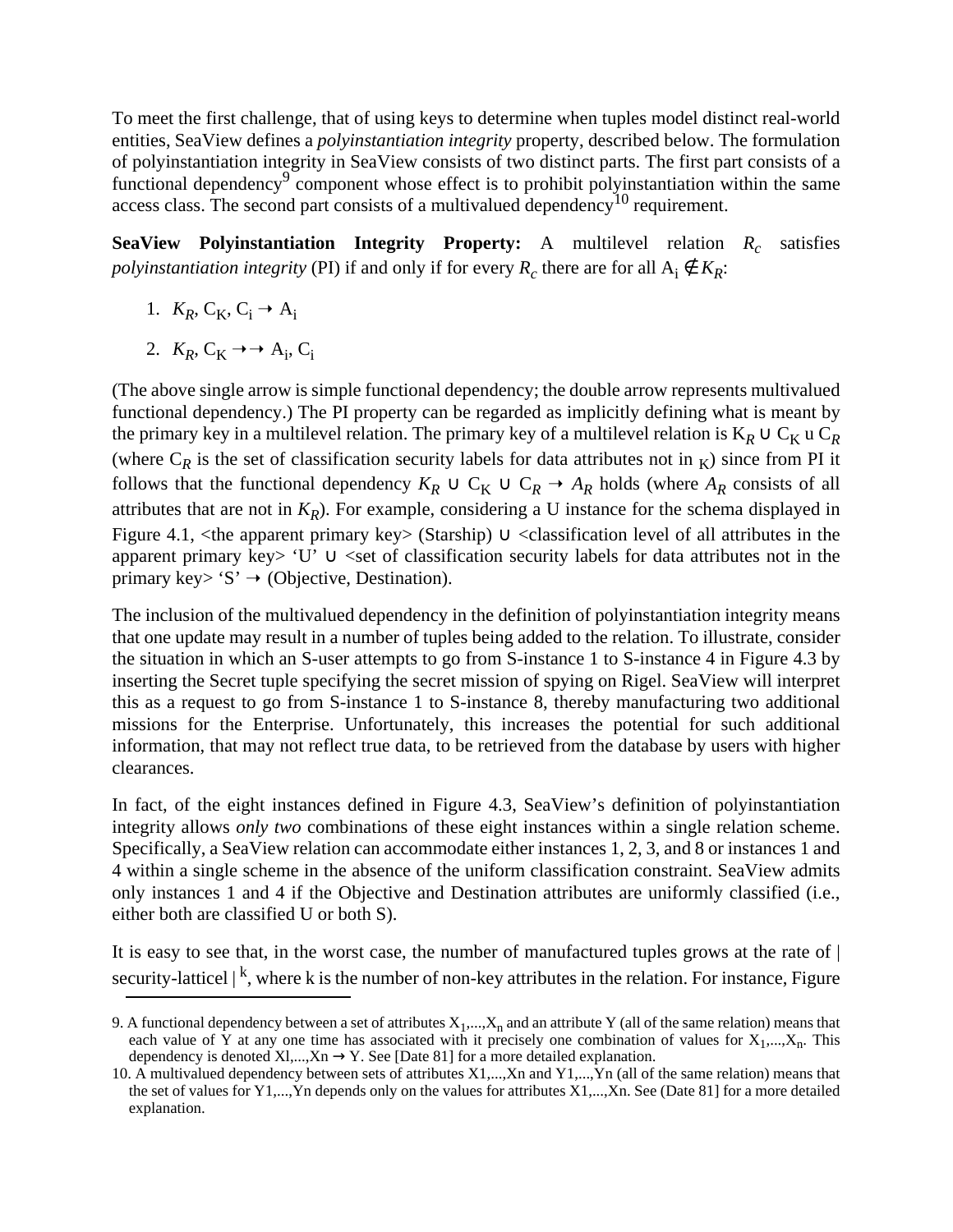4.4 shows a TS-instance of a relation similar to SOD, except that it has a range of four security levels for the Objective and Destination attributes. The particular TS-instance shown there describes four missions for the Enterprise, one each at the Unclassified, Confidential, Secret, and Top Secret levels.

| <b>Starship</b> |   | <b>Objective</b> |           | <b>Destination</b> |           | <b>TC</b> |
|-----------------|---|------------------|-----------|--------------------|-----------|-----------|
| Enterprise      |   | Exploration      |           | Talos              |           |           |
| Enterprise      | U | Mining           |           | <b>Sirius</b>      |           |           |
| Enterprise      | U | Spying           |           | Rigel              |           |           |
| Enterprise      |   | Coup             | <b>TS</b> | Orion              | <b>TS</b> | TS        |

**Figure 4.4: TS-Instance of SOD With Four Missions**

The definition of polyinstantiation integrity in SeaView requires that this information be represented by the sixteen missions shown in Figure 4.5. Users with clearances of U, C, S, and TS will respectively see 1, 4, 9, and 16 missions with the SeaView approach.

Jajodia et al., propose dropping the multivalued dependency from the polyinstantiation integrity property defined in the SeaView model [Jajodia 90a]. The authors argue that the multivalued dependency prohibits the existence of relation instances that are desirable in practice. Specifically, they argue that it is possible to accommodate all eight instances of Figure 4.3. Jajodia has developed formal operational semantics for these update operations on multilevel relations [Jajodia 91a, 91b, 91c].

| <b>Starship</b> |                         | Objective   |                         | <b>Destination</b> |                         | $\overline{\text{TC}}$ |
|-----------------|-------------------------|-------------|-------------------------|--------------------|-------------------------|------------------------|
| Enterprise      | $\overline{\mathrm{U}}$ | Exploration | $\overline{\mathrm{U}}$ | Talos              | $\overline{\mathrm{U}}$ | $\overline{U}$         |
| Enterprise      | U                       | Exploration | U                       | <b>Sirius</b>      | $\mathcal{C}$           | $\mathbf C$            |
| Enterprise      | U                       | Mining      | $\mathcal{C}$           | Talos              | U                       | $\mathcal{C}$          |
| Enterprise      | U                       | Mining      | $\mathsf{C}$            | <b>Sirius</b>      | $\mathcal{C}$           | $\mathcal{C}$          |
| Enterprise      | U                       | Exploration | U                       | Rigel              | S                       | S                      |
| Enterprise      | U                       | Mining      | $\mathsf{C}$            | Rigel              | S                       | S                      |
| Enterprise      | U                       | Spying      | S                       | Talos              | U                       | S                      |
| Enterprise      | U                       | Spying      | S                       | <b>Sirius</b>      | $\mathcal{C}$           | S                      |
| Enterprise      | U                       | Spying      | S                       | Rigel              | S                       | S                      |
| Enterprise      | U                       | Exploration | U                       | Orion              | <b>TS</b>               | <b>TS</b>              |
| Enterprise      | U                       | Mining      | $\mathcal{C}$           | Orion              | <b>TS</b>               | <b>TS</b>              |
| Enterprise      | U                       | Spying      | S                       | Orion              | <b>TS</b>               | <b>TS</b>              |
| Enterprise      | U                       | Coup        | <b>TS</b>               | Talos              | U                       | <b>TS</b>              |
| Enterprise      | U                       | Coup        | <b>TS</b>               | <b>Sirius</b>      | $\mathcal{C}$           | <b>TS</b>              |
| Enterprise      | U                       | Coup        | <b>TS</b>               | Rigel              | S                       | <b>TS</b>              |
| Enterprise      | U                       | Coup        | <b>TS</b>               | Orion              | <b>TS</b>               | <b>TS</b>              |

Figure 4.5: Propagated Tuples of SOD<sub>c</sub>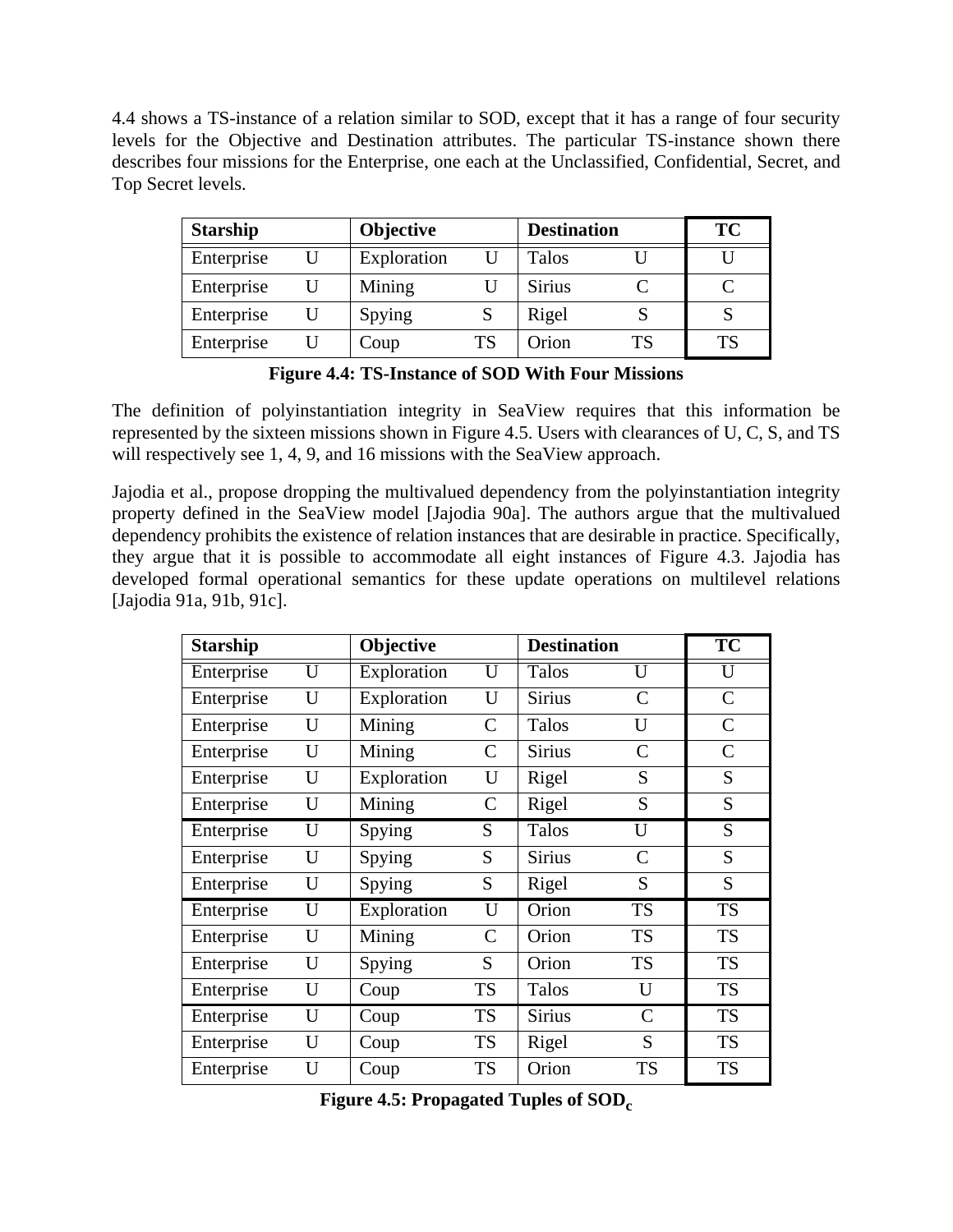Lunt and Hsieh of the SeaView team developed a semantics for the basic database manipulation operations (insert, update, and delete) [Lunt 91]. Based on these semantics, they propose a different definition for polyinstantiation integrity consisting of two separate pieces: (1) a state property containing the same functional dependency component, and (2) a transition property concerning a new dynamic multivalued dependency component. The latter property can be illustrated informally by an example from [Lunt 91].

Consider the multilevel relation scheme *SOD* (Starship, C<sub>Starship</sub>, Objective, C<sub>Objective</sub>, Destination, C<sub>Destination</sub>, TC), composed of three attributes with associated element-level security labeling, and the computed tuple security label TC. The Starship attribute is the apparent primary key of *SOD*. An instance  $SOD<sub>c</sub>$  at a classification level *c* is assumed to satisfy the two constraints of the PI property.

Now, consider the following relation instance  $SOD_{\text{U}}$ :

| <b>Starship</b> |  | <b>Objective</b> |  | <b>Destination</b> |  | ТC |
|-----------------|--|------------------|--|--------------------|--|----|
| Enterprise      |  | Exploration      |  | <b>Talos</b>       |  |    |

Suppose a Confidential user changes the value of Objective to "Mining," as shown here:

| <b>Starship</b> |  | <b>Objective</b> |  | <b>Destination</b> |  | ТC |
|-----------------|--|------------------|--|--------------------|--|----|
| Enterprise      |  | Exploration      |  | Talos              |  |    |
| Enterprise      |  | Mining           |  | Talos              |  |    |

Under the update semantics of [Lunt 91], whenever an update involves some, but not all, of the non-key attributes, certain dynamic multivalued dependencies are enforced in the multilevel relations. In the example, the dynamic multivalued dependencies are:

Starship  $C_{Starshin} \rightarrow \rightarrow$  (Objective,  $C_{Obicative}$ ) | (Destination,  $C_{Destination}$ )

where the notation  $X \to Y \mid Z$  denotes the multivalued dependencies  $X \to Y$  and  $X \to Z$ .

Next, suppose a TS user updates the value of Destination to equal "Rigel." As before, since this update involves some (but not all) of the nonkey attributes, the dynamic multivalued dependency property causes two more tuples to be added to the relation:

| <b>Starship</b> |   | <b>Objective</b> |   | <b>Destination</b> |           | <b>TC</b> |
|-----------------|---|------------------|---|--------------------|-----------|-----------|
| Enterprise      | U | Exploration      |   | Talos              |           |           |
| Enterprise      |   | Mining           |   | Talos              |           |           |
| Enterprise      | U | Exploration      | U | Rigel              | TS        | <b>TS</b> |
| Enterprise      |   | Mining           |   | Rigel              | <b>TS</b> | TS        |

At this point, suppose a Secret user changes the value of the Objective to "Spying." The following relation instance will result: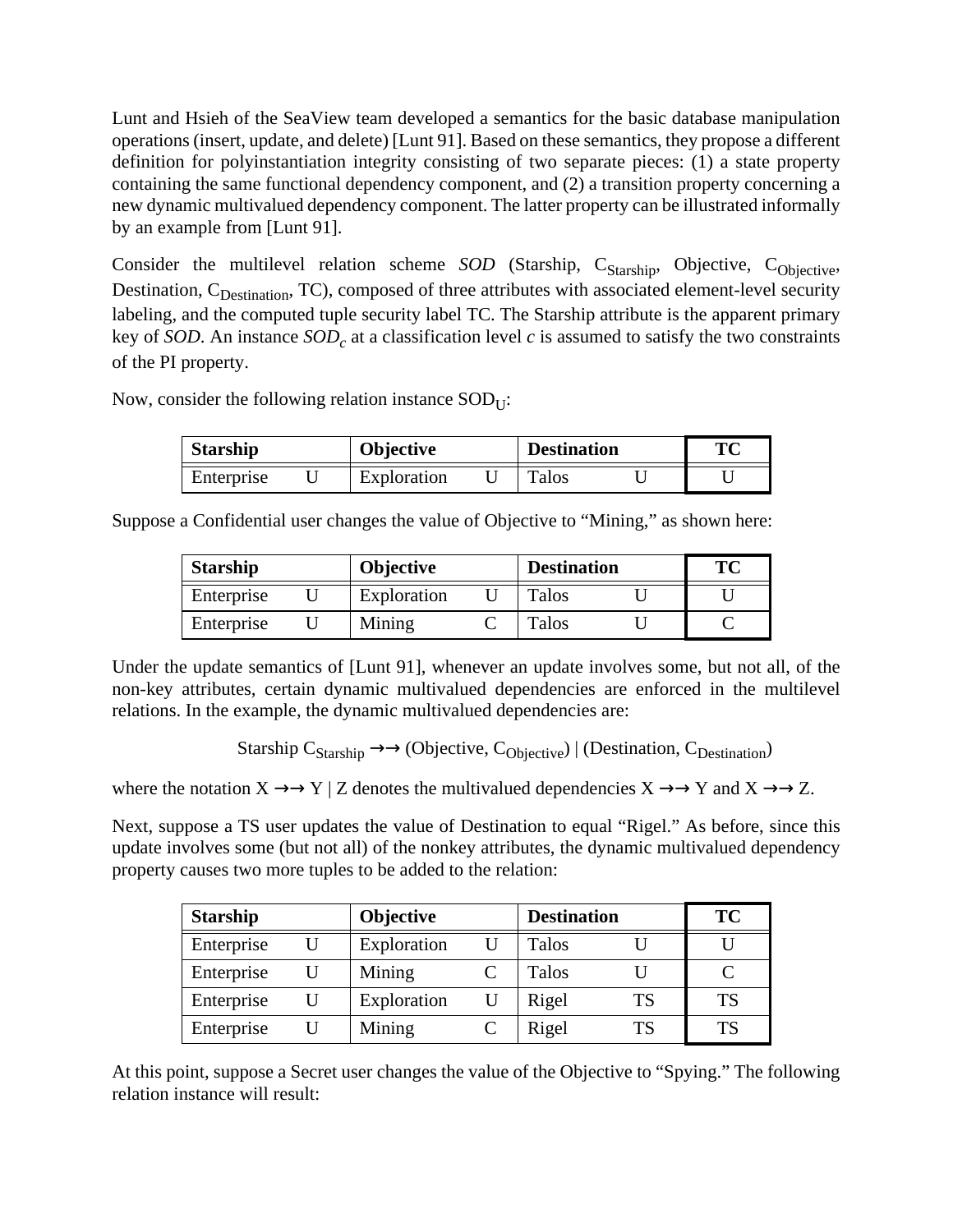| <b>Starship</b> |   | <b>Objective</b> |   | <b>Destination</b> |           | <b>TC</b> |
|-----------------|---|------------------|---|--------------------|-----------|-----------|
| Enterprise      | U | Exploration      | U | <b>Talos</b>       | U         | U         |
| Enterprise      | U | Mining           |   | Talos              | U         | C         |
| Enterprise      | U | Exploration      | U | Rigel              | <b>TS</b> | <b>TS</b> |
| Enterprise      | U | Mining           |   | Rigel              | <b>TS</b> | <b>TS</b> |
| Enterprise      | U | Spying           | S | Talos              | U         | S         |
| Enterprise      | U | Spying           | S | Rigel              | <b>TS</b> | <b>TS</b> |

As stated in [Lunt 91], the way in which an update occurs determines whether or not the multivalued dependency should be enforced. Essentially, if two or more attributes were updated in a single update statement, the multivalued dependency would not be enforced. However, if the two attributes were updated in two independent operations, $\frac{1}{1}$  the multivalued dependency would be enforced. This dynamic approach has not been formalized, nor is it being incorporated into the SeaView prototype.

# **4.3 DERIVED VALUES APPROACH**

A second perspective on polyinstantiation is that although a multilevel relation may have several tuples for the same real-world entity, there should be only one such tuple per classification level. Instead of a classification level  $C_i$  associated with each attribute  $A_i$ , the schema  $R_c$  includes a single classification level for each tuple, TC. When a user wants to update only certain attributes at a particular level, the values of the other attributes will be derived from values at lower security levels.

Consider the following relation SOD where Starship is the key:

| <b>Starship</b> | <b>Destination</b><br><b>Objective</b> |              | ТC |
|-----------------|----------------------------------------|--------------|----|
| Enterprise      | Exploration                            | <b>Talos</b> |    |

Now suppose an S-user wishes to modify the destination of the Enterprise to be Rigel. He can simply do so by inserting a new Secret tuple to SOD as follows:

(Enterprise, û, Rigel, S)

The symbol û is to be interpreted as follows: For this S-tuple the value of the Objective field is identical to the corresponding U-tuple in SOD. As a consequence, when an S-user asks for the SOD relation to be materialized, he sees the following:

<sup>11.</sup> This case refers to low attributes being updated by high update operations.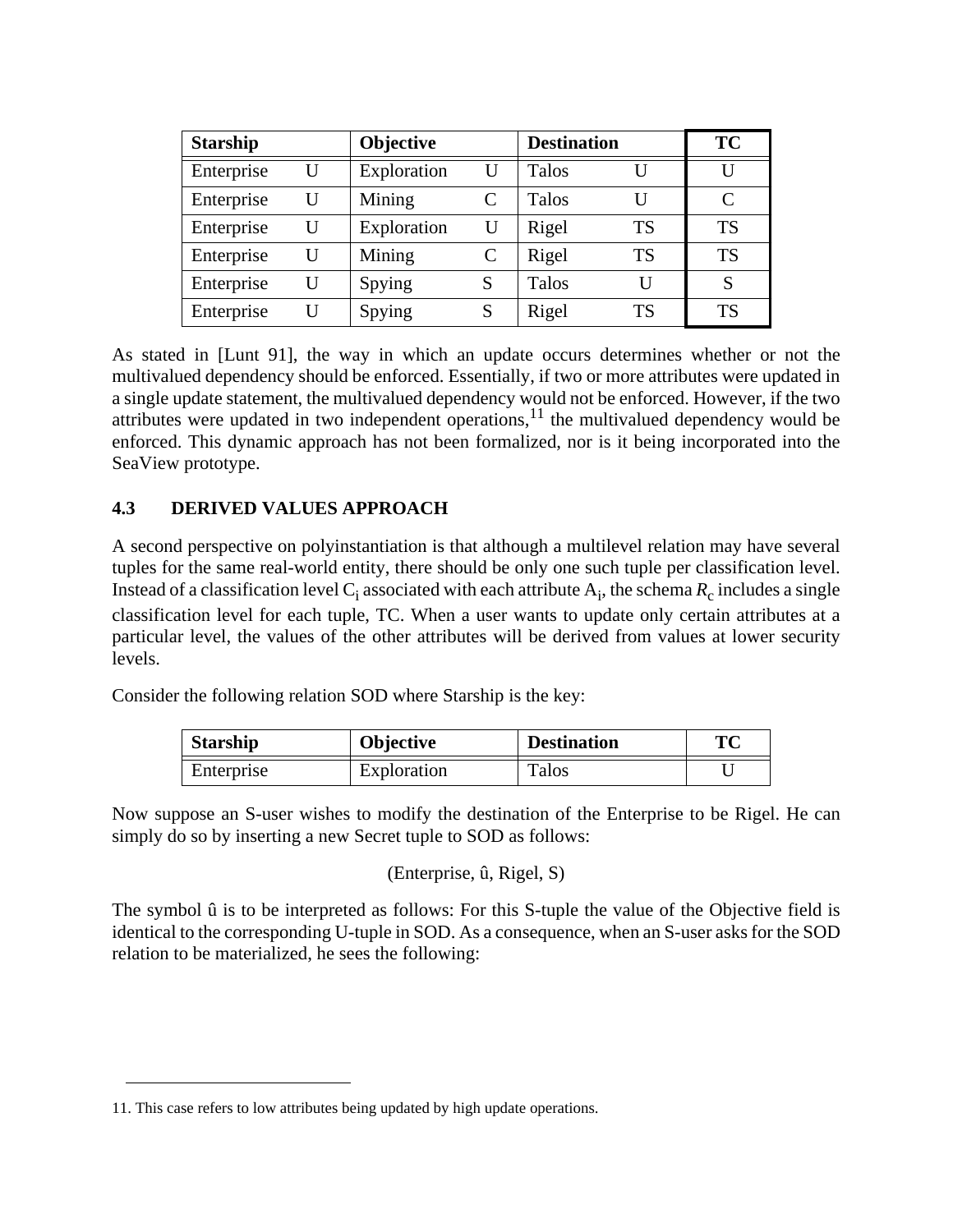| <b>Starship</b> | <b>Objective</b> | <b>Destination</b> | ТC |
|-----------------|------------------|--------------------|----|
| Enterprise      | Exploration      | Talos              |    |
| Enterprise      | Exploration      | Rigel              |    |

The relation will appear unchanged to the U-user.

The Lock Data Views (LDV) project [Haigh 91] follows this *derived data approach.*

The derived data approach has been implemented for the United States Transportation Command Air Mobility Command MLS Global Decision Support System (GDSS) [Nelson 91]. The *MLS GDSS* implementation limits polyinstantiation in a multilevel relation to at most one tuple per security class. Information is labeled at one of two levels, U or S. The design is based on the organization's assumption that when S and U data are integrated into a single S response, the S data takes precedence over the U data. This design can be extended to environments with more than two strictly ordered security levels. Organizations for which this strict hierarchical rule does not apply, such as many compartmented environments, would need to incorporate substantial changes into this design in order to use it.

In the MLS GDSS application, trusted application software functionally extends the commercial off-the-shelf (COTS) MLS DBMS to manage tuple-level polyinstantiation. Before inserting an Stuple, the trusted software ensures that a U-tuple exists with the same key. If it does not exist, the insertion of an S tuple is not permitted. If a U-tuple with the same apparent primary key does exist, the trusted application software examines each S-tuple attribute value, except the apparent key value, and determines if it replicates the attribute's value in the U-tuple. If so, the value is not replicated in the S-tuple but instead is set to null, minimizing data replication. The U-tuple thus serves as the foundation upon which the S-tuple is built. The MLS GDSS solution is best explained with several examples. Consider the following relation:

| <b>Starship</b> | <b>Objective</b> | <b>Destination</b> | ТC |
|-----------------|------------------|--------------------|----|
| Enterprise      | Exploration      | Talos              |    |

Now suppose an S-user wishes to modify the destination of the Enterprise to Rigel. The S-user directs the system, through the trusted software, to insert an S-tuple into the SOD as follows:

S-USER:

Insert into SOD

(Starship, Objective, Destination)

Values ('Enterprise', 'Exploration', 'Rigel');

The U and S tuples are now *stored* in the relation as follows: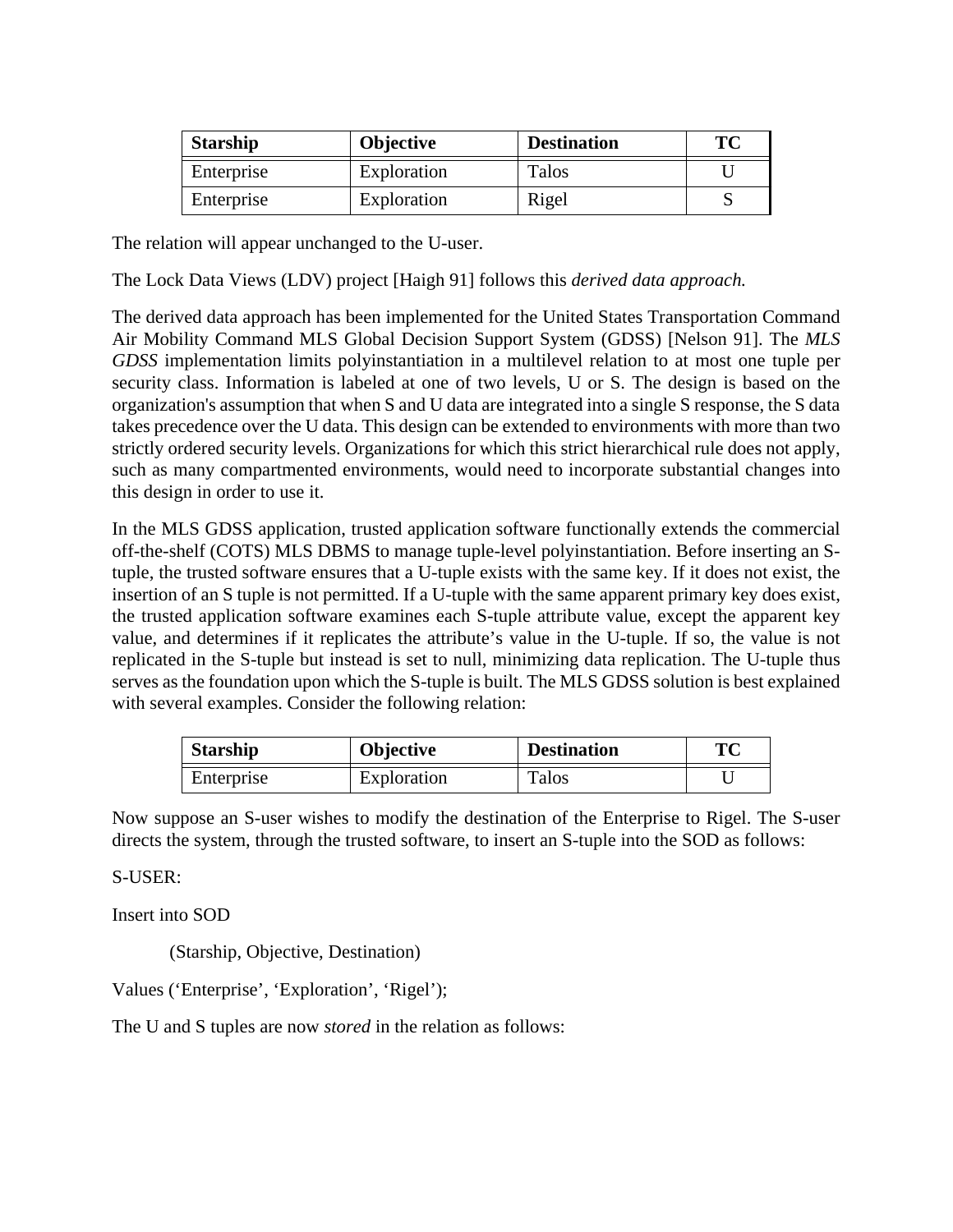| <b>Starship</b> | <b>Objective</b> | <b>Destination</b> | ТC |
|-----------------|------------------|--------------------|----|
| Enterprise      | Exploration      | Talos              |    |
| Enterprise      | null             | Rigel              |    |

By reducing the replication of data across polyinstantiated tuples, the probability of maintaining the integrity of the database improves. Additionally, except for the key value, the sensitivity level of all attribute values contained within the *stored* tuple are equivalent to the TC value. Given this equivalence to the TC value, trusted application software derives attribute value labels from the TC value. Users operating at the U-level are presented with a display showing the derived attribute value labels as follows:

| <b>Starship</b> |  | <b>Objective</b> |  | <b>Destination</b> |  |
|-----------------|--|------------------|--|--------------------|--|
| Enterprise      |  | Exploration      |  | <b>Talos</b>       |  |

Users operating at the S-level are presented with a single composite display of a materialized tuple. This materialized tuple comprises S and U data as follows:

| <b>Starship</b> |  | <b>Objective</b> |  | <b>Destination</b> |  |
|-----------------|--|------------------|--|--------------------|--|
| Enterprise      |  | Exploration      |  | Rigel              |  |

One of the major impacts of this derived values polyinstantiation approach, as implemented in the MLS GDSS, involves the DBMS join operator at the S-level. Figure 4.6 illustrates the simplest form of this problem which needed to be addressed by GDSS. A typical join operation between two tables matches and retrieves rows based on the primary key Starship. In order to retrieve data residing at the same security level, and thus permit proper collapsing of the rows into a materialized tuple, the join is further qualified by the row's security label attribute TC:

### S-USER:

Select \* from Table 1, Table 2

where Table 1.Starship = Table 2.Starship and Table  $1.TC = Table 2.TC$ 

An important functional requirement in MLS GDSS is that S-users expect to see S-data as the end product of a retrieval, if S-data exists; otherwise, U-data is returned. Case 1 in Figure 4.6 shows a join between two tables that produces the correct materialized tuple for an S user. Case 2 illustrates the anomaly associated with the join. In this case, Table 2 contains only U-data. Since the query requires that the tuple labels must match, the query does not return the S-row of Table 1 to be joined with the U-row of Table 2. Thus, if data does not exist at the same security levels in each table, then information may be lost during the join operation.

In this simplified example, one might argue that removing the qualification that the tables must be joined by tuple labels would permit joins. Doing this would return two rows in Case 2, one containing only U information, and the other containing S and U information. If this approach were taken, the tuple materialization process would become more complex and would need to extract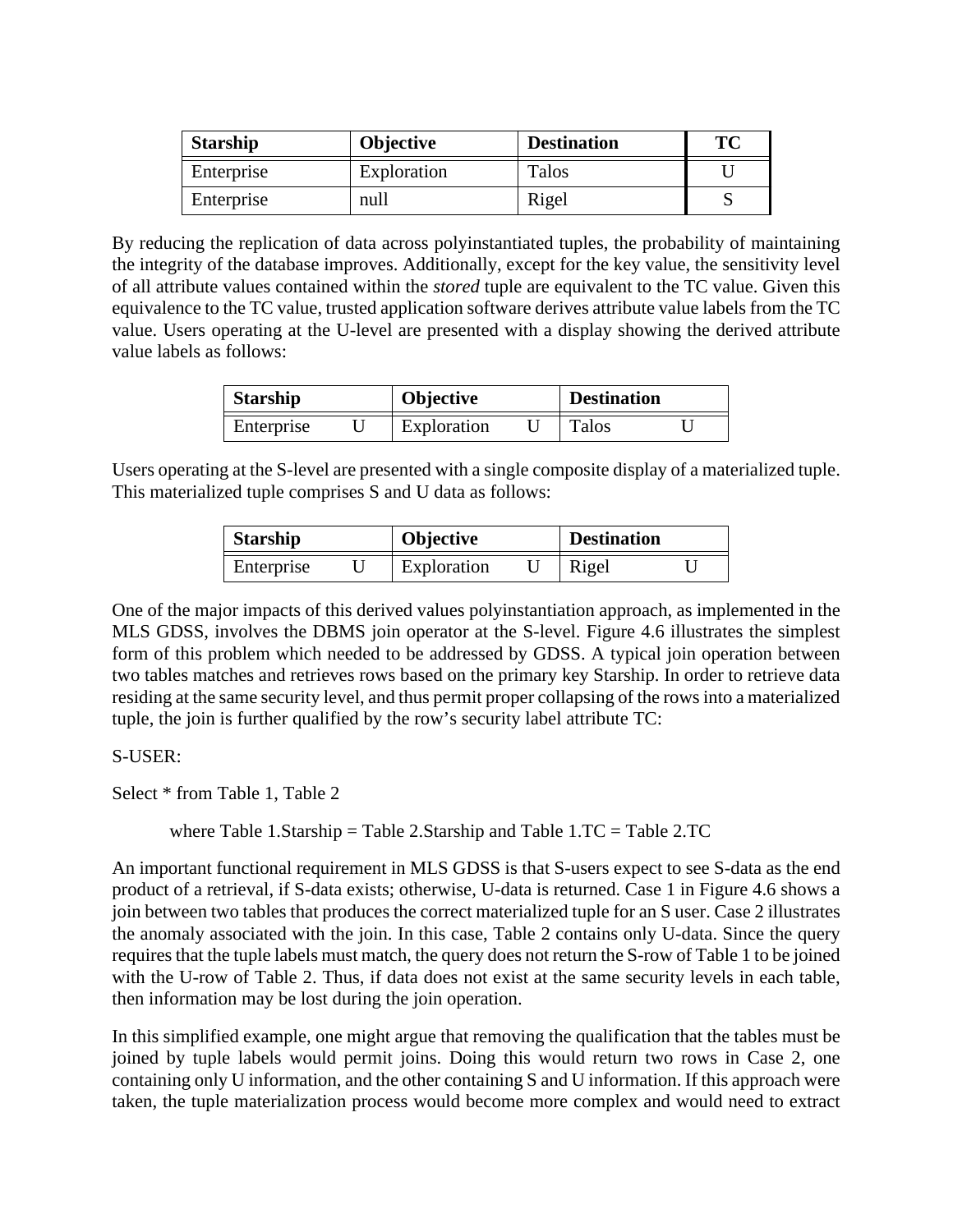multiple tuple labels and assign them to the appropriate columns in the row that was returned. Also, the join example shown in Case 1 would result in four rows of data returned from the server, instead of just two. The complexity of the problem and the work required of the DBMS server would increase significantly as more tables were joined. Database server performance would decrease accordingly, perhaps to unacceptable levels.

### **Case 1:**

| <b>Starship</b> | <b>Objective</b> | <b>Destination</b> | TC |
|-----------------|------------------|--------------------|----|
| Enterprise      | Exploration      | Talos              |    |
| Enterprise      | null             | Rigel              |    |

#### Table 1

| <b>Starship</b> | Type              | <b>Propulsion</b>    | ТC |
|-----------------|-------------------|----------------------|----|
| Enterprise      | Starship          | Photon               |    |
| Enterprise      | <b>Battlestar</b> | <b>Queller Drive</b> |    |

### Table 2

| <b>Starship</b> | <b>Objective</b>                               | <b>Destination</b> | $\vert$ Type      | <b>Propulsion</b>     |
|-----------------|------------------------------------------------|--------------------|-------------------|-----------------------|
|                 | Enterprise $U \mid$ Exploration $U \mid$ Rigel |                    | <b>Battlestar</b> | $S$   Queller Drive S |

Result of Join at S Level

### **Case 2:**

| <b>Starship</b> | Objective   | <b>Destination</b> | TC |
|-----------------|-------------|--------------------|----|
| Enterprise      | Exploration | Talos              |    |
| Enterprise      | null        | Rigel              |    |

#### Table 1

| <b>Starship</b> | <b>Type</b> | <b>Propulsion</b> | TМ |
|-----------------|-------------|-------------------|----|
| Enterprise      | Starship    | Photon            |    |

### Table 2

| <b>Starship</b> | Objective                                      | <b>Destination</b> | <b>Type</b> | <b>Propulsion</b> |
|-----------------|------------------------------------------------|--------------------|-------------|-------------------|
|                 | Enterprise $U \mid$ Exploration $U \mid$ Talos |                    | Starship    | Photon            |

Result of Join at S Level

### **Figure 4.6: Joins in GDSS**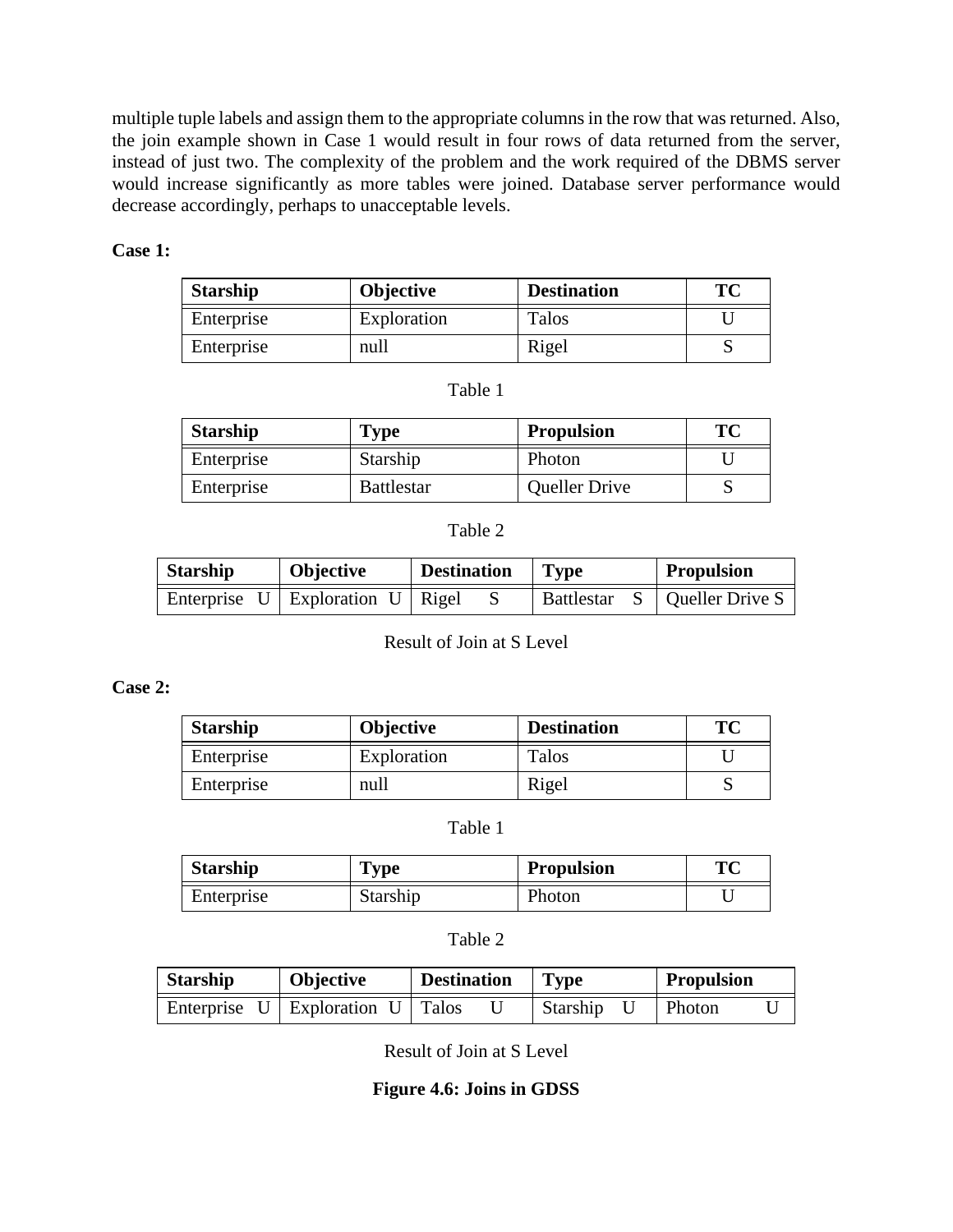In order to ensure the correct materialization of a logical joined tuple, MLS GDSS does not currently use the join capabilities of the MLS COTS DBMS. Instead, tuples are selected from individual tables and then joined outside the DBMS by GDSS application software. While this operation results in some processing overhead, it ensures that data are not accidentally excluded from the S-user without unsupported modification to the COTS DBMS itself.

# **4.4 VISIBLE RESTRICTIONS APPROACH**

The third perspective on polyinstantiation is that users are made aware that data are restricted to certain levels. In practice, this perspective means that users are cognizant of the levels of data that they can see and update. The goal is to provide a more "honest" database without compromising security. This perspective can lead to many different approaches; this section presents five different possibilities, including techniques to eliminate the need for polyinstantiation.

# **4.4.1 Belief Approach**

One visible restrictions approach to polyinstantiation is motivated by the idea that data at each level should reflect the "beliefs" of users at that level about the real world [Smith 92]. For simplicity, we call this work the *belief approach*. In this approach, users *see* all the data that they could read per the Bell-LaPadula model, but *believe* the highest level data dominated by their operating level.

In this approach, updates reflect beliefs about the real world and they are regulated by the following property:

**Update Access Property:** Data at a particular level can only be inserted, modified, or deleted by users at that level.

Thus, data at each level reflects the beliefs of the users who maintain it. Users may see the data that they believe as well as data believed by users at lower levels.

At the heart of this property is a model that takes a stand between tuple- and element-level polyinstantiation. Keys may be classified at a different level than other attributes within the same tuple, but all non-key attributes within a single tuple share a classification level.

Given a relation schema  $R$ , the multilevel relation  $R_c$  used in the belief model includes two additional classification attributes: a key classification level  $(K_c)$  and a tuple classification level  $(T_c)$ . The model imposes two restrictions:

- 1. In any tuple,  $T_c$  must dominate  $K_c$ .
- 2. For the set of key attributes K and for all non-key attributes  $.A_1, ..., A_n$  in  $R_c$ ,

$$
K, K_c, T_c \rightarrow A_i, ..., A_n
$$

Intuitively then, tuples with the same values for key attributes but different key classification levels refer to different real-world entities. Tuples that are identical in key attributes and key classification levels but differ in tuple classification levels represent different beliefs about the same real-world entities. To maintain this distinction, users at a particular level are not allowed to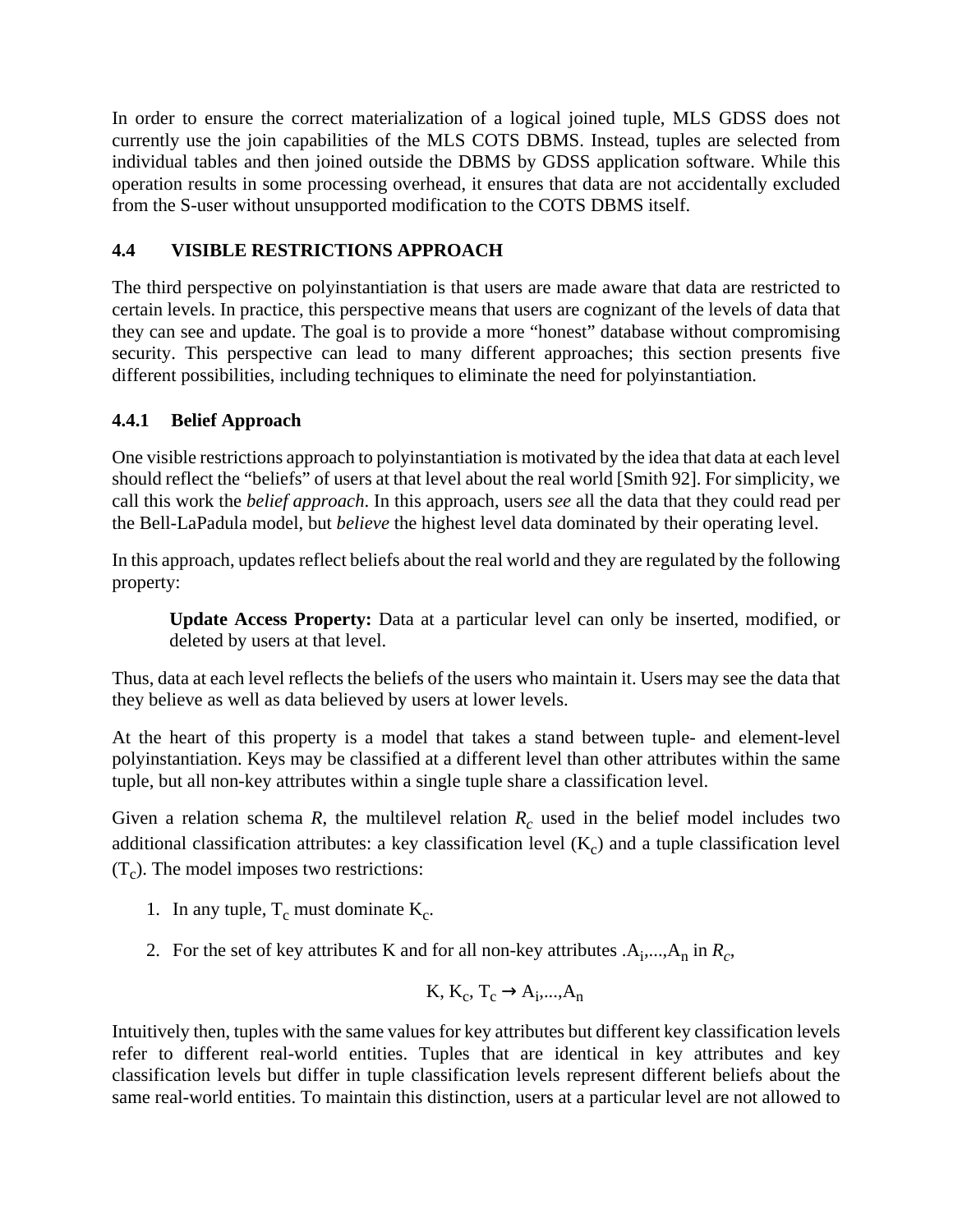reuse key attribute values for new entities.

Given the relation SOD in Figure 4.7, in the belief model, U-users believe the first and second tuples. C-users believe the third tuple, and S-users believe the fourth and fifth tuples. The second and third tuples refer to the same real-world starship, but U- and C-users have different beliefs about its objective and destination. The first and fifth tuples refer to different starships.

| <b>Starship</b> | $\mathbf{K_{c}}$ | <b>Objective</b> | <b>Destination</b> | $T_c$ |
|-----------------|------------------|------------------|--------------------|-------|
| Voyager         | U                | Shipping         | <b>Mars</b>        |       |
| Enterprise      | U                | Exploration      | Vulcan             |       |
| Enterprise      | U                | Diplomat         | Romulus            | C     |
| Zardor          | S                | Warfare          | Romulus            |       |
| Voyager         | S                | Spying           | Rigel              |       |

**Figure 4.7: Example of SOD in the Belief Model**

U-users can see only the first two tuples in Figure 4.7, C-users can see the first three tuples, and Susers can see all five tuples.

Although users are allowed to see all tuples at levels dominated by their belief levels, the query language includes the optional keyword BELIEVED BY to allow users to restrict queries further. Thus, S-users can ask to see all allowable tuples, or only those believed by C- and S-users, or others.

So, the query "Display the destination of all starships named Enterprise" is expressed as:

| <b>SELECT</b>      | Destination               |
|--------------------|---------------------------|
| <b>FROM</b>        | SOD                       |
| WHERE              | $Starship = "Enterprise"$ |
| <b>BELIEVED BY</b> | <b>ANYONE</b>             |

The result of this query, when issued against the relation in Figure 4.7, is:

| <b>Destination</b> |  |
|--------------------|--|
| Vulcan             |  |

for a U-user, and

| <b>Destination</b> |  |
|--------------------|--|
| Vulcan             |  |
| Romulus            |  |

for all users at levels C or higher.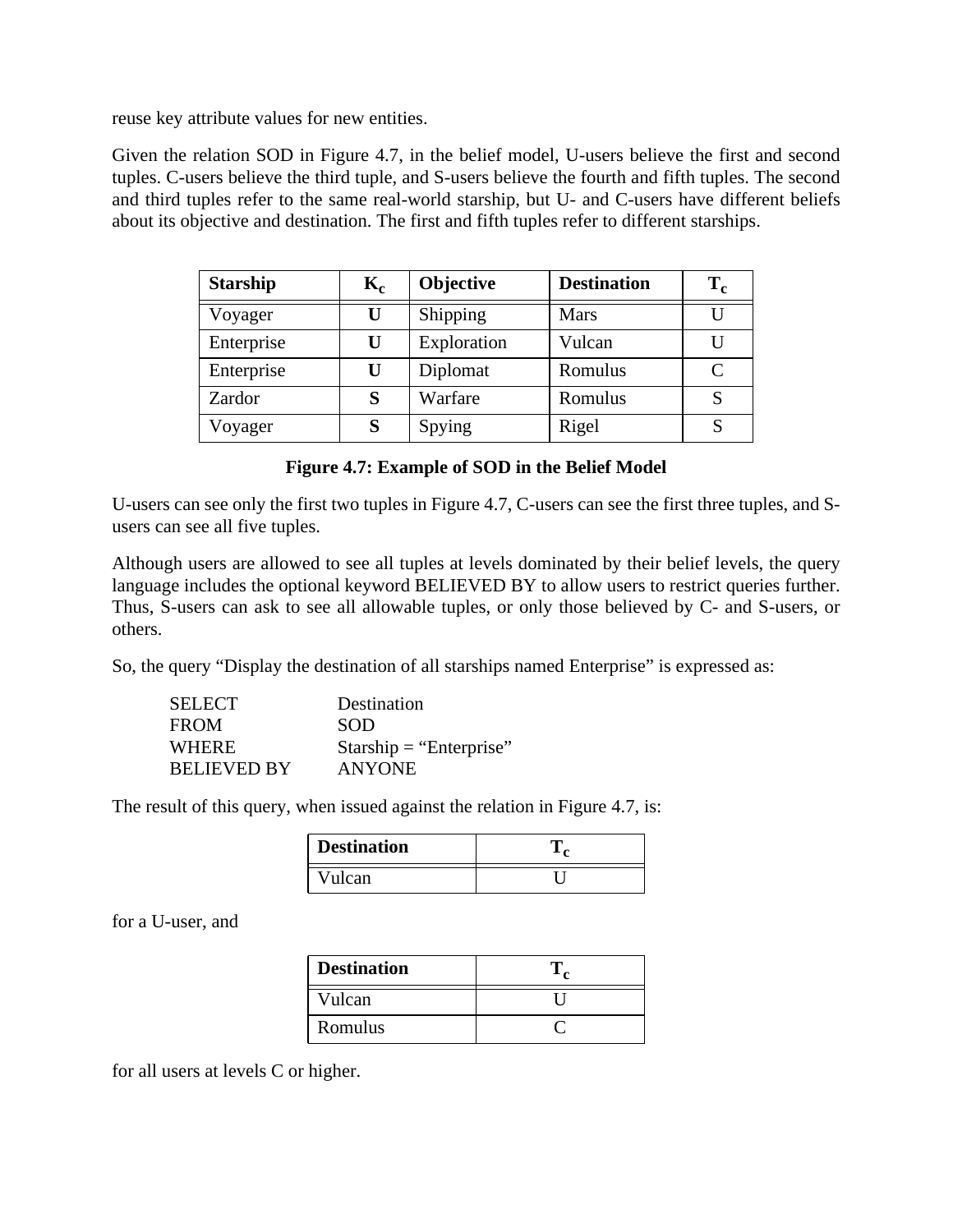The query "Display the beliefs of U-users as to the destination of all starships named Enterprise" is expressed as:

| <b>SELECT</b>      | Destination               |
|--------------------|---------------------------|
| <b>FROM</b>        | <b>SOD</b>                |
| <b>WHERE</b>       | $Starship = "Enterprise"$ |
| <b>BELIEVED BY</b> | $\mathbf{I}$              |

The result of this query, when issued against the relation in Figure 4.7, is:

| <b>Destination</b> |  |
|--------------------|--|
| Vulcan             |  |

for all users.

The query "Display the classification level and destination of all starships named Voyager" is expressed as:

| <b>SELECT</b>      | $K_c$ , Destination  |
|--------------------|----------------------|
| <b>FROM</b>        | <b>SOD</b>           |
| <b>WHERE</b>       | Starship = "Voyager" |
| <b>BELIEVED BY</b> | <b>ANYONE</b>        |

The result of this query, when issued against the relation in Figure 4.7, is:

| 11. | <b>Destination</b> | m |
|-----|--------------------|---|
|     | Mars               |   |

for U- and C-users, and

| <b>Destination</b> |  |
|--------------------|--|
| <b>Mars</b>        |  |
| Rigel              |  |

for all users at levels S or higher.

#### **4.4.2 Insert-Low Approach**

Another variation of explicit restriction, the *insert-low approach,* has been adopted by the SWORD project at the Royal Signals and Radar Establishment in England [Wood 92]. In this approach, each relation is assigned a *table usage classification,* abbreviated as table class, at the time of its creation. Each attribute is assigned a *column classification* that must dominate the table class.

The purpose of the table class is two fold: First, any insertion or deletion of tuples in a relation can be made by users operating at the level of the table class of the relation. Second, the table class controls exactly how the updates involving an access class that dominates the table class can be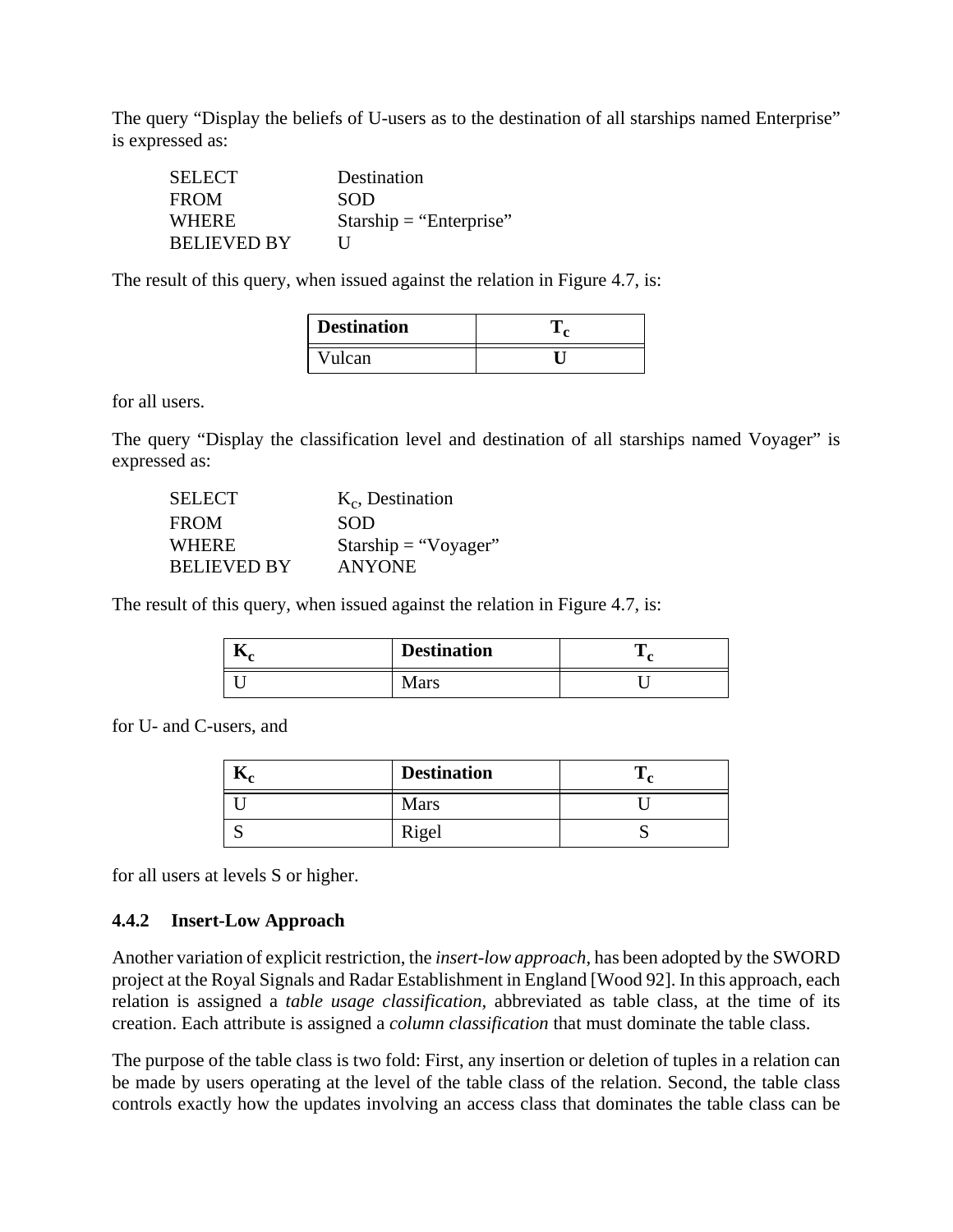made to the relation. This concept will be explained in greater detail below.

Consider once again the relation schema SOD. Say the table classification of SOD is U.

A typical instance of SOD is given as follows:

| <b>Starship</b> |  | <b>Objective</b> |  | <b>Destination</b> |  |
|-----------------|--|------------------|--|--------------------|--|
| Enterprise      |  | Exploration      |  | Talos              |  |
| Voyager         |  | Spying           |  | Rigel              |  |

In this case, SWORD will show the entire relation to TS-users, while for those users at lower levels, SWORD will substitute <not cleared> whenever a user has insufficient clearance to view a value. Thus, for example, a C-user will see the following instance:

| <b>Starship</b> |  | <b>Objective</b>       |  | <b>Destination</b>              |  |
|-----------------|--|------------------------|--|---------------------------------|--|
| Enterprise      |  | Exploration            |  | Talos                           |  |
| Voyager         |  | <not cleared=""></not> |  | $\langle$ not cleared $\rangle$ |  |

To see how SWORD avoids tuple polyinstantiation, consider once again the relation SOD with U as its table class. Suppose the initial database state is as follows:

| Starship   |  | <b>Objective</b> |  | <b>Destination</b> |  |
|------------|--|------------------|--|--------------------|--|
| Enterprise |  | Exploration      |  | <b>Talos</b>       |  |

Suppose some U-user inserts the tuple (Voyager, S, Spying, U, Talos, U) into SOD. SWORD allows lower level users to insert values at higher levels as long as the attribute value classifications are dominated by the appropriate column classification. In this example, the column classification for Starship would have to be S or higher. Furthermore, since the table classification of SOD is U, this constitutes a legal insertion, and as a result, U-users and S-users will see the following states, respectively:

| <b>Starship</b>     | <b>Objective</b> |  | <b>Destination</b> |  |
|---------------------|------------------|--|--------------------|--|
| Enterprise          | Exploration      |  | <b>Talos</b>       |  |
| $<$ not cleared $>$ | Spying           |  | Talos              |  |

| w<br>۰.<br>M<br>v<br>×<br>۹ |
|-----------------------------|
|-----------------------------|

| <b>Starship</b> |  | <b>Objective</b> |  | <b>Destination</b> |  |
|-----------------|--|------------------|--|--------------------|--|
| Enterprise      |  | Exploration      |  | Talos              |  |
| Voyager         |  | Spying           |  | Talos              |  |

#### S-user

At this point, suppose a U-user wants to make an insertion (Freedom, U, Mining, U, Mars, U) to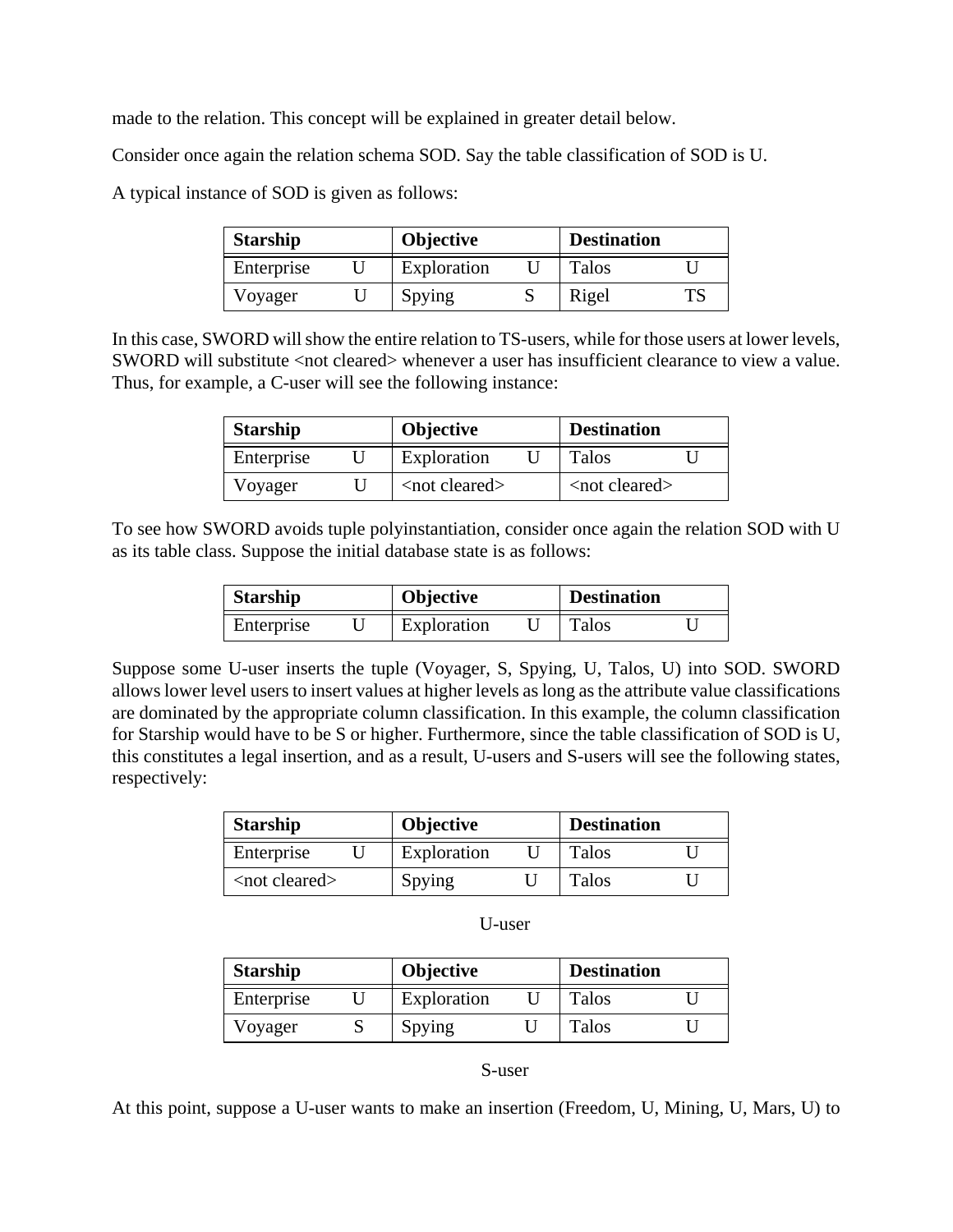SOD. Since the Starship attribute of tuples in SOD are not all visible to the U-user, there is always a possibility that the Starship value of the tuple to be inserted equals that of the existing high tuple, leading to element polyinstantiation (or tuple polyinstantiation in the case of attributes constituting the primary key). SWORD avoids this by prohibiting U-users from inserting or modifying values in this attribute. In the case of key attributes, like Starship, this means that all further insertions by U-users will be forbidden. However, since the table classification is U, only U-users can insert tuples into SOD. As a consequence, *no further insertions can be made to SOD at all.* In SWORD applications, then, the column classifications for all attributes constituting the primary key must equal the table class or users may be able to prohibit future insertions.

We next illustrate in more detail how element polyinstantiation is avoided in SWORD. Consider the SOD instance:

| <b>Starship</b> |  | Objective   |  | <b>Destination</b> |  |
|-----------------|--|-------------|--|--------------------|--|
| Enterprise      |  | Exploration |  | <b>Talos</b>       |  |

Next, suppose a TS-user wishes to modify the destination of the Enterprise to be Rigel. This is accomplished in two steps. First, the TS-user must log in as a U-user and change the classification of Talos from U to TS. Having done so, the TS-user can log in at his level and then make the desired update. As a result, the U instance and TS instance will become as follows:

| <b>Starship</b> |  | <b>Objective</b> |  | <b>Destination</b>              |  |
|-----------------|--|------------------|--|---------------------------------|--|
| Enterprise      |  | Exploration      |  | $\langle$ not cleared $\rangle$ |  |

#### U-user

| <b>Starship</b> |  | <b>Objective</b> |  | <b>Destination</b> |  |
|-----------------|--|------------------|--|--------------------|--|
| Enterprise      |  | Exploration      |  | Rigel              |  |

#### TS-user

Given the database state shown immediately above, suppose an S-user wants to insert a Secret destination for the Enterprise. He may do so by first logging in as a U-user, changing the classification of the attribute Destination from TS to S. As a result of this change, all users, *including* the TS-user, will see the following relation:

| <b>Starship</b> | <b>Objective</b> | <b>Destination</b>      |
|-----------------|------------------|-------------------------|
| Enterprise      | Exploration      | $\lt$ not cleared $\gt$ |

Now, the S-user can log in at classification level S and make the appropriate change.

### **4.4.3 Prevention Approach**

A third approach to explicit restriction relies on preventative techniques to eliminate tuple polyinstantiation completely. Three basic techniques may be envisioned [Sandhu 91]: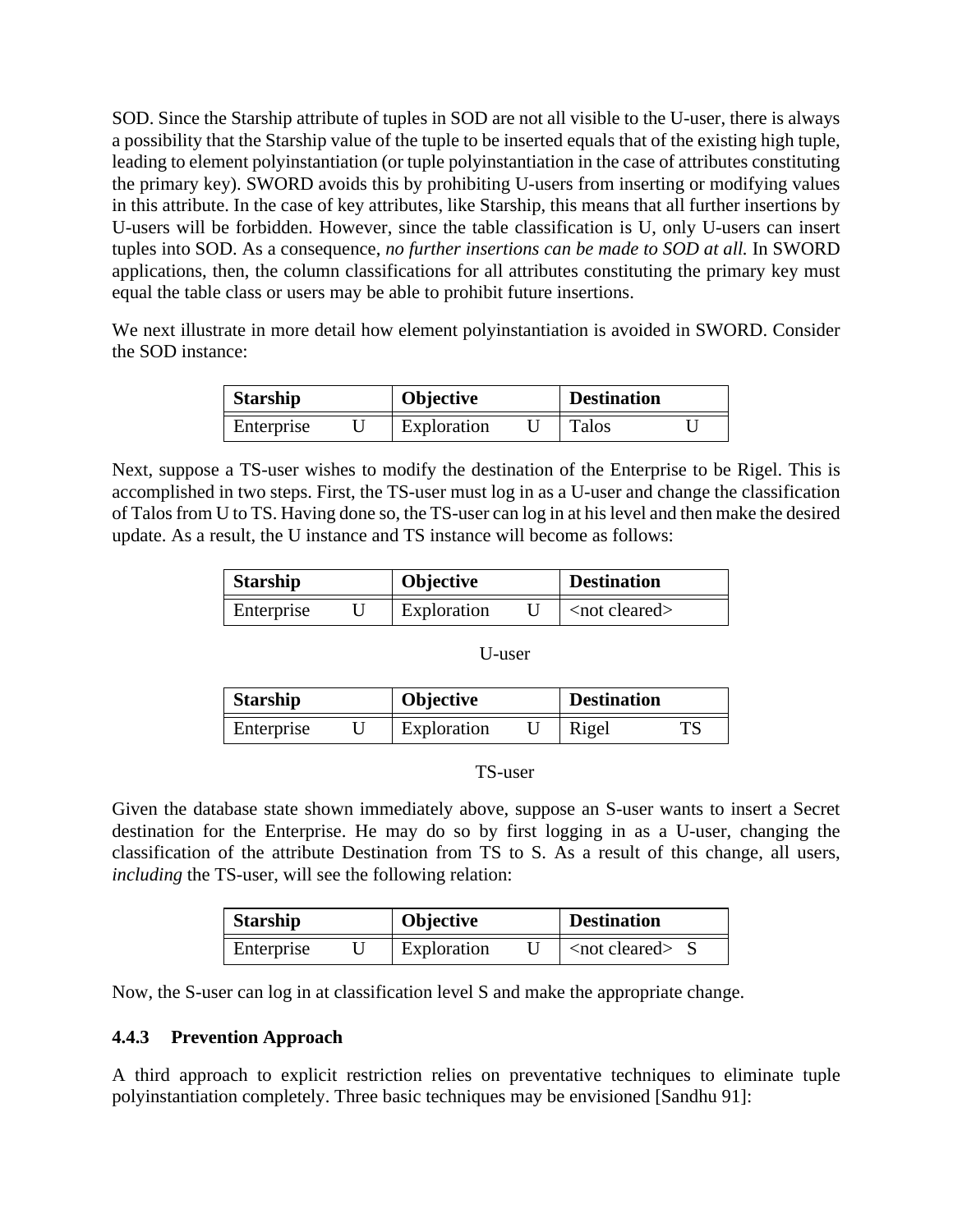1. **Make all the keys visible.** In this technique, the apparent primary key is required to be labeled at the lowest level at which a relation is visible. For example, suppose that the designer requires that all keys must be unclassified. Consequently, the following relation would be forbidden:

| <b>Starship</b> | <b>Objective</b> | <b>Destination</b> | TC |
|-----------------|------------------|--------------------|----|
| Enterprise      | Exploration      | Talos              |    |
| Enterprise      | Spying           | Rigel              |    |

Instead, note that the following two relations, called USOD and SSOD, represent the same information:

| <b>UStarship</b><br><b>Objective</b> |  | <b>Destination</b> |       | TМ |  |
|--------------------------------------|--|--------------------|-------|----|--|
| Enterprise                           |  | Exploration        | Talos |    |  |

| <b>SStarship</b> | <b>Objective</b> | <b>Destination</b> | TC |
|------------------|------------------|--------------------|----|
| Enterprise       | Spying           | Rigel              |    |

### SSOD

In other words, USOD and SSOD horizontally partition the original SOD relation, with all the U-Starships in USOD and all the S-Starships in SSOD.

2. **Partition the domain of the primary key.** Another way to eliminate tuple polyinstantiation is to partition the domain of the primary key among the various access classes possible for the primary key. For our example, suppose that the application requires that starships whose names begin with A-E be Unclassified, starships whose names begin with F-T be Secret, and so on. Whenever a new tuple is inserted, the system enforces this requirement as an integrity constraint. In this case, the Secret Enterprise must be renamed, perhaps as follows:

| <b>Starship</b> |  | <b>Objective</b> |  | <b>Destination</b> |  | <b>TC</b> |
|-----------------|--|------------------|--|--------------------|--|-----------|
| Enterprise      |  | Exploration      |  | Talos              |  |           |
| Voyager         |  | Spying           |  | Rigel              |  |           |

The DBMS can now reject any attempt by a U-user to insert a starship whose name begins with F-Z, without causing any information leakage or integrity violation.

3. **Limit insertions to be done by trusted subjects.** A third way to eliminate tuple polyinstantiation is to require that all insertions must be done by a system-high user, with a write-down occurring as part of the insert operation. Strictly speaking, it is only necessary to have a relation-high user (i.e., a user to whom all tuples are visible). In the context of the example, this means that a U-user who wishes to insert the tuple (Enterprise,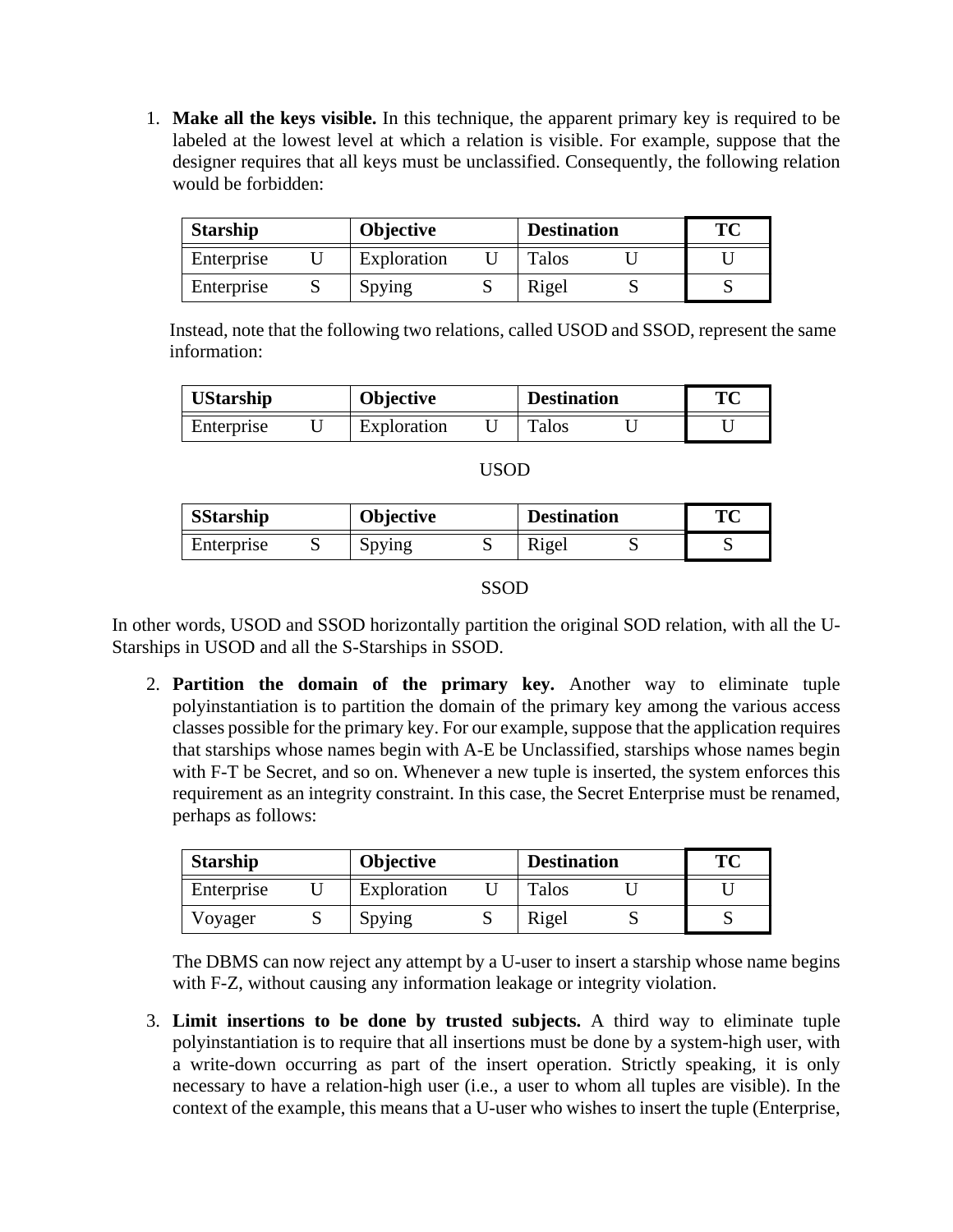Exploration, Talos) must request an S-user to do the insertion. The S-user will do so by invoking a trusted subject that can check for key conflict, and if there is none, insert a Utuple by writing down. If there is a conflict the S-user informs the U-user about it, so the U-user can, for example, change the name of the starship.

The first technique is available in any DBMS that allows a range of access classes for individual attributes (or attribute groups) by simply limiting the classification range of the apparent key to be a singleton set. The second technique is available to any DBMS that can enforce domain constraints with adequate generality and trustworthiness. The third technique is always available but requires the use of trusted code, and tolerates some leakage of information (although with a human in the loop). The best technique will depend upon the characteristics of the DBMS and the application, particularly concerning the frequency and source of insertions.

In addition to the above, Sandhu's prevention approach also proposes techniques to prevent element polyinstantiation without compromising confidentiality, integrity, or denial-of-service requirements. The basic idea is to introduce a special symbol denoted by "restricted" as the possible value of a data element. The value "restricted" is distinct from any other value for that element and is also different from "null." In other words, the domain of a data element is its natural domain extended with "restricted" and "null." Sandhu then defines the semantics of "restricted" to be able to eliminate both polyhigh and polylow polyinstantiation [Sandhu 91].

Consider again the polyhigh scenario of Section 2.3. Begin with the following relation:

| <b>Starship</b> | <b>Objective</b> | <b>Destination</b> | TС |
|-----------------|------------------|--------------------|----|
| Enterprise      | Exploration      | Talos              |    |

Next, suppose an S-user attempts to modify the destination of the Enterprise to be Rigel. This update does not cause any security violation, but if the new destination is classified Secret, additional steps are required to prevent even temporary polyinstantiation. The prevention approach requires an S-cleared user first to log in as a U-user<sup>12</sup> and to mark the destination of the Enterprise as "restricted," giving the following relation:

| <b>Starship</b> | <b>Objective</b> | <b>Destination</b> | Tм |
|-----------------|------------------|--------------------|----|
| Enterprise      | Exploration      | restricted         |    |

The meaning of  $\le$  restricted, U $>$  is that this field can no longer be updated by an ordinary U-user.<sup>13</sup> U-users can therefore infer that the true value of the Enterprise's destination is classified at some level not dominated by U. The S-user then logs in as an S-subject and enters the destination of the Enterprise as Rigel, giving us the following relations at the U- and S-levels, respectively:

<sup>12.</sup> Alternately, the S-user logs in at the U-level and requests some properly authorized U-user to carry out this step. Communication of this request from the S-user to the U-user may also occur outside of the computer system, say by direct personal communication or a secure telephone call.

<sup>13.</sup> Only U-users selectively entrusted via non-discretionary means with the "unrestrict" privilege for this field can update it. Trojan horse software running at U is not able to modify a restricted value.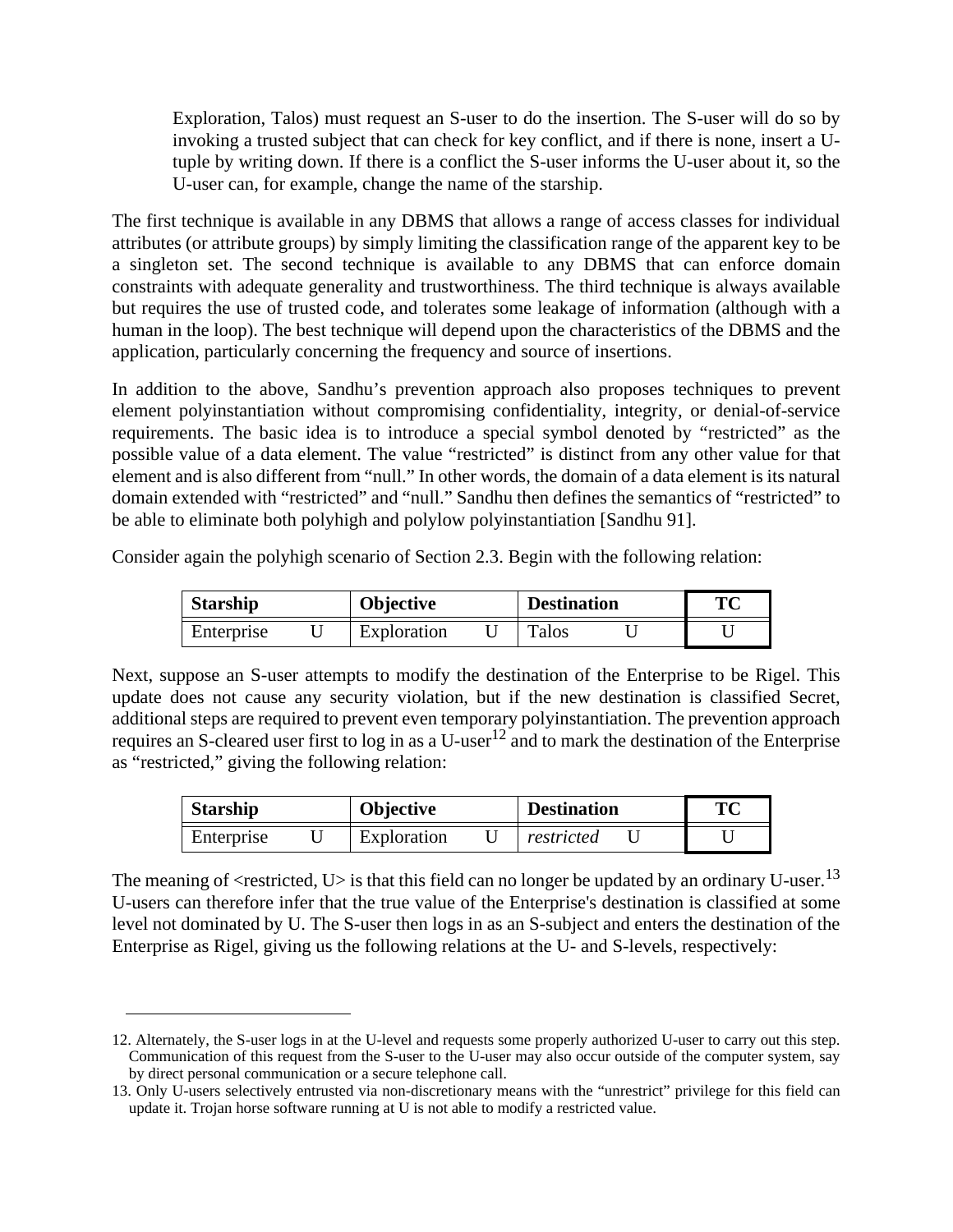| <b>Starship</b> | <b>Objective</b> | <b>Destination</b> | ТC |
|-----------------|------------------|--------------------|----|
| Enterprise      | Exploration      | restricted         |    |

| <b>Starship</b> | <b>Objective</b> | <b>Destination</b> | TC |
|-----------------|------------------|--------------------|----|
| Enterprise      | Exploration      | restricted         |    |
| Enterprise      | Exploration      | Rigel              |    |

Note that this protocol does not introduce a signaling channel from an S-subject to a U-subject. There is an information flow, but from an S-user (logged in as a U-subject) to a U-subject. This is an important distinction. This type of information flow, which includes humans in the process, cannot be completely eliminated without cover stories. However, this protocol does prevent malicious software from signaling information without the knowledge of users.

Next, consider how the polylow scenario of Section 2.3 works with the restricted requirement. In this case, the Enterprise can have a Secret destination only if the destination has been marked as being "restricted" at the Unclassified level. Thus, if the S- and U-users, respectively, see the following instances of SOD:

| <b>Starship</b> | <b>Objective</b> | <b>Destination</b> | TC |
|-----------------|------------------|--------------------|----|
| Enterprise      | Exploration      | restricted         |    |
| Enterprise      | Exploration      | Rigel              |    |

| <b>Starship</b> | <b>Objective</b> | <b>Destination</b> | TО |
|-----------------|------------------|--------------------|----|
| Enterprise      | Exploration      | restricted         |    |

then an attempt by a U-user to update the destination of the Enterprise to Talos will be

| <b>Starship</b> |  | Objective   |  | <b>Destination</b> | ТC |  |
|-----------------|--|-------------|--|--------------------|----|--|
| Enterprise      |  | Exploration |  | null               |    |  |

rejected. Alternatively, if both S- and U-users see the following instance:

then the U-user update will be allowed (without causing polyinstantiation).

The concept of the "restricted" mark is straightforward, as long as the classification lattice is totally ordered. In the general case of a partially ordered lattice, some subtleties arise. How to completely eliminate polyinstantiation using "restricted" is discussed at length in [Sandhu 91]. In general, updating the value of an element to "restricted" cannot cause polyinstantiation. On the other hand, updating the value of an element to a data value, say, at the C-level, can be the cause of polyinstantiation. If polyinstantiation is to be completely prohibited, this update must require that the data element be restricted at all levels that do not dominate C. The fact that the data element is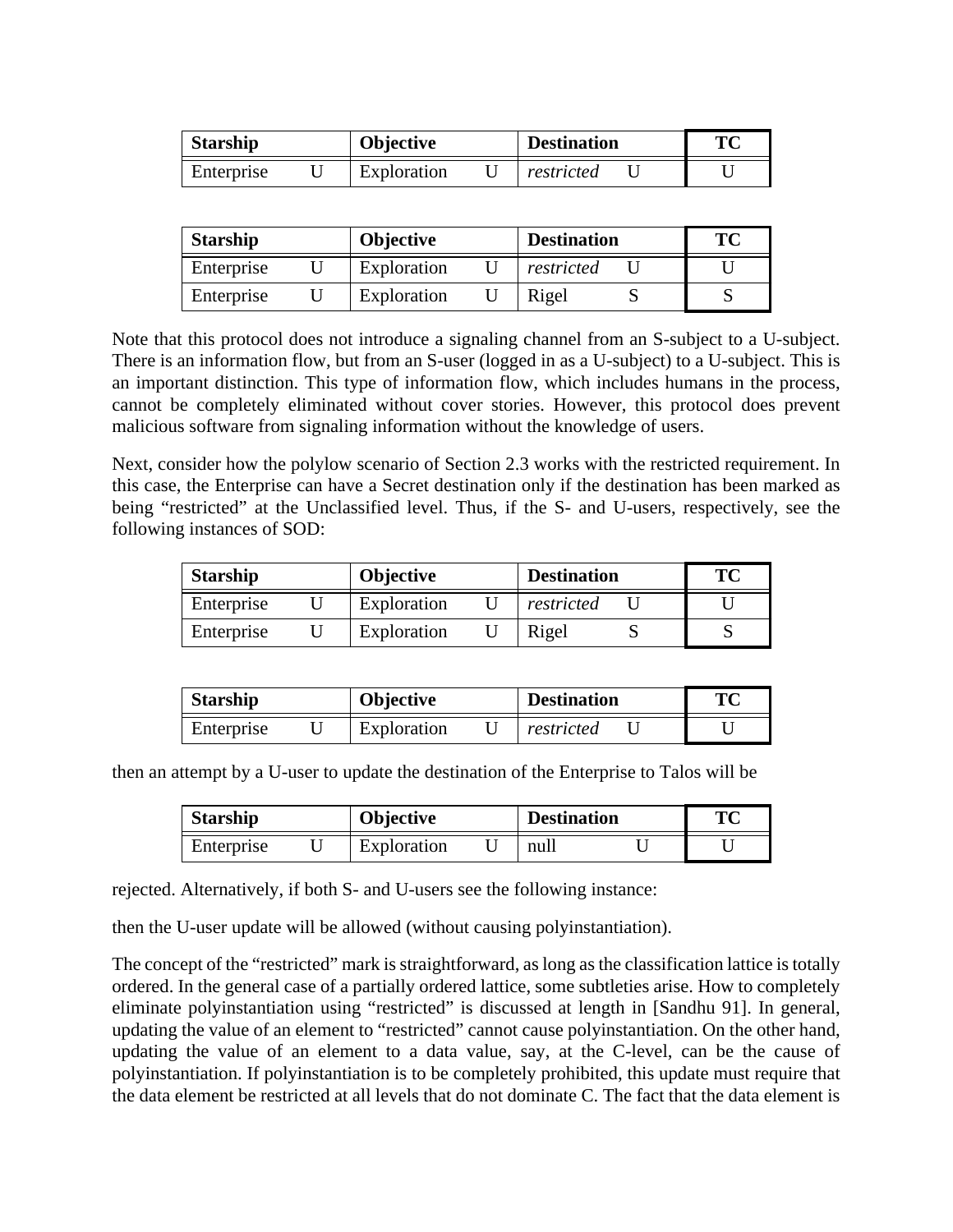restricted at all levels below C can be verified by the usual integrity-checking mechanisms in a DBMS [Sandhu 90b]. However, it is difficult to guarantee this at levels incomparable with C. In preparing to enter a data value at the C level, the system would need to start a system-low (actually, a data-element-low) process that can then write up. A protocol for this purpose is described in  $[Sandhu 91]$ .<sup>14</sup>

# **4.4.4 Explicit Alternatives Approach**

A fourth approach to explicit restriction allows the application developer to choose among explicit alternatives for polyinstantiation. Sandhu and Jajodia brought together a number of their previously published ideas, along with some new ones, to define a particular semantics for polyinstantiation called *polyinstantiation for cover stories* (PCS) [Sandhu 92]. PCS allows the developer to specify whether an attribute (or attribute group) of a multilevel tuple will support: (1) no polyinstantiation or (2) deliberate polyhigh polyinstantiation at the explicit request of a user to whom the polyinstantiation is visible. PCS strictly limits the extent of polyinstantiation by requiring that each real-world entity be modeled in a multilevel relation by at most one tuple per security class. The goal of PCS is to provide a natural, intuitive, and useful technique for implementing cover stories, with run-time flexibility regarding the use of cover stories. A particular attribute may be used for cover stories for some tuples and not for others. Even for the same real-world entity, a particular attribute may be polyinstantiated at some time and not at other times.

PCS combines the "one tuple per tuple class" concept with the "restricted" concept of Section 4.4.3. The basic motivation for PCS can be appreciated by considering the following instance of SOD:

| <b>Starship</b> |  | <b>Objective</b> |  | <b>Destination</b> |  | ТС |
|-----------------|--|------------------|--|--------------------|--|----|
| Enterprise      |  | restricted       |  | <b>Talos</b>       |  |    |
| Enterprise      |  | Spying           |  | Rigel              |  |    |

In this case, the Destination attribute of the Enterprise is polyinstantiated, so that <Talos, U> is a cover story for the real S destination of Rigel. The Objective is not polyinstantiated.

Consider the occurrence of polyinstantiation due to polylow, as discussed by the example in Section 2.3. This example begins with S- and U-users, respectively, having the following views of SOD:

| <b>Starship</b> | <b>Objective</b> | <b>Destination</b> |  | TC        |
|-----------------|------------------|--------------------|--|-----------|
| Enterprise      | Exploration      | Rigel              |  |           |
|                 |                  |                    |  |           |
| <b>Starship</b> | <b>Objective</b> | <b>Destination</b> |  | <b>TC</b> |

<sup>14.</sup> It should be noted that this protocol works for any arbitrary lattice and does not require any trusted subjects. The use of trusted subjects will allow simpler protocols for this purpose.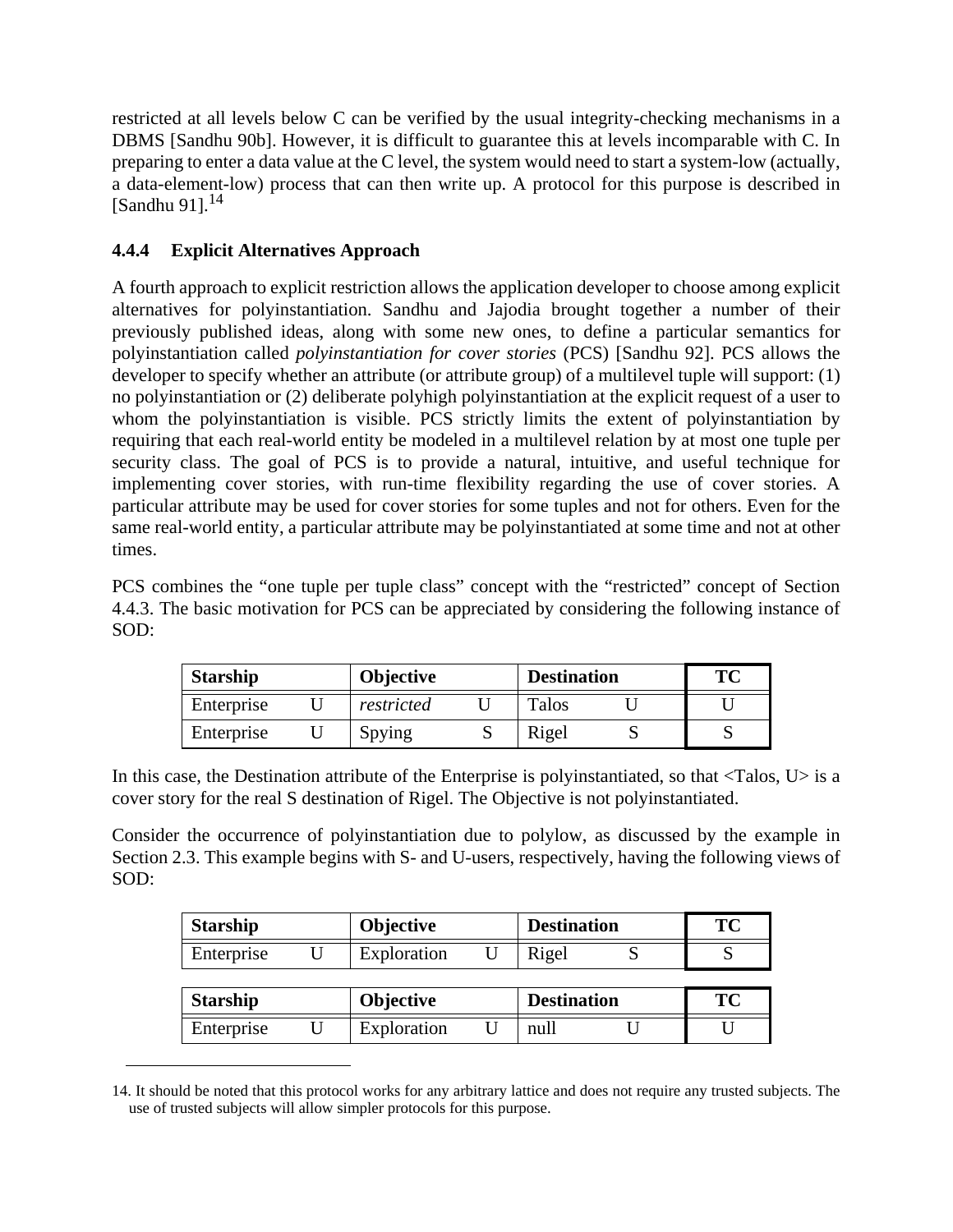So far there is no polyinstantiation. Polyinstantiation occurs in the example when a U-user updates the destination of the Enterprise to be Talos.

PCS takes a slightly different approach to this example. According to the PCS approach, polyinstantiation *does* exist in the S-instance of SOD given above. PCS shows this instance as:

| <b>Starship</b> |  | <b>Objective</b> |  | <b>Destination</b> |  | TC |
|-----------------|--|------------------|--|--------------------|--|----|
| Enterprise      |  | Exploration      |  | null               |  |    |
| Enterprise      |  | Exploration      |  | Rigel              |  |    |

In this approach, polyinstantiation already exists prior to the U-user updating the destination of the Enterprise to be Talos. This update merely modifies an already polyinstantiated relation instance to be:

| <b>Starship</b> |  | <b>Objective</b> |  | <b>Destination</b> |  | ТC |
|-----------------|--|------------------|--|--------------------|--|----|
| Enterprise      |  | Exploration      |  | Talos              |  |    |
| Enterprise      |  | Exploration      |  | Rigel              |  |    |

With this approach, *element polyinstantiation can occur only due to polyhigh*. Polylow simply cannot be the cause of element polyinstantiation. Consequently, polyinstantiation will occur only by the deliberate action of a user to whom the polyinstantiation is immediately available. In other words, element polyinstantiation does not occur as a surprise.

The PCS approach treats null values like any other data value (except in the apparent key fields where null should not occur). Previous work on the semantics of null in polyinstantiated databases has taken the view that nulls are subsumed by non-null values independent of the access class [Jajodia 90b, Sandhu 90a]. In this case, the first tuple in the following relation available to S-users:

| <b>Starship</b> |  | <b>Objective</b> |  | <b>Destination</b> |  | ТC |
|-----------------|--|------------------|--|--------------------|--|----|
| Enterprise      |  | Exploration      |  | null               |  |    |
| Enterprise      |  | Exploration      |  | Rigel              |  |    |

is subsumed by the second tuple, resulting in the following relation for S-users used in the polylow example of Section 2.3:

| <b>Starship</b> |  | Objective   |  |       | <b>Destination</b> |  |
|-----------------|--|-------------|--|-------|--------------------|--|
| Enterprise      |  | Exploration |  | Rigel |                    |  |

Under the explicit alternatives approach, the former relation is completely acceptable. The latter can be acceptable, but only if the lower limit on the classification of the destination attribute is S.

To further illustrate the semantics of null in PCS, consider the following relation: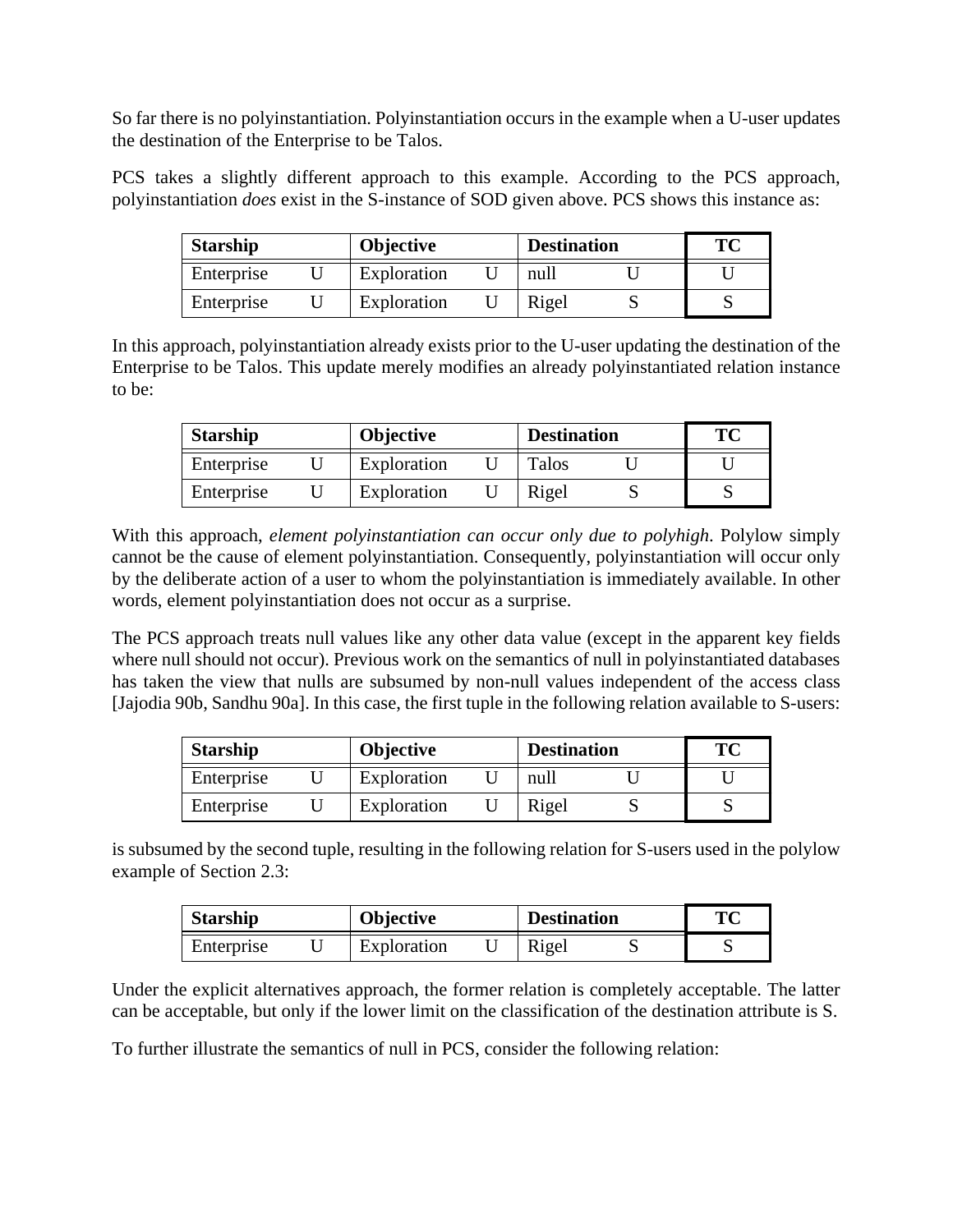| <b>Starship</b> |  | <b>Objective</b> |  | <b>Destination</b> |  | TC |
|-----------------|--|------------------|--|--------------------|--|----|
| Enterprise      |  | Exploration      |  | null               |  |    |
| Enterprise      |  | Exploration      |  | null               |  |    |

PCS considers this to be a polyinstantiated relation. The fact that there are nulls rather than data values in the polyinstantiated field has no bearing on the treatment of this relation. In contrast, the semantics of null in [Jajodia 90b] and [Sandhu 90a] require all null values to be classified at the level of the apparent key (U in this case), thereby deeming the second tuple illegal.

The PCS approach leaves many of the choices of whether or not to polyinstantiate to the discretion of application designer. It differentiates between updates that can and cannot cause polyinstantiation by using two different keywords (UPDATE and PUPDATE) to make the distinction explicit. The PCS approach also relies on the distinguished data value "restricted." The meaning of this data value is that users at a classification level which returns the value "restricted" for an attribute, may not modify the value of that attribute. As in the prevention approach (Section 4.4.3), PCS includes special privileges for imposing and lifting such restrictions.

# **4.4.5 Multilevel Relational Data Model Approach**

A fifth approach described here is an extension of the work just described in Section 4.4.4. The main benefits of this model, the Multilevel Relational (MLR) data model [Chen 95], over previous models is that it retains the capability for upward information flow while eliminating ambiguity of references by foreign keys.

This model, which supports attribute level labeling, requires that there be at most one tuple in each access class for a given entity. It requires that if a tuple includes attributes which are classified lower than the tuple's access class, then a tuple at this lower level must exist with the same attribute value. Because of this requirement, and the fact that the minimum classification of an element may be higher than that of the primary key, it allows classification attributes to be NULL for attributes which have NULL values. The model also requires that a tuple exist at a given level in order to recognize that tuple at that level (i.e., there is no automatic recognition of the validity of less sensitive data elements). The main ideas behind the model are as follows:

- 1. The data accepted by a subject is divided into two parts: all data defined at the subject's level and any data explicitly "borrowed" from lower levels. Allowing data-borrow ensures that the MLR data model retains upward information flow because changes to lower level data can be automatically propagated to higher levels.
- 2. A subject can see data which is accepted by subjects at its level or at the levels below it.
- 3. A tuple contains all the data accepted (either owned or borrowed) by subjects at the level of the tuple. If a tuple at a given level does not exist, then subjects at that level do not accept the existence of that tuple.

The MLR data model is more precisely defined by the following five integrity properties as follows: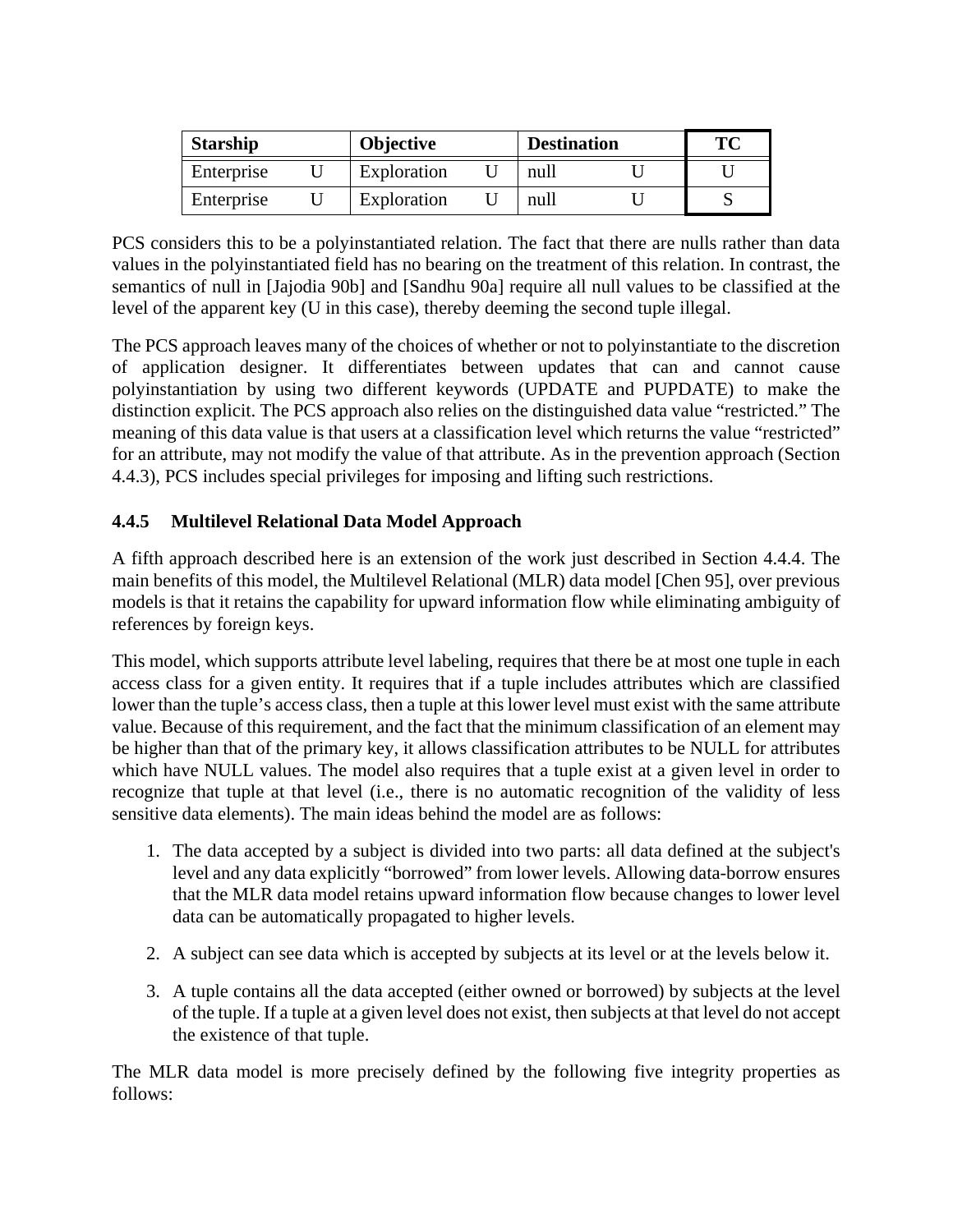### **Entity Integrity:**

Entity integrity (which comes from SeaView) protects the integrity of the apparent primary key (AK). It basically has three requirements which must be met by each tuple:

- 1. No attributes in AK have a null value.
- 2. The attributes in AK are uniformly classified.
- 3. All non-key attributes must dominate the classification of AK.

# **Polyinstantiation Integrity:**

This includes two requirements:

- 1. There can only be one tuple at a given classification level for each unique AK.
- 2. For each unique AK there can only be one attribute value at each attribute level (i.e., you cannot have multiple values for the same attribute at the same attribute level for a given  $AK$ ).

# **Data Borrowed Integrity:**

This property, which is new to this model, ensures that borrowed data actually exists and changes to lower level data can be automatically propagated to higher levels. It basically states that:

1. In all tuples, for each non-null attribute that is less sensitive than the tuple classification, there must exist a tuple at the level of the attribute with the same attribute value and attribute classification (i.e., if you borrow less sensitive data, that data must exist).

### **Foreign Key Integrity:**

This property, which also came from SeaView, basically states that:

- 1. For each foreign key, all attributes of that key are either null or non-null.
- 2. For each foreign key, all attributes of the key are uniformly classified.

### **Referential Integrity:**

Referential integrity in the standard database model ensures that each foreign key references an existing primary key [Entity 96]. In this model, referential integrity states that:

- 1. For each foreign key, there must be a matching AK.
- 2. The classification of the foreign key must dominate the classification of the AK.
- 3. The classification of the tuple containing the foreign key must equal the classification of the tuple containing the AK.

This not only ensures that matching primary keys exist and are visible to the referencing tuple, but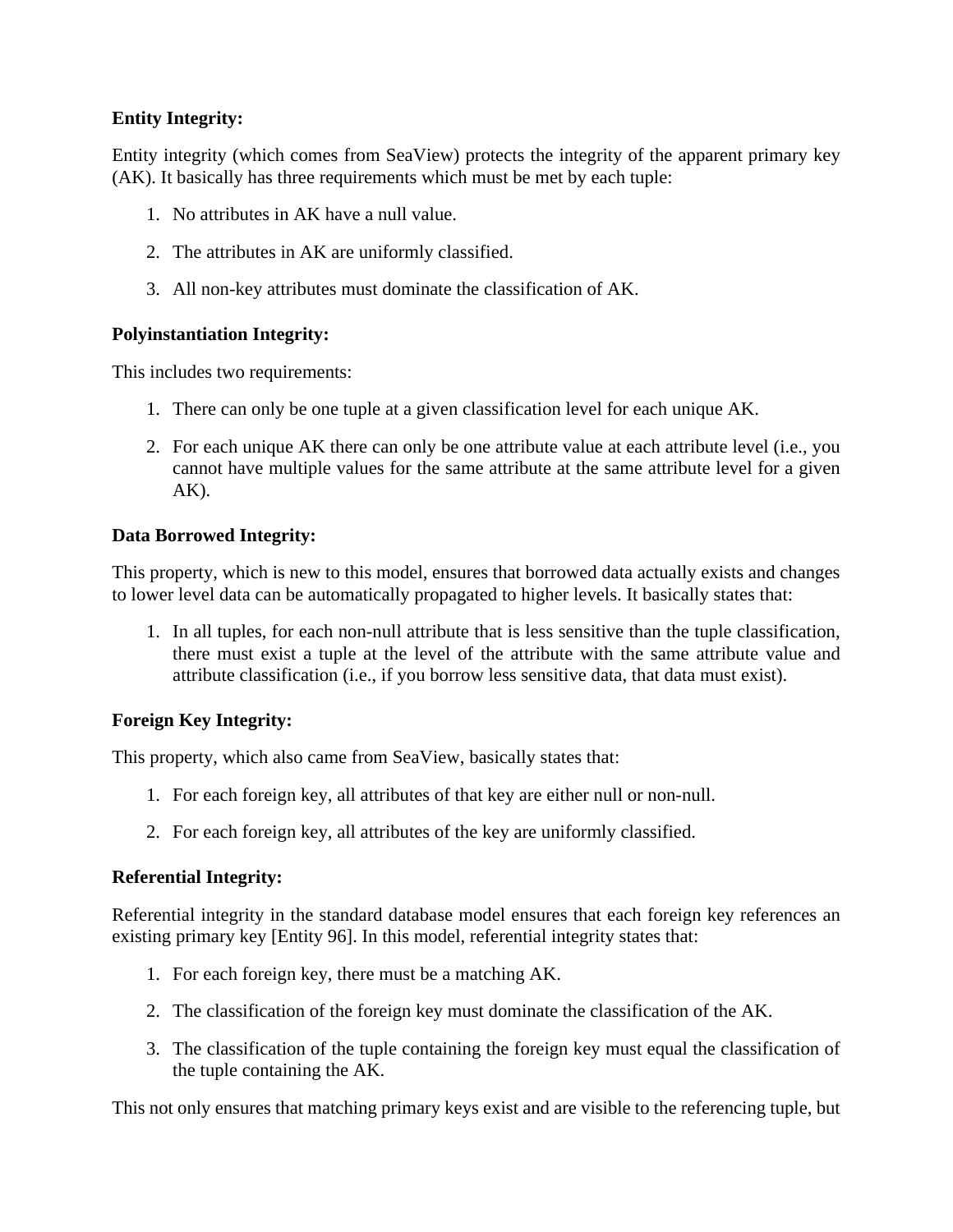also requires that the two tuples be classified at the same level. This last requirement means that for any level *c, c*-tuples can only reference *c*-tuples. This follows from the restriction that only tuples at a given level are accepted at that level.

The main benefit of this new restriction is that there is no ambiguity in any references by a foreign key. Without this restriction, a tuple's foreign key could match the primary key of multiple polyinstantiated tuples that are dominated by the tuple with the foreign key. This requirement eliminates this potential ambiguity.

| <b>Starship</b> |  | <b>Objective</b> |  | <b>Destination</b> |  | TC |
|-----------------|--|------------------|--|--------------------|--|----|
| Enterprise      |  | Exploration      |  | Talos              |  |    |
| Enterprise      |  | Exploration      |  | Rigel              |  |    |

The model is illustrated in the following examples:

Using our familiar example, the tuples above would be perfectly legal in the MLR data because each tuple has a different access class and there is a U tuple that has the same Starship and Objective attribute values as the S tuple (i.e., Enterprise and Exploration). The following would not be legal for two reasons: one because it contains two tuples with the same apparent primary key that have the same access class (i.e., S) and two because there is no matching Mining Objective attribute in the U tuple (i.e., two attributes at the same level for the same primary key have conflicting values).

| <b>Starship</b><br><b>Objective</b> |  | <b>Destination</b> | TC    |  |
|-------------------------------------|--|--------------------|-------|--|
| Enterprise                          |  | Exploration        | Talos |  |
| Enterprise                          |  | Mining             | Rigel |  |
| Enterprise                          |  | Spying             | Rigel |  |

The following tuple illustrates the use of the "null" classification value capability. In this case, the objective is null. This feature is provided because attributes may have a minimum classification higher than the minimum classification of the primary key. In this example, the minimum classification for Objective could be Confidential. Without allowing null attribute and label values, there would be no way of creating a tuple at U which contains the Enterprise and Talos attribute values at U.

| <b>Starship</b> | Objective |      | <b>Destination</b> | Tм |
|-----------------|-----------|------|--------------------|----|
| Enterprise      | null      | null | Talos              |    |

Given this initial tuple, the following tuples could build upon this base as follows:

| <b>Starship</b> | <b>Objective</b> |           | <b>Destination</b> | <b>TC</b> |
|-----------------|------------------|-----------|--------------------|-----------|
| Enterprise      | null             | null      | Talos              |           |
| Enterprise      | Mining           |           | Rigel              |           |
| Enterprise      | Spying           | <b>TS</b> | Rigel              |           |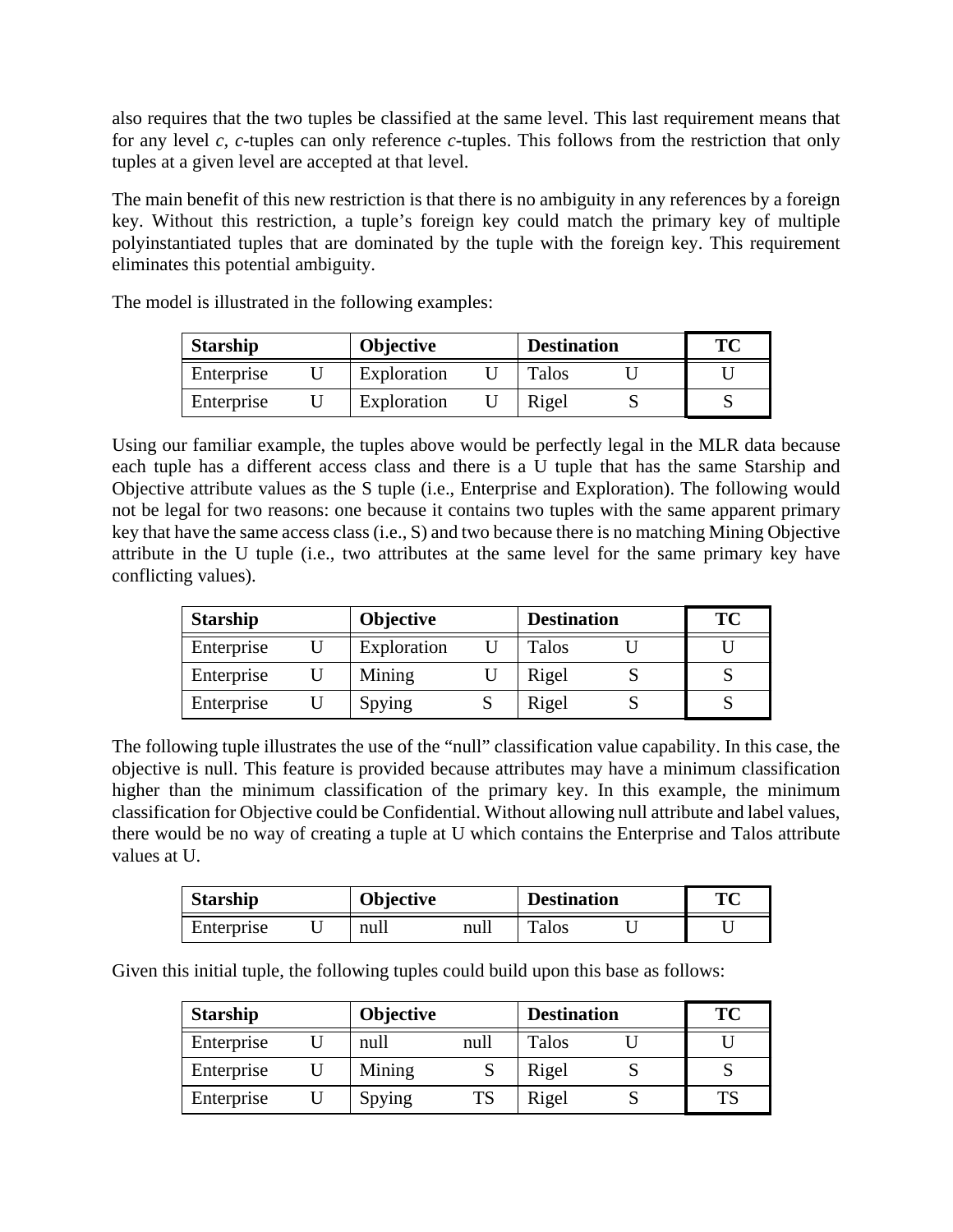These tuples indicate that the actual purpose of the Enterprise mission is to perform Spying on Rigel while cover stories of going to Talos or doing Mining are provided to less cleared individuals. If the Rigel destination was changed by an S user, then it would automatically propagate up to the TS tuple since it is being borrowed by that tuple. However, in the following tuple, a change to the Rigel destination at the S level would not be propagated, since (although) the destinations appear to be the same, that value was not borrowed from the lower level tuple.

| <b>Starship</b> | <b>Objective</b> |      | <b>Destination</b> |    | TC |
|-----------------|------------------|------|--------------------|----|----|
| Enterprise      | null             | null | Talos              |    |    |
| Enterprise      | Mining           | N    | Rigel              |    |    |
| Enterprise      | Spying           | TS   | Rigel              | ΓS |    |

This model includes the addition of a new SQL statement which is used to indicate borrowing from lower level tuples, the UPLEVEL statement. This statement is used to indicate which attributes to borrow from a lower level tuple. This statement can be used to modify an existing tuple or create a new one.

In summary, this model unifies a number of other models and then extends them in such a way as to retain upward information flow without permitting downward flows, while eliminating semantic ambiguity of foreign keys due to polyinstantiated elements within a reasonably flexible attribute level labeling scheme.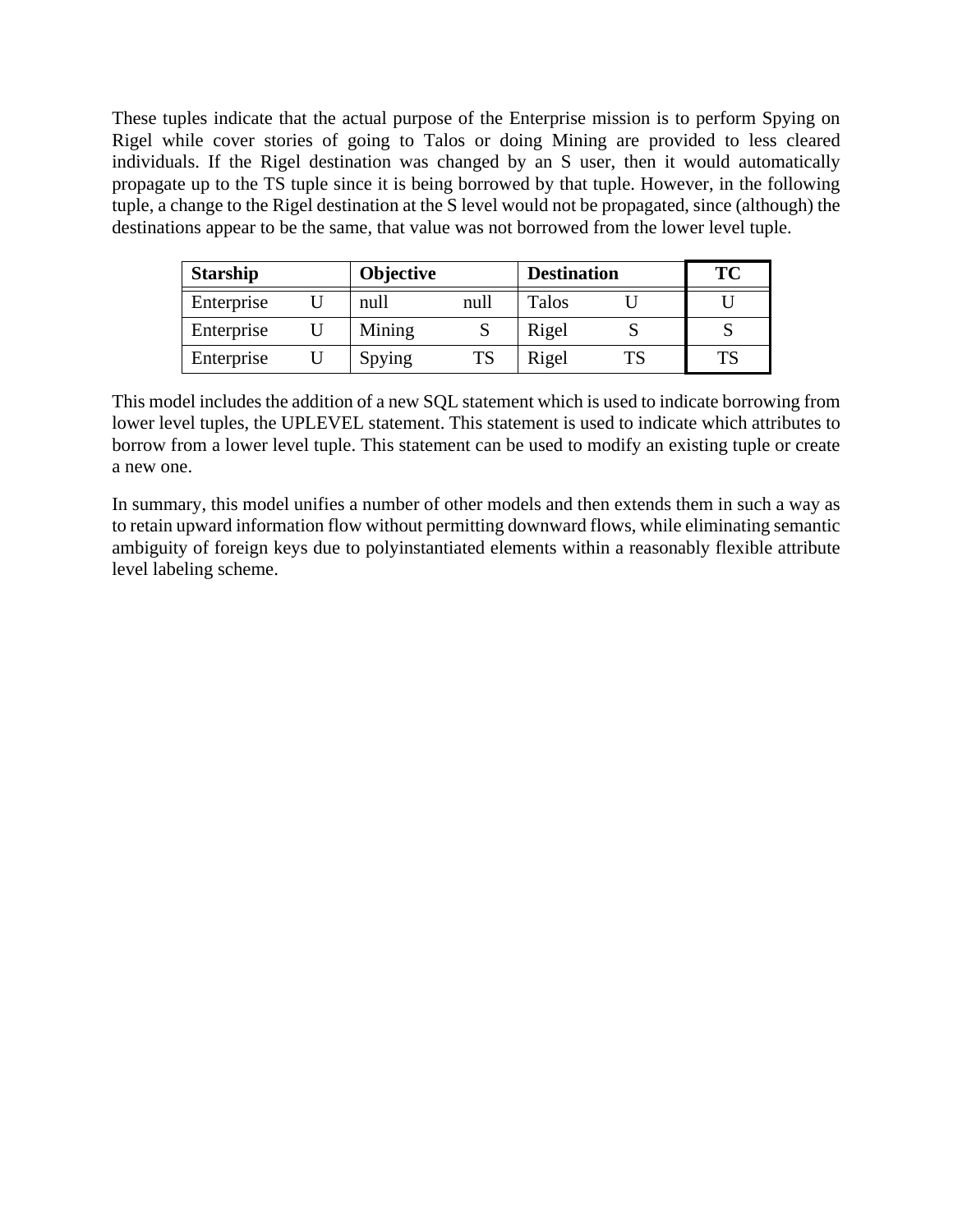### **SECTION 5**

### **CURRENT COMMERCIAL APPROACHES TO POLYINSTANTIATION**

Previous sections of this document discussed various issues surrounding polyinstantiation in MLS DBMSs. This section summarizes the polyinstantiation approaches provided by three commercially available MLS DBMSs: INFORMIX, Sybase, and Oracle; and the Trusted Rubix DBMS commercial prototype.

Each of these DBMS products provides tuple level labeling, so element level labeling, and the polyinstantiation issues associated with it, are not applicable.

#### **INFORMIX:**

The key for a tuple in INFORMIX OnLine/Secure automatically includes the tuple security label. Thus, polyinstantiation is always possible and cannot be suppressed by the DBMS. INFORMIX OnLine/Secure places no special requirements on suppressing polyhigh or polylow polyinstantiation. It does not provide any tools for cleaning up polyinstantiation. Any housecleaning of polyinstantiation effects will require a manual procedure or custom software. [INFORMIX 92]

#### **Sybase:**

The tuple sensitivity in the Sybase Secure SQL Server is automatically part of all keys. Thus polyinstantiation is always possible and cannot be suppressed by the DBMS. Sybase Secure SQL Server does not provide any specific tools for cleaning up polyinstantiation. Any cleanup requires a manual procedure or custom software. [Sybase 93]

#### **Oracle:**

Trusted Oracle can be configured to run in one of two modes. When run in DBMS MAC mode, a single Trusted Oracle database can store information at multiple labels. In this mode, Trusted Oracle can turn polyinstantiation on and off at the table level by requiring key integrity which does not include the tuple label. When on, the primary key includes the tuple label, which allows poLyinstantiation to occur. When off, the key does not include the tuple label, thus preventing polyinstantiation. The ramifications of having polyinstantiation turned off is that high users cannot insert tuples above lower level tuples that already exist with the same primary key and vice versa, which causes denial of service (to some degree) for high users as well as a covert channel for low users.

Including or not including the tuple label in the primary key is specified at table definition time. The tuple label can be added to the primary key at some future date, which would then permit polyinstantiation. However, once the tuple label is included in the primary key, it cannot be removed. [Oracle 93]

When run in OS MAC mode, Trusted Oracle is capable of storing data at only a single label, and the DBMS is constrained by the underlying OS MAC policy. Without any MAC privilege, the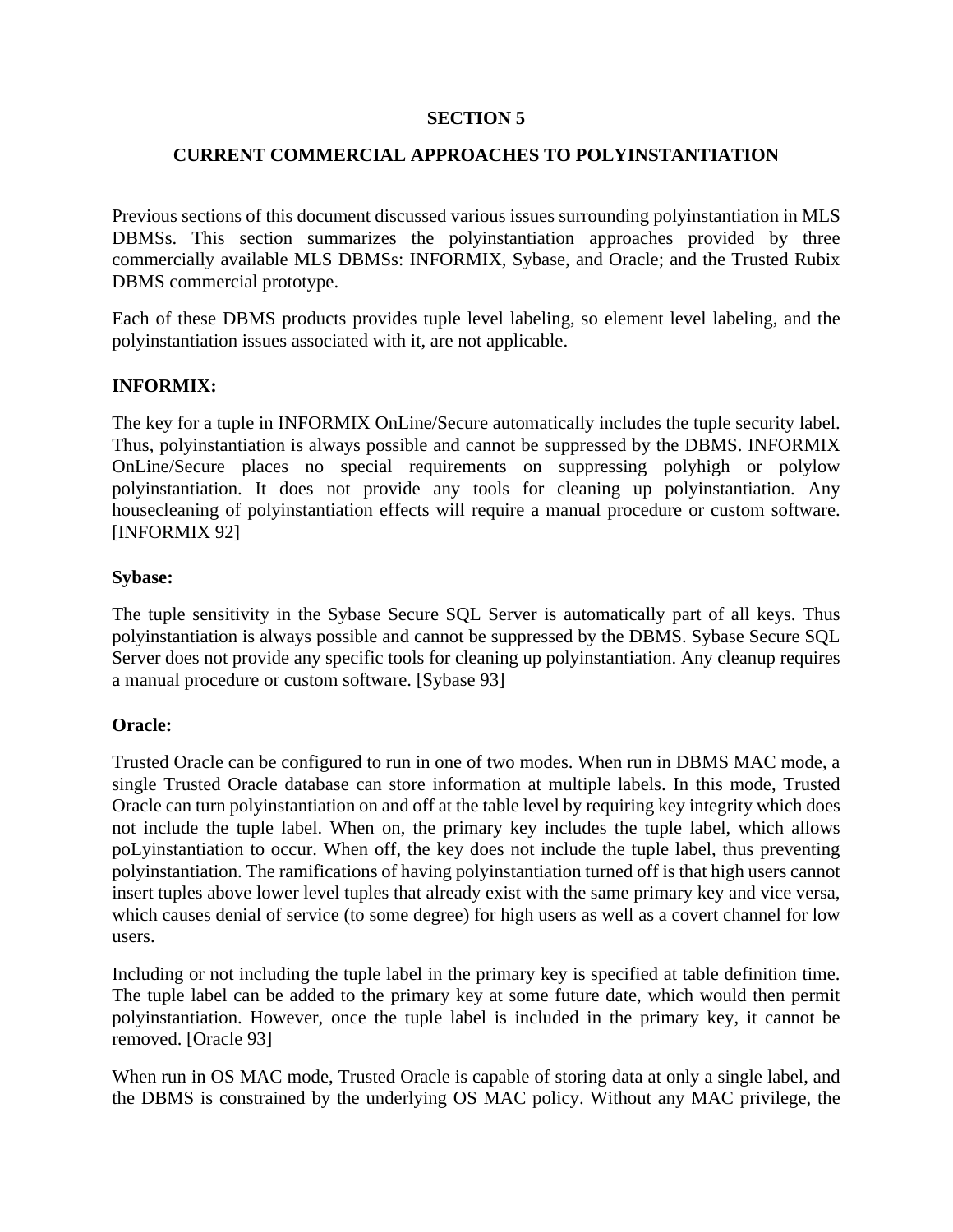DBMS cannot suppress polyinstantiation because a low DBMS will not be aware of any tuples with the same primary key at a higher level, and a high DBMS cannot be trusted to modify low data. As such, polyinstantiation cannot be prevented when Trusted Oracle is running in OS MAC mode.

### **Trusted Rubix:**

Trusted Rubix provides the most flexible polyinstantiation mechanism of the products surveyed by its support of three polyinstantiation modes: POLYHIGH, POLYLOW, and what is referred to as POLYNONE. The selected mode is defined on a per table basis, when each table is created. Once a table had been created and the polyinstantiation discipline declared, it is not possible to change that discipline for the remainder of the table's lifetime. [Rubix 93]

### POLYNONE

When this mode is selected for a table, polyinstantiation is prevented in that table, thus introducing a covert channel for low users and potentially preventing some inserts by high users.

### POLYLOW

This mode causes HIGH keys to be replicated at LOW when a LOW subject attempts to insert an item whose key matches that of an extant HIGH item. This is done to avoid the covert channel problem. However, if a HIGH user attempts to insert a tuple which contains a key that already exists at a lower level, that insert is prevented.

### POLYHIGH

This mode causes LOW keys to be replicated at HIGH when a HIGH subject attempts to insert an item whose key matches that of an extant LOW item. This is done to allow a high user to insert HIGH tuples when a LOW version already exists, rather than preventing duplication of keys at HIGH. This mode includes the characteristics offered by the POLYLOW mode since, in the Trusted Rubix implementation, it is not possible to support POLYHIGH behavior without supporting POLYLOW. This mode basically makes polyinstantiation of the Trusted Rubix table behave like a table which has had polyinstantiation turned on under Trusted Oracle DBMS MAC mode.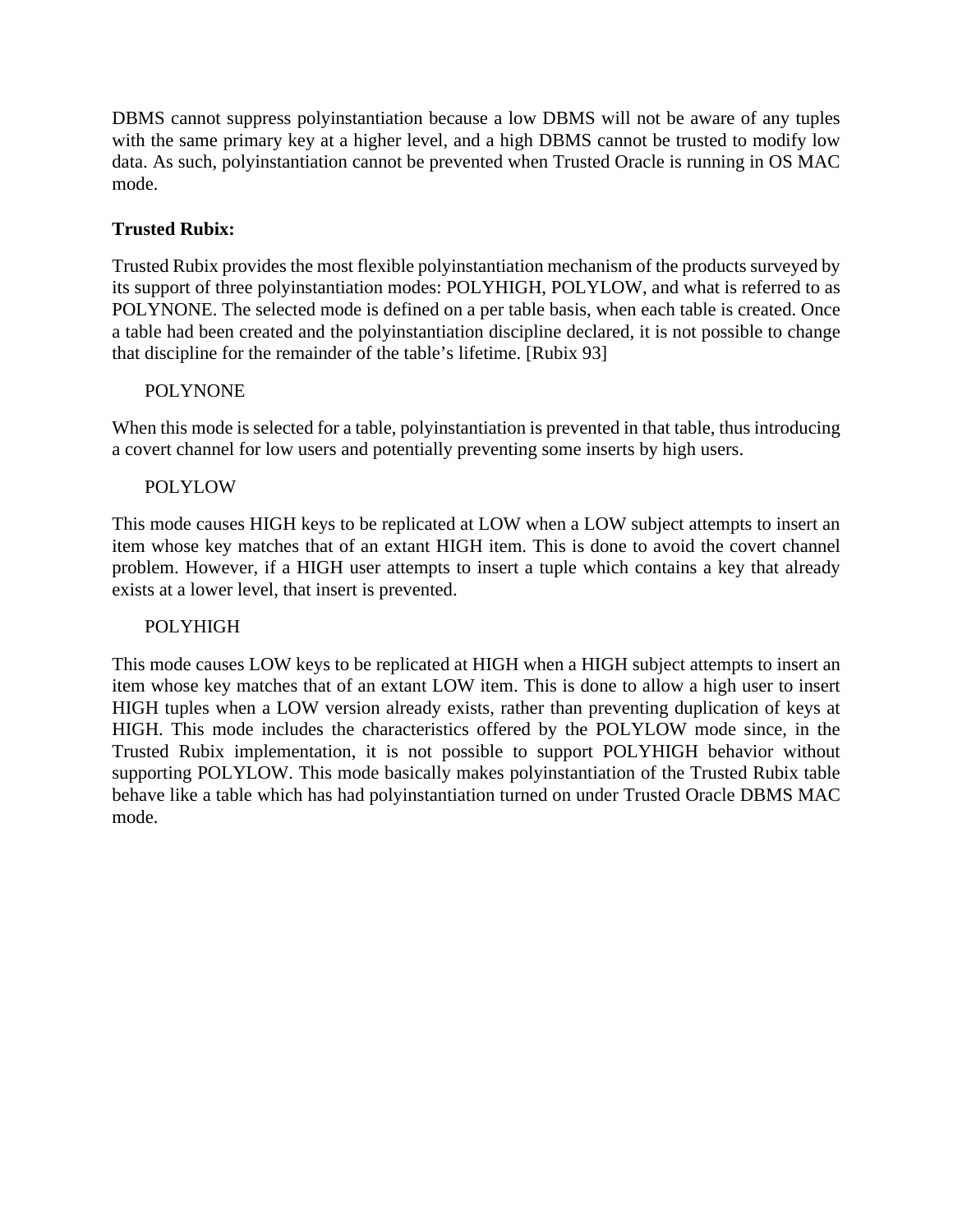#### **SECTION 6**

#### **SUMMARY**

The design of an MLS DBMS must take into account the problem of polyinstantiation. When data items exist at multiple classification levels, the potential exists for inconsistent values for the same data item at different levels. Polyinstantiation may occur over tuples or elements, and it may arise through updates at low or high classification levels. Researchers have developed a number of different approaches to polyinstantiation; no one solution is best for all applications. This document has outlined approaches to resolving the polyinstantiation problem:

- 1. Propagate polyinstantiated tuples to reflect valid combinations of values (Section 4.2). Users at different levels may see different attribute values for the same realworld entity.
- 2. Identify derived tuples based on underlying polyinstantiated tuples (Section 4.3). Although a multilevel relation may have several tuples for the same real-world entity, there will only be one such tuple per classification level.
- 3. Indicate restrictions or inconsistencies present in the data so that polyinstantiation can be controlled (Section 4.4). Users are made aware that data are restricted to certain levels, and are cognizant of the levels of data that they can see and update.

There are no explicitly stated TCSEC requirements for automatic or intentional polyinstantiation mechanisms. Evaluators will require that a vendor of an MLS DBMS address in some manner the signaling channels which polyinstantiation prevents. Current commercial MLS DBMSs enforce tuple level polyinstantiation. With appropriate (possibly complex/inconvenient) database design, tuple level labeling can offer functionality comparable to research prototypes supporting element level labeling and polyinstantiation.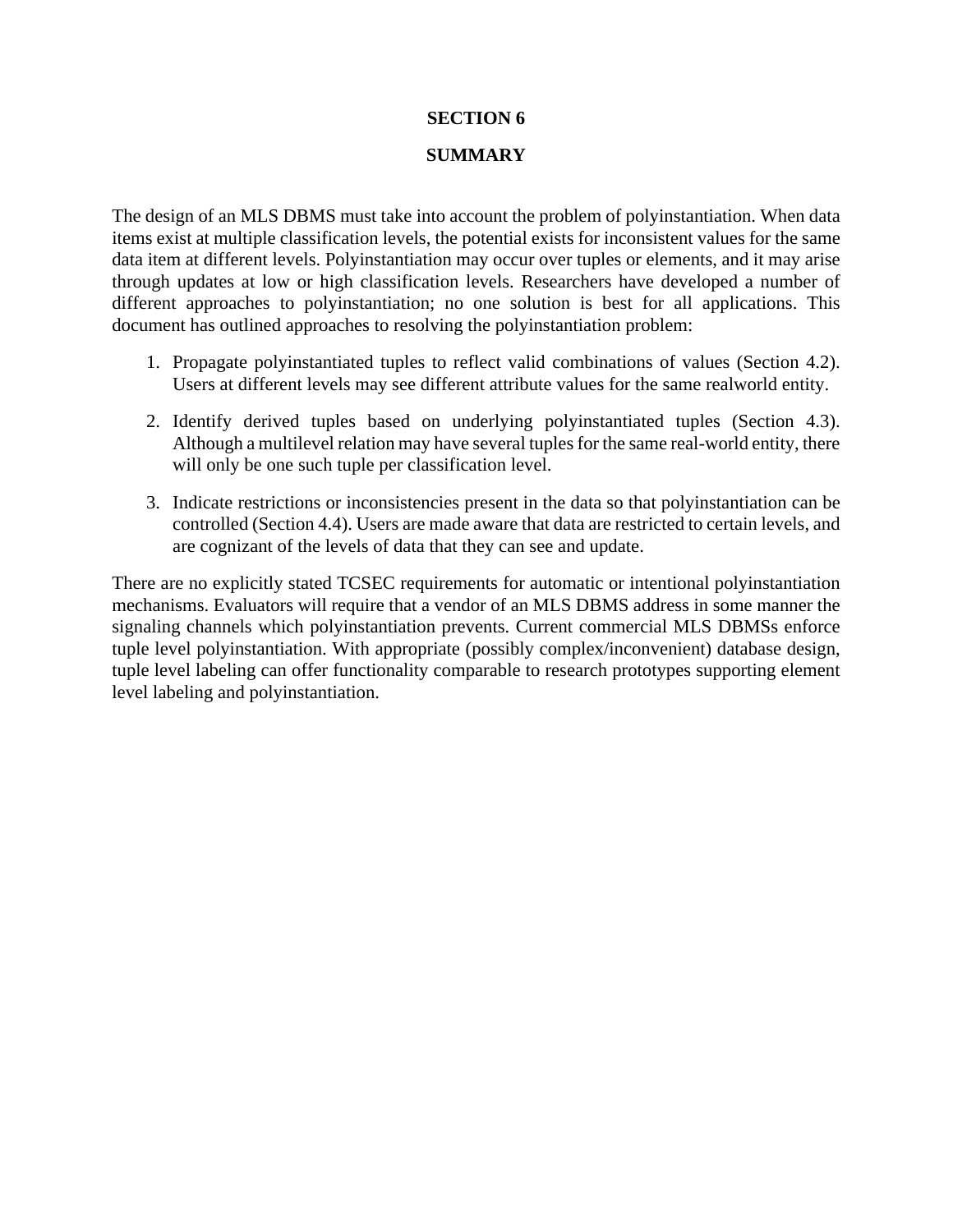#### **REFERENCES**

- [Air Force 83] Air Force Studies Board, *Multilevel Data Management Security,* National Research Council, National Academy Press, Washington, DC, 1983.
- [Audit 96] National Computer Security Center, *Auditing Issues in Secure Database Management Systems,* NCSC Technical Report-005, Volume 4/5, May 1996.
- [Bell 76] Bell, D. E., LaPadula, L. J., *Secure Computer Systems: Unified Exposition and Multics Interpretation,* The MITRE Corporation, March 1976.
- [Burns 90] Burns, R. K., "Integrity and Secrecy: Fundamental Conflicts in the Database Environment," *Proceedings of the Third RADC Database Security Workshop,* Castille, NY. 1990.
- [Burns 91] Burns, R. K., "Polyinstantiation -- A Position Statement," *Fourth Workshop on the Foundations of Computer Security,* June 1991.
- [Chen 95] Chen, F., Sandhu, R., "The Semantics and Expressive Power of the MLR Data Model," *1995 IEEE Conference on Security and Privacy,* Oakland, CA, May 1995.
- [Cholvy 94] Cholvy, L., Cuppens, F., "Providing Consistent Views in a Polyinstantiated Database" *Eighth Annual Working Conference on Database Security,* August 1994.
- [Cuppens 92] Cuppens, F., Yazdanian, K., "A 'Natural' Decomposition of Multi-level Relations," *Proceedings of the IEEE Symposium on Security and Privacy,* May 1992, pp. 273-284.
- [DAC 96] National Computer Security Center, *Discretionary Access Control Issues in High Assurance Secure Database Management Systems,* NCSC Technical Report-005, Volume 5/5, May 1996.
- [Date 81] Date, C. J., *An Introduction to Database Systems,* Third Edition, Addison-Wesley, Reading, MA, 1981.
- [Date 83] Date, C. J., *An Introduction to Database Systems,* Volume II, Addison-Wesley, Reading, MA, 1983.
- [Denning 82] Denning, D. E., *Cryptography and Data Security,* Addison-Wesley, Reading, MA, 1982.
- [Denning 87] Denning, D. E., Lunt, T. F., Schell, R. R., Heckman, M., Shockley, W. R., "A Multilevel Relational Data Model," *Proceedings of the IEEE Symposium on Security and Privacy,* April 1987, pp. 220-234.
- [Denning 88a] Denning, D. E., Lunt, T. F., Schell, R. R., Heckman, M., Shockley, W. R., "The SeaView Security Model," *Proceedings of the IEEE Symposium on Security and Privacy,* April 1988, pp. 218-233.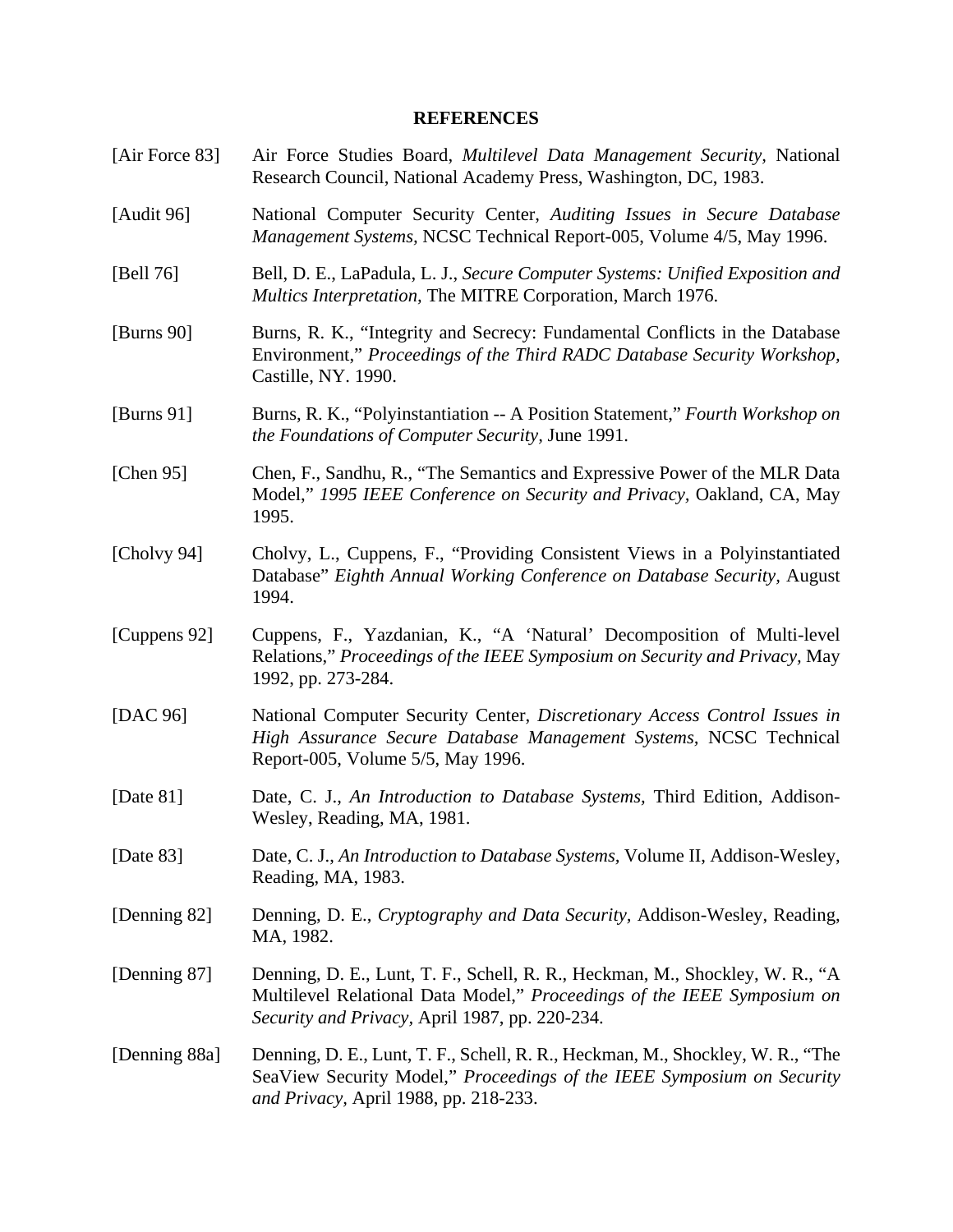| [Denning 88b]  | Denning, D. E., "Lessons Learned from Modeling a Secure Multilevel<br>Relational Database System," Database Security: Status and Prospects (C. E.<br>Landwehr, editor), North-Holland, 1988, pp. 35-43.                     |
|----------------|-----------------------------------------------------------------------------------------------------------------------------------------------------------------------------------------------------------------------------|
| [DoD $85$ ]    | Department of Defense, Department of Defense Trusted Computer System<br>Evaluation Criteria, DoD 5200.28-STD, Washington, DC. December 1985.                                                                                |
| [Entity 96]    | National Computer Security Center, Entity and Referential Integrity Issues in<br>Multilevel Secure Database Management Systems, NCSC Technical Report-<br>005, Volume 2/5, May 1996.                                        |
| [Fernandez 81] | Fernandez, E. B., Summers, R. C., Wood, C., Database Security and Integrity,<br>Addison-Wesley, 1981.                                                                                                                       |
| [Garvey 91]    | Garvey T., Lunt, T., "Cover Stories for Database Security," Proceedings of the<br>5th IFIP WG11.3 Workshop on Database Security, W. Va., November 1991.                                                                     |
| [Haigh $91$ ]  | Haigh, J. T., O'Brien, R. C., Thomsen, D. J., "The LDV Secure Relational<br>DBMS Model," Database Security IV: Status and Prospects (S. Jajodia and C.<br>E. Landwehr, editors), North-Holland, 1991, pp. 265-279.          |
| [Hinke $75$ ]  | Hinke, T. H., Schaefer, M., Secure Data Management System, Technical Report<br>RADC-TR-75-266, System Development Corporation, 1975.                                                                                        |
| [Hsieh $93$ ]  | Hsieh, D., Lunt, T., Boucher, P., The Sea View Prototype. RL-TR-93-216 Final<br>Technical Report, SRI International. November 1993.                                                                                         |
| [Inference 96] | National Computer Security Center, Inference and Aggregation Issues in<br>Secure Database Management Systems, NCSC Technical Report-005, Volume<br>1/5, May 1996.                                                           |
|                | [INFORMIX 92] INFORMIK OnLine/Secure Security Features User's Guide, Database Server<br>Version 4.1, INFORMIX Software, Inc., Menlo Park, CA, January 1992.                                                                 |
| [Jajodia 90a]  | Jajodia, S., Kogan, B., "Transaction Processing in Multilevel-Secure Databases<br>Using Replicated Architecture," Proceedings of the IEEE Symposium on<br>Security and Privacy, Oakland, California, May 1990, pp. 360-368. |
| [Jajodia 90b]  | Jajodia, S., Sandhu, R. S., "Polyinstantiation Integrity in Multilevel relations,"<br>Proceedings of the IEEE Symposium on Security and Privacy, Oakland,<br>California, May 1990, pp. 104-115.                             |
| [Jajodia 90c]  | Jajodia, S., Sandhu, R. S., Sibley, E., "Update Semantics of Multilevel<br>Relations," Proceedings of the 6th Annual Computer Security Applications<br>Conference, 1990, pp. 103-112.                                       |
| [Jajodia 91a]  | Jajodia, S., Sandhu, R. S., "Polyinstantiation Integrity in Multilevel Relations<br>Revisited," Database Security IV: Status and Prospects (S. Jajodia and C. E.<br>Landwehr, editors), North-Holland, 1991, pp. 297-307.   |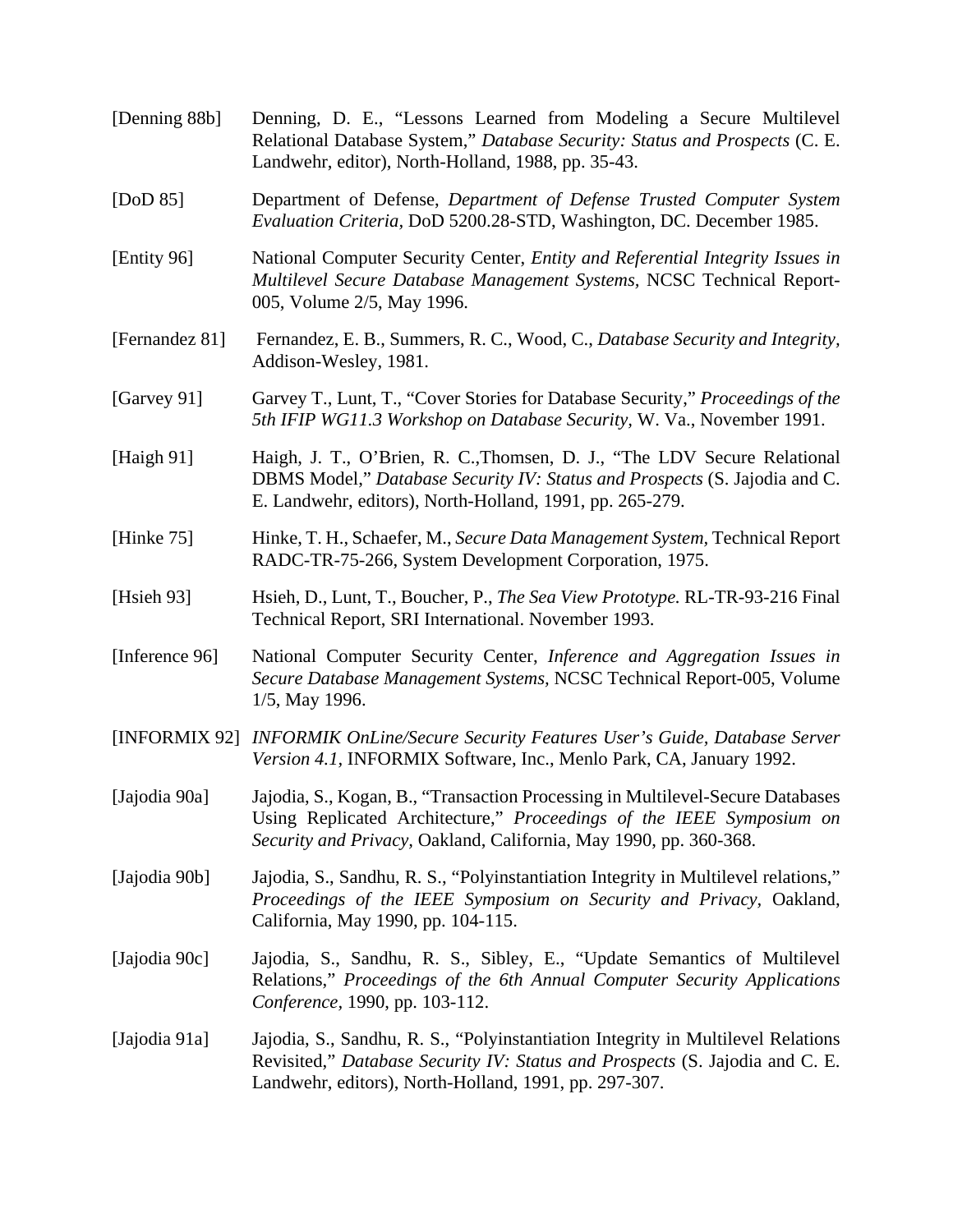- [Jajodia 91b] Jajodia, S., Sandhu, R. S., "A Novel Decomposition of Multilevel Relations Into Single-Level Relations," *Proceedings of the IEEE Symposium on Security and Privacy,* Oakland, California, May 1991, pp. 300-313.
- [Jajodia 91c] Jajodia, S., Sandhu, R. S., "Toward a Multilevel Secure Relational Data Model", *Proceedings of the ACM SIGMOD International Conference on Management of Data,* Denver*,* Colorado, 29-31 May 1991, pp. 50-59.
- [Jajodia 94] Jajodia, S., Sandhu, R. S., Blaustein, B., "Solutions to the Polyinstantiation Problem," *Information Security: An Integrated Collection of Essays,* M. Abrams et al., eds., IEEE Computer Society Press, 1994.
- [Kang 94] Kang, M. H., Froscher, J. N., McDermott, J., Costich, O., Peyton, R., "Achieving Database Security Through Data Replication: The SINTRA Prototype," *Proceedings of the 17th National Computer Security Conference,* Baltimore, MD, October 1994.
- [Lunt 89] Lunt, T. F. et al., *Secure Distributed Data Views,* Volume 1-4, SRI Project 1143, SRI International, 1988-89.
- [Lunt 90] Lunt, T. F., Denning, D. E., Schell, R. R., Heckman, M., Shockley, W. R., "The SeaView Security Model," *IEEE Transactions on Software Engineering,* Vol. 16, No. 6, June 1990, pp. 593-607.
- [Lunt 91] Lunt, T. F., Hsieh, D., "Update Semantics for a Multilevel Relational Database," *Database Security IV: Status and Prospects* (S. Jajodia and C. E. Landwehr, editors), North-Holland, 1991, pp. 281-296.
- [Lunt 94] Lunt, T. F., Boucher, P. K., "The SeaView Prototype: Project Summary," *Proceedings of the 17th National Computer Security Conference,* Baltimore, MD, October 1994.
- [Meadows 88] Meadows, C., Jajodia, S., "Integrity Versus Security in Multi-Level Secure Databases," *Database Security: Status and Prospects,* ed. C. Landwehr, North Holland, 1988.
- [NAP 83] National Academy Press, *Multilevel Data Management Security,* National Academy Press, Washington, DC, 1983, (FOR OFFICIAL USE ONLY).
- [Nelson 91] Nelson, D., Paradise, A., "Using Polyinstantiation to Develop an MLS Application," *Proceedings of the Seventh Annual Computer Security Applications Conference,*, 1991, pp. 12-22.
- [Oracle 93] *Trusted Oracle7 Server Administration Guide,* Version 7.0, January 1993, Oracle Corporation, Redwood City, CA.
- [Oracle 94] *Oracle7 and Trusted Oracle7 Final Evaluation Report,* CSC-EPL-94/004, C-Evaluation Report No. 07-95, Library No. S242,198, National Computer Security Center, 5 April 1994.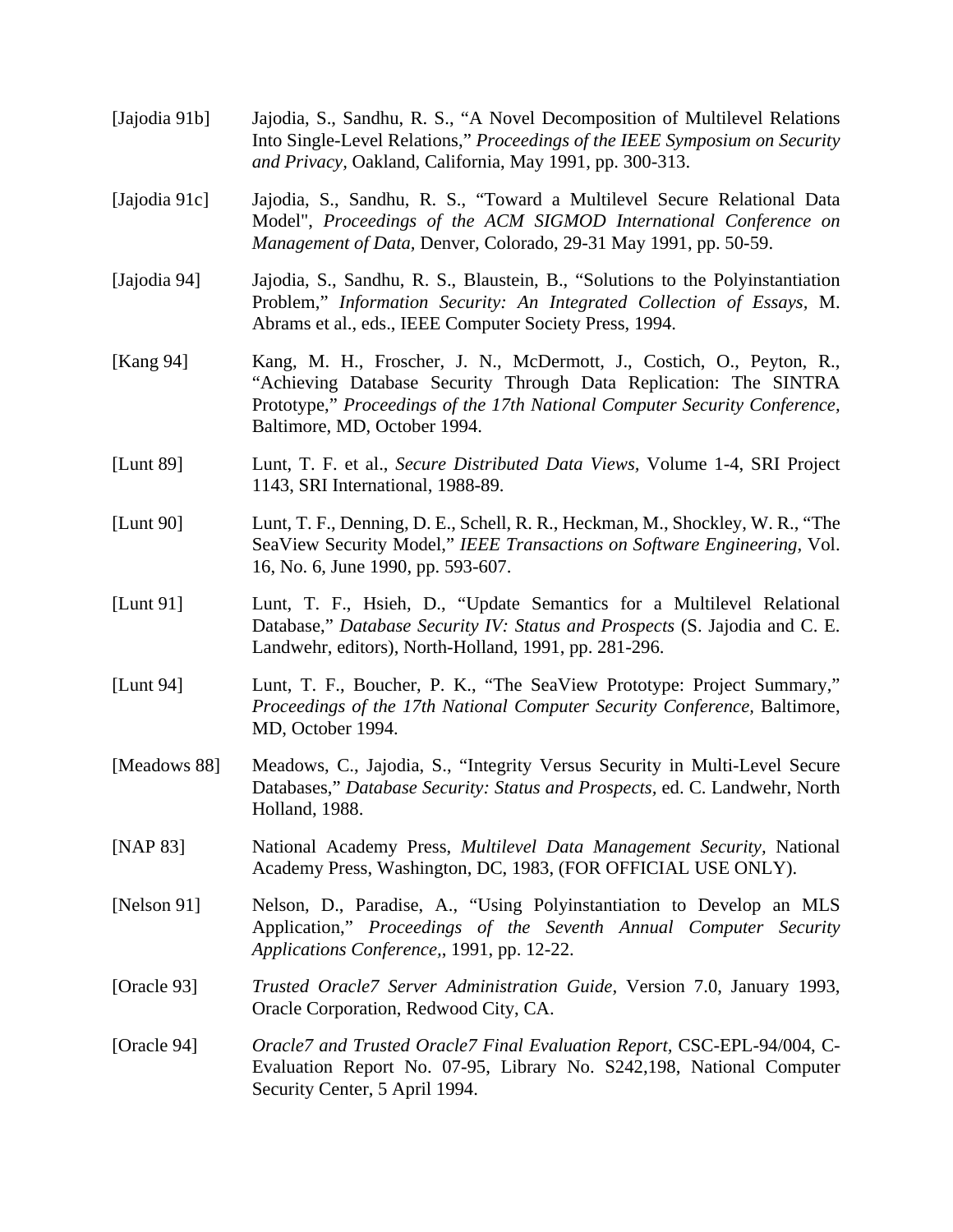| [Qian 92]    | Qian, X., "Integrity, Secrecy, and Inference Channels," <i>Proceedings of the 5th</i><br>Rome Lab Database Symposium, 1992.                                                                                                                     |  |  |  |  |
|--------------|-------------------------------------------------------------------------------------------------------------------------------------------------------------------------------------------------------------------------------------------------|--|--|--|--|
| [Qian 94]    | Qian, X., "Inference Channel-Free Integrity Constraints in Multilevel<br>Relational Databases," Proceedings of the IEEE Symposium on Security and<br>Privacy, Oakland, California, 1994, pp. 158-167.                                           |  |  |  |  |
| [Rubix 93]   | Trusted Rubix Trusted Facility Manual, Version 1.8, August 1993, Infosystems<br>Technology, Inc., Greenbelt, MD.                                                                                                                                |  |  |  |  |
| [Sandhu 90a] | Sandhu, R. S., Jajodia, S., Lunt, T. F., "A New Polyinstantiation Integrity<br>Constraint for Multilevel Relations," Proceedings of the IEEE Workshop on<br>Computer Security Foundations, Franconia, New Hampshire, June 1990, pp.<br>159-165. |  |  |  |  |
| [Sandhu 90b] | Sandhu, R. S., Jajodia, S., "Integrity Mechanisms in Database Management<br>Systems," Proceedings of the 13th NIST-NCSC National Computer Security<br>Conference, Washington, DC, October 1990, pp. 526-540.                                    |  |  |  |  |
| [Sandhu 91]  | Sandhu, R. S., Jajodia, S., "Honest Databases That Can Keep Secrets,"<br>Proceedings of the 14th NIST-NCSC National Computer Security Conference,<br>Washington, D.C., October 1991, pp. 267-282.                                               |  |  |  |  |
| [Sandhu 92]  | Sandhu, R. S., Jajodia, S., "Polyinstantiation for Cover Stories," Proceedings of<br>the European Symposium on Research in Computer Security, Toulouse, France,<br>November 1992.                                                               |  |  |  |  |
| [Smith 92]   | Smith, K. P., Winslett, M. S., "Entity Modeling in the MLS Relational Model,"<br>Proceedings of the Very Large Data Base Conference, Vancouver, Canada,<br>1992.                                                                                |  |  |  |  |
| [Sybase 93]  | Building Applications for Secure SQL Server, Sybase Secure SQL Server<br>Release 10.0., Sybase, Inc., Emeryville, CA, 3 September 1993.                                                                                                         |  |  |  |  |
| [TDI 91]     | Trusted Database Management System Interpretation of the Trusted Computer<br>System Evaluation Criteria, NCSC-TG-021, National Computer Security<br>Center, April 1991.                                                                         |  |  |  |  |
| [Wiseman 90] | Wiseman, S. R., "On the Problem of Security in Data Bases," Database Security<br>III: Status and Prospects (D. L. Spooner and C. E. Landwehr, editors), North-<br>Holland, 1990, pp. 143-150.                                                   |  |  |  |  |
| [Wood 92]    | Wood, A. W., Lewis, S. R., Wiseman, S. R., <i>The SWORD Multilevel Secure</i><br>DBMS, Technical Report No. 92005, Defense Research Agency, Malvern,<br>Worcestershire, England, 1992.                                                          |  |  |  |  |